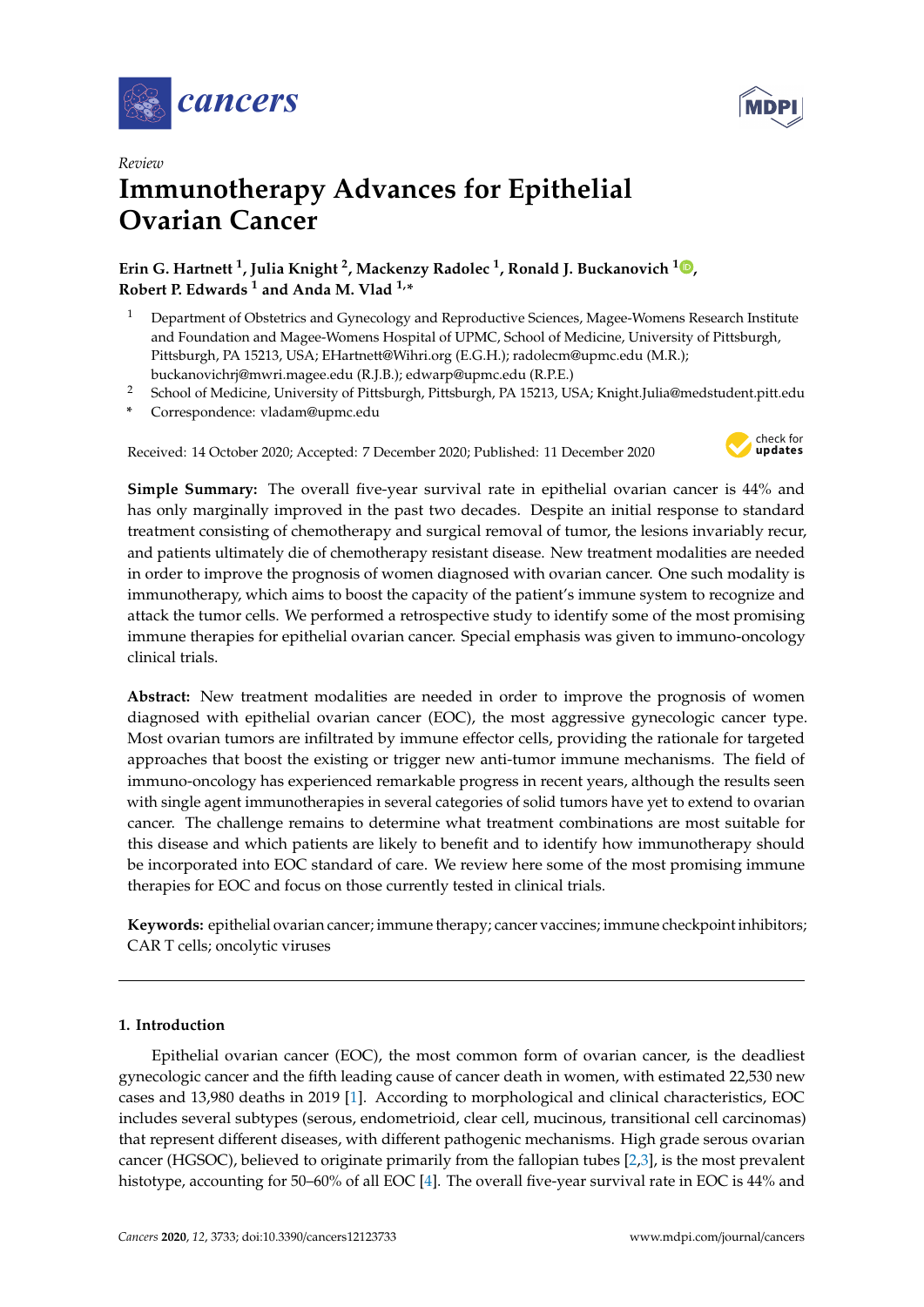has only marginally improved since the introduction of platinum-based chemotherapy [\[1](#page-17-0)[,5\]](#page-17-4). Despite has only marginally improved since the introduction of platinum-based chemotherapy [1,5]. Despite an initial response to standard treatment with aggressive surgical debulking and platinum/taxane drug an initial response to standard treatment with aggressive surgical debulking and platinum/taxane combination, the tumors invariably recur, and patients ultimately die of platinum-resistant disease. Over the past 20 years, there has been minimal progress regarding the overall survival of patients with EOC. Therefore, new treatment modalities are needed in order to improve the prognosis of women diagnosed with this disease. prognosis of women diagnosed with this disease.

Despite the widely accepted view that the diagnostic entity of EOC refers to a mixture of different Despite the widely accepted view that the diagnostic entity of EOC refers to a mixture of diseases, with varying etiology and disease pathogenesis, most patients continue to receive the same, standard treatment regimen. With the advent of complex profiling technologies, optimized therapies may ultimately follow the molecular stratification of tumors for "personalized" approaches. While a wide variety of targeted therapies are under investigation, thus far, only two types of molecularly targeted agents have been licensed for therapy of EOC in the past decade [\[6\]](#page-17-5); bevacizumab, a monoclonal antibody targeting VEGF, and more recently olaparib, rucaparib and niraparib, all oral inhibitors of poly(ADP-ribose) polymerase (PARP) that have received FDA approval for varying indications in the treatment of EOC [\[7\]](#page-17-6). As we better understand the immune profile of the tumor microenvironment, one promising approach is the development of combinations of these established therapeutic agents with immunotherapy agents [\[8\]](#page-17-7). The field of immuno-oncology has experienced remarkable progress in recent years, primarily due to therapeutic advancements seen in melanoma, lung, urothelial and head and neck cancers. Despite limited clinical benefit achieved in EOC early trials, there is reason to believe that the promising results seen with immunotherapies in other cancers will also extend to EOC [\[9\]](#page-17-8).  $\text{EOC}$  [9].

In general, the overall goal of immune therapy alone or in combination with other targeting agents In general, the overall goal of immune therapy alone or in combination with other targeting is to: (i) trigger robust immune effector mechanisms (mainly cytotoxic  $C\mathrm{D}8$  T cells) that can exert their cytolytic function against tumor cells via several mechanism (including IFN-γ, perforin, granzyme B); (ii) overcome immune suppression from tumor resident cells such as FOXP3+ immune regulatory T cells (Tregs) and immature myeloid derived suppressor cells (MDSC); (iii) avert immune checkpoint mechanisms responsible for immune exhaustion (via molecules such as PD-1/PD-L1, CTLA-4 etc.) (Figure 1). We review here some of the most promising immune therapies and focus on those currently tested in clinical trials.

<span id="page-1-0"></span>

**Figure 1.** Diagram summarizing the main immune mechanisms targeted by immune therapy in **Figure 1.** Diagram summarizing the main immune mechanisms targeted by immune therapy in epithelial OC. Induction of tumor cytolytic effects (via chemotherapy of oncolytic viruses) leads to the release of tumor antigens that are taken up by antigen presenting cells, primarily dendritic cells. Following intracellular processing, peptide epitopes are presented to MHC class I and class II restricted T cells. Tumor antigen primed, activated CD8 T cells express cytotoxic markers IFN-g, Gzm B and Prf,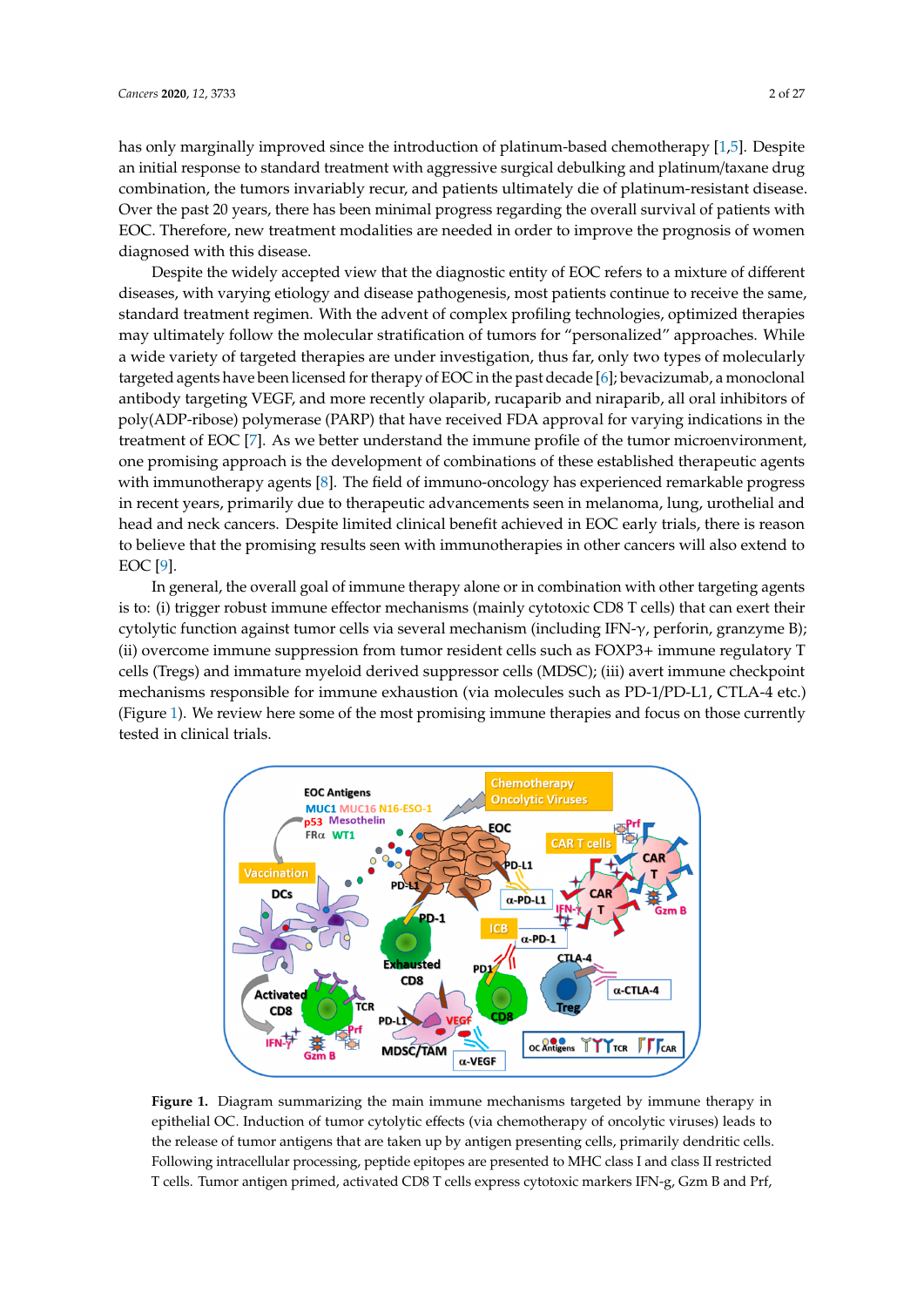which are essential for tumor cell killing. Tumor antigen-loaded DC vaccines (using antigens such as MUC1, MUC16, NY-ESO-1, p53, mesothelin, FRa, WT1) have been developed for EOC treatment. To become effective against tumor cells, the tumor antigen specific, activated effector (especially CD8) T cells need to overcome tumor-induced immune suppressive interactions, including those occurring via immune checkpoint molecules like PD-1 (on T cells) and PD-L1 (on tumor cells). Immune checkpoint blockade (ICB) using blocking antibodies (a-PD-1, a-PD-L1, a-CTLA-4) can release the "break" on and revert "exhaustion" of TILs. Cells such as MDSC and Tregs carry out additional immune suppressive effects that can be targeted via VEGF blockade and CTLA-4 blockade, respectively. Newly engineered CAR T cells recognize tumor antigens in a non-MHC restricted manner and are cytotoxic against tumor cells. Abbreviations: CAR—chimeric antigen receptor; EOC—epithelial ovarian cancer; FRα—folate receptor alpha; Gzm B—granzyme B; MDSC—myeloid derived suppressor cells; MHC- major histocompatibility complex; MUC1—mucin 1; Prf—perforin; TAM—Tumor associated macrophages; TCR—T cell receptor; TILs—tumor infiltrating lymphocytes; Treg—regulatory T cells; VEGF—vascular endothelial growth factor; WT1—Wilms tumor 1.

#### **2. EOC Immune Landscape**

Numerous studies have demonstrated that the immune system plays an important role in the development and progression of EOC. Early studies reported that CD3+ tumor-infiltrating lymphocytes (TILs) were present in 55% of EOC and that the presence of TILs was correlated with improved clinical prognosis [\[10\]](#page-17-9). BRCA1-deficient tumors exhibit particularly high numbers of TILs, partly explaining the improved outcome in these patients [\[11,](#page-17-10)[12\]](#page-17-11). Further investigation into the tumor microenvironment found this improved prognosis was attributable to cytotoxic CD8+ TILs, while intratumoral CD4+ regulatory T cells (Treg), macrophages and MDSC appear to confer a worse prognosis [\[13\]](#page-18-0). Bowtell et al. [\[14\]](#page-18-1) suggested that a systematic approach for classifying TILs in EOC samples, using a standardized "immunoscore," could be valuable in determining which patients may benefit from immunotherapies. Recently, an immune gene signature predictive of survival revealed that two of the top five genes are immune genes involved with antigen presentation (*TAP1*) and TIL accumulation (*CXCL9*), providing further support to the concept that immunotherapeutic strategies that boost anti-tumor adaptive immunity will lead to improved prognosis [\[15\]](#page-18-2).

In one of the largest studies to date, Goode et al. [\[16\]](#page-18-3) analyzed the frequency of CD8 TILs in more than 5500 patients in relation to progression-free and overall survival. Cases were classified based on the number of CD8+ TILs per high-powered field and categorized as negative (no TILs), low (1–2), moderate (3–19) and high ( $\geq$ 20). The highest predictive value was for patients with HGSOC, where there was a significant positive correlation between the number of TILs and corresponding improvements in survival. Compared to patients with no intratumoral lymphocytes, the median survival of patients with high CD8 TIL counts was almost double (2.8 vs. 5.1 years, respectively). Importantly, this survival predictive effect was not confounded by the volume of residual disease after surgery, suggesting that, in addition to currently validated and widely employed biomarkers such as BRCA1/2 status and progesterone receptor expression, CD8 TILs represent a powerful prognostic biomarker in HGSOC.

Although the majority of cases (55%) in this landmark OTTAC study were HGSOC, the patient cohort also included a significant number of cases (approximately 2400) representing four other, less common ovarian cancer histotypes (endometrioid, mucinous, clear cell and low grade serous). Interestingly, high CD8 TIL levels were also associated with survival among patients with endometrioid and mucinous tumors, but not among patients with clear cell and low-grade serous ovarian cancers. Of note, the endometrioid ovarian cancer cases with the most favorable survival occurred in patients with moderate (not high) CD8 TILs. One possible explanation for this finding (of no added benefit for CD8 TILs above a certain threshold) is that endometrioid tumors with highest CD8 infiltration may be those with mismatch repair deficiency, mirroring findings in endometrial tumors [\[17\]](#page-18-4).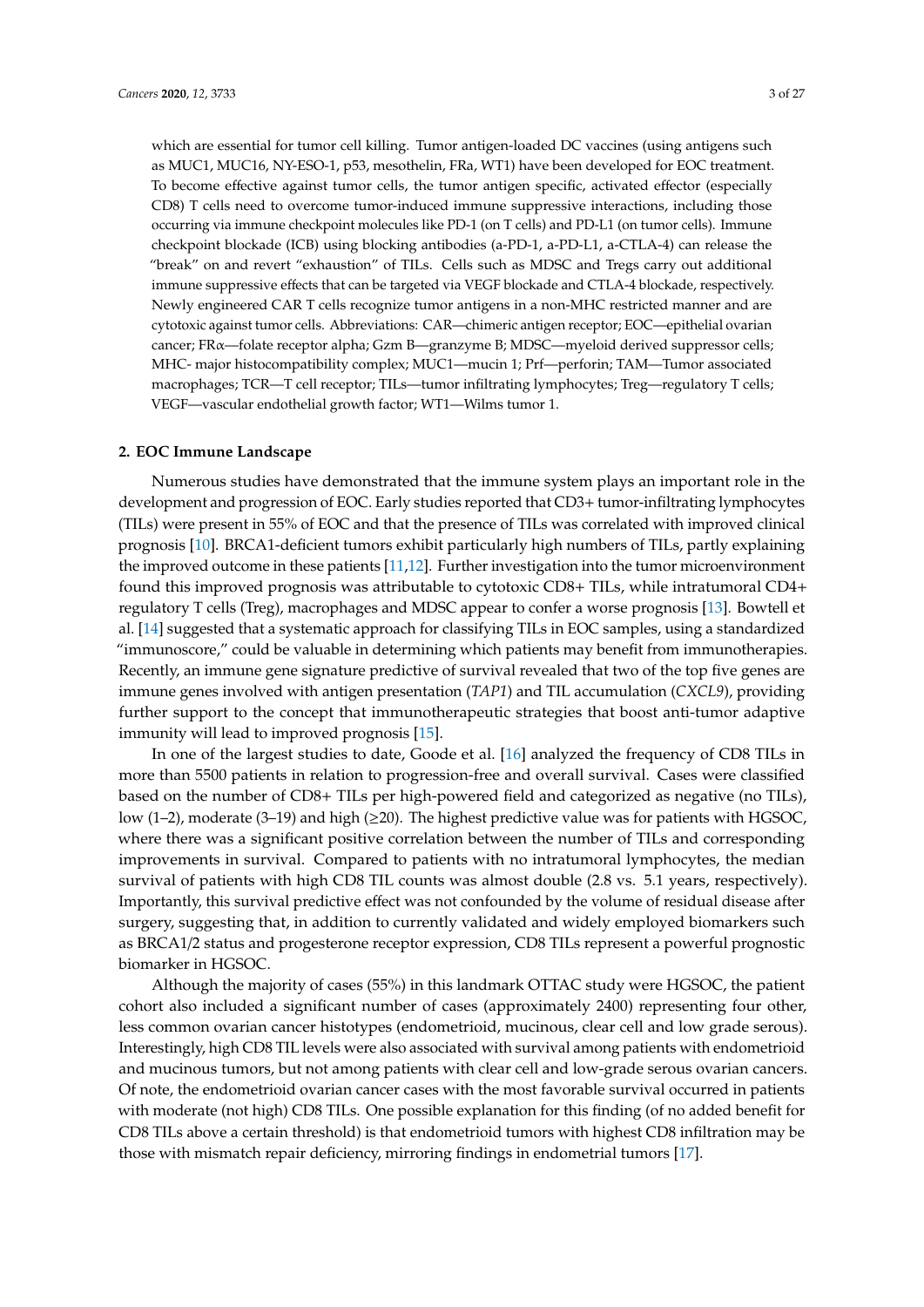Collectively, the above studies demonstrate that TILs are present in more than 80% and 70% of HGSOC and endometrioid tumors, respectively, while clear cell and mucinous ovarian tumors show CD8 TILs only in 52% and 51% of cases, respectively. Despite the lower levels of CD8 T cell infiltration, patients with clear cell carcinoma seem to respond much better to immune therapy. Zamarin et al. [\[18\]](#page-18-5) recently reported that the odds of response to the ipilimumab/nivolumab combination were five times higher in patients with clear cell tumors compared with other ovarian tumor histotypes. Noting that only 12 patients with clear cell tumors were treated in this randomized Phase II trial, the reported results are encouraging, considering that patients in this disease category are particularly challenging to treat. Additionally, these somewhat surprising results point to the gap in our understanding of the mechanisms of response to immune checkpoint blockade therapy, especially in tumors with moderate/low CD8 T cells, where other immune cell subsets and/or non-immune stromal cells may play a central role in controlling tumor immune surveillance.

In exploring the complex immune landscape in EOC and searching for predictive biomarkers of response, the challenge remains to determine which patients will benefit from immunotherapies and to identify how immunotherapy should be incorporated into EOC standard of care, which combines debulking surgery and platinum/taxane chemotherapy. Findings from some of the most important trials featuring immune therapy alone or in combination with chemotherapy are further detailed below.

### **3. Immunomodulatory Properties of Chemotherapeutic Drugs**

Platinum derivatives (cisplatin, carboplatin, oxaliplatin) are widely employed, often in association with taxane, and trigger significant therapeutic effects in EOC, where approximately 80% of primary tumors are responsive to platinum-based chemotherapy [\[19\]](#page-18-6). Because of their proven clinical efficacy, many immune therapy protocols have been designed to include chemotherapeutic agents. Originally perceived as being immune suppressive, due to the elimination or functional inhibition of anti-tumor immune effectors, studies in more recent years demonstrate that platinum compounds can also act as favorable immune modulators (further reviewed here [\[20\]](#page-18-7)). Specifically, platinum compounds seem to trigger immunogenic cell death (ICD), characterized by a series of molecular changes, such as increased cell surface expression by dying tumor cells of calreticulin (CRT, release of ATP and HMGB1 (high-mobility group box 1), production of IFN- $\alpha$  (interferon alpha) and secretion of CXCL10 (CXC-chemokine ligand 10) [\[21\]](#page-18-8). Collectively, these immune effector molecules act as DAMPs (damage-associated molecular patterns) and promote the activation of antigen presenting cells, augment intracellular antigen processing and presentation and immune priming of the adaptive immune responses.

The capacity of the platinum compounds to trigger ICD varies according to the drug, dose and time of exposure. In EOC patients, carboplatin triggers ICD and does not affect the frequency of blood CD8<sup>+</sup> T-cells, while increasing their capacity to produce IFN-γ [\[22\]](#page-18-9). Using mouse models with different inflammation profiles, we demonstrated that cisplatin triggers MHC class I upregulation and acts as a potent immune modulator in vivo [\[23\]](#page-18-10). Based on their properties [\[24,](#page-18-11)[25\]](#page-18-12), platinum compounds are currently incorporated alongside immune modulators in many chemo-immune therapy combination protocols, some of which are discussed here.

#### **4. Monoclonal Antibodies**

Monoclonal antibody treatment of cancer has proven to be a successful therapeutic strategy for several malignant tumors. Monoclonal antibodies can exert their function both through direct and indirect mechanisms. Some of these biologic agents directly target tumor driver pathways with the goal of reducing uncontrolled cell proliferation; alternatively, they can bind to surface antigens to enhance immune recognition. Additionally, monoclonal antibodies can exert their effects through indirect mechanisms, by activating antibody-dependent cell-mediated cytotoxicity by NK cells [\[26](#page-18-13)[,27\]](#page-18-14). Several antigens have been identified as potential targets of monoclonal antibodies for the therapy of EOC. We review here some of the most heavily investigated targets for monoclonal antibodies,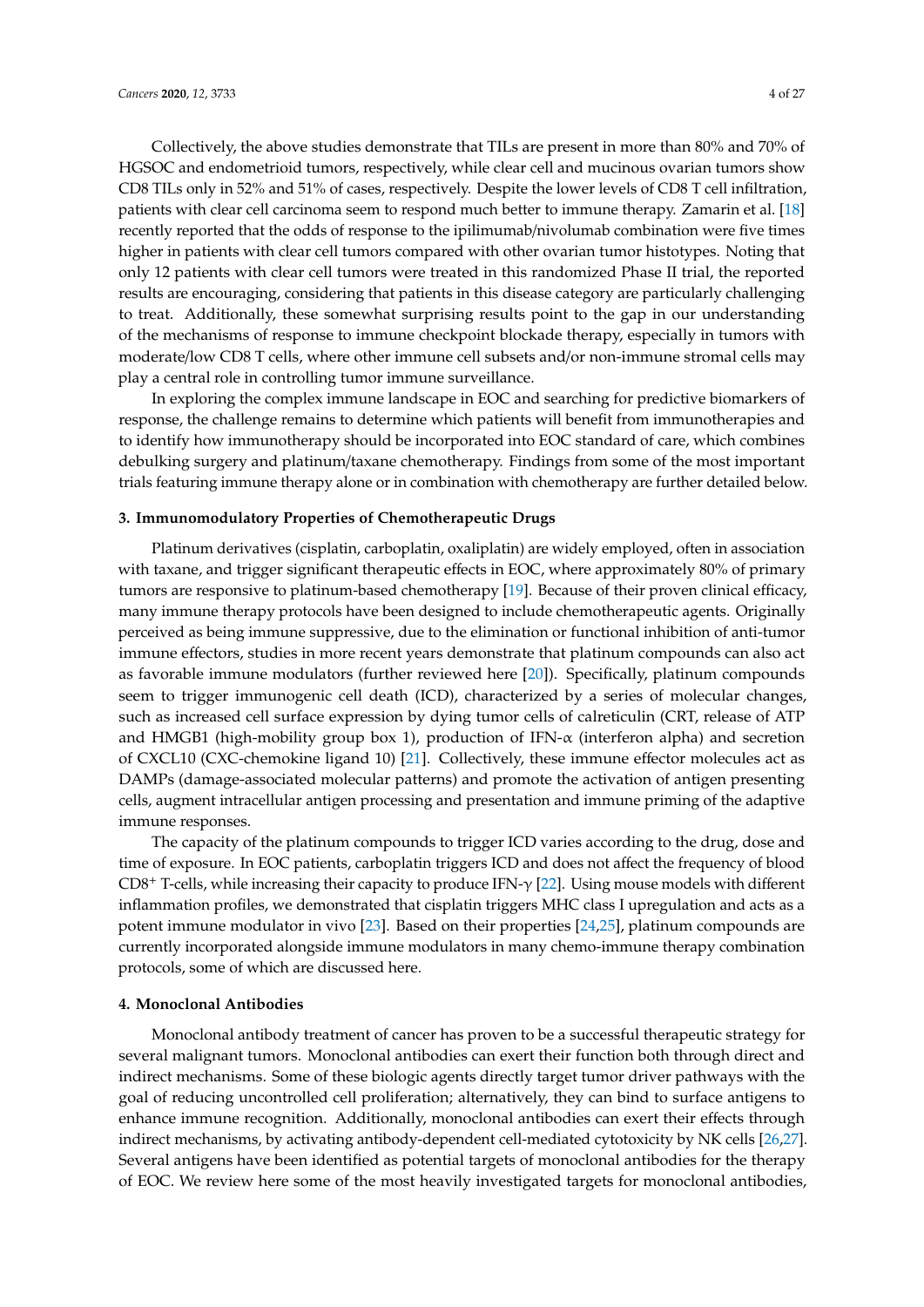including CA125, human epithelial cell adhesion molecule (EpCAM), folate receptors, VEGF and antibodies targeting immune checkpoints (Figure [1\)](#page-1-0) [\[28\]](#page-18-15).

### *4.1. CA125*

CA125, also known as mucin 16 (MUC16), is a surface glycoprotein and an established marker for monitoring response to treatment and disease relapse [\[29\]](#page-18-16). The extensive expression of CA125 in the majority of EOCs makes it an appealing target for monoclonal antibody therapy. Oregovomab, a murine monoclonal antibody targeting CA125, triggers active immunity in the host, as it can induce anti-CA125 T cell immune responses [\[13](#page-18-0)[,30\]](#page-18-17). A randomized placebo-controlled phase III trial evaluated the use of oregovomab for maintenance therapy following completion of front-line chemotherapy. While oregovomab showed no clinical benefit in extending the time to disease relapse for patients in first clinical remission, CA125 remains an attractive target (Table [1\)](#page-4-0) [\[31\]](#page-18-18). Trials are presently looking to improve oregovomab's efficacy through combination with immune modulators such as poly IC:LC/Hiltonol (ClinicalTrials.gov Identifier: NCT03162562) or cytotoxic chemotherapies (ClinicalTrials.gov Identifier: NCT04620954) in patients with advanced EOC.

| Agent<br>(Target)                             | Study<br>Phase | Combination                                             | Outcome                                                                                                                                                                                                                                                                                                                                                                                                                                                                                                                                                                                                                | Reference         | <b>NCT</b>                 |
|-----------------------------------------------|----------------|---------------------------------------------------------|------------------------------------------------------------------------------------------------------------------------------------------------------------------------------------------------------------------------------------------------------------------------------------------------------------------------------------------------------------------------------------------------------------------------------------------------------------------------------------------------------------------------------------------------------------------------------------------------------------------------|-------------------|----------------------------|
| Oregovomab<br>(CA125)                         | Ш              | No                                                      | No significant difference between<br>groups for time to relapse (TTR).<br>Median TTR of 10.3 months [95% CI, 9.7<br>to 13.0] for oregovomab and 12.9<br>months [95% CI, 10.1 to 17.4] for<br>placebo ( $p = 0.29$ , log-rank test)                                                                                                                                                                                                                                                                                                                                                                                     | $[31]$            | NCT00050375                |
| Farletuzumab<br>(FRa)                         | Ш              | Carboplatin<br>and<br>paclitaxel                        | No significant difference in progression<br>free survival (PFS).<br>HR 0.99 [95% CI, 0.81 to 1.21] and 0.86<br>[95% CI, 0.70 to 1.06] for farletuzumab<br>1.25 mg/kg ( $p = 0.9025$ , two-sided<br>log-rank test) and 2.5 mg/kg ( $p = 0.1521$ )<br>vs. placebo, respectively.                                                                                                                                                                                                                                                                                                                                         | $[32]$            | NCT00849667                |
| Mirvetuximab<br>soravtansine IMGN853<br>(FRa) | Ш              | No                                                      | ORR of 22% (12% for chemo alone)<br>In the high FRa expression group ORR<br>was 24% (10% for chemo alone)                                                                                                                                                                                                                                                                                                                                                                                                                                                                                                              | $[33]$            | NCT02631876                |
| Catumaxomab<br>(EpCAM)                        | II/III         | Paracentesis                                            | Significant puncture-free survival<br>benefit for catumaxomab + paracentesis<br>vs. paracentesis alone in OC (52 vs. 11<br>days, respectively, $p < 0.0001$ ).<br>No significant survival benefit for<br>catumaxomab + paracentesis vs.<br>paracentesis alone in OC (110 vs. 81)<br>days, respectively, $p = 0.1543$ )                                                                                                                                                                                                                                                                                                 | $\left[34\right]$ | NCT00836654                |
| Bevacizumab (VEGF)                            | Ш<br>Ш         | Carboplatin<br>and<br>paclitaxel<br>Olaparib<br>(PARPi) | No survival benefit for bevacizumab vs.<br>chemotherapy.<br>Median OS for stage IV disease:<br>bevacizumab + chemo 42.8 months<br>(32.6 for chemo alone, HR, 0.75; 95% CI,<br>$0.59$ to $0.95$ ).<br>Median PFS was 22.1 vs. 16.6 months<br>for olaparib vs. placebo (HR, 0.59; 95%<br>CI, 0.49 to 0.72; $p < 0.001$ ).<br>Median PFS for BRCA mutated<br>HRD-positive tumors was 37.2 vs. 21.7<br>months for olaparib vs. placebo (HR,<br>0.33; 95% CI, 0.25 to 0.45).<br>Median PFS for non-BRCA<br>HRD-positive tumors was 28.1 vs. 16.6<br>months for olaparib vs. placebo (HR,<br>$0.43$ ; 95% CI, 0.28 to 0.66). | [35, 36]          | NCT00262847<br>NCT02477644 |

<span id="page-4-0"></span>**Table 1.** Summary of phase III EOC clinical trials testing tumor-targeting monoclonal antibodies (mAb).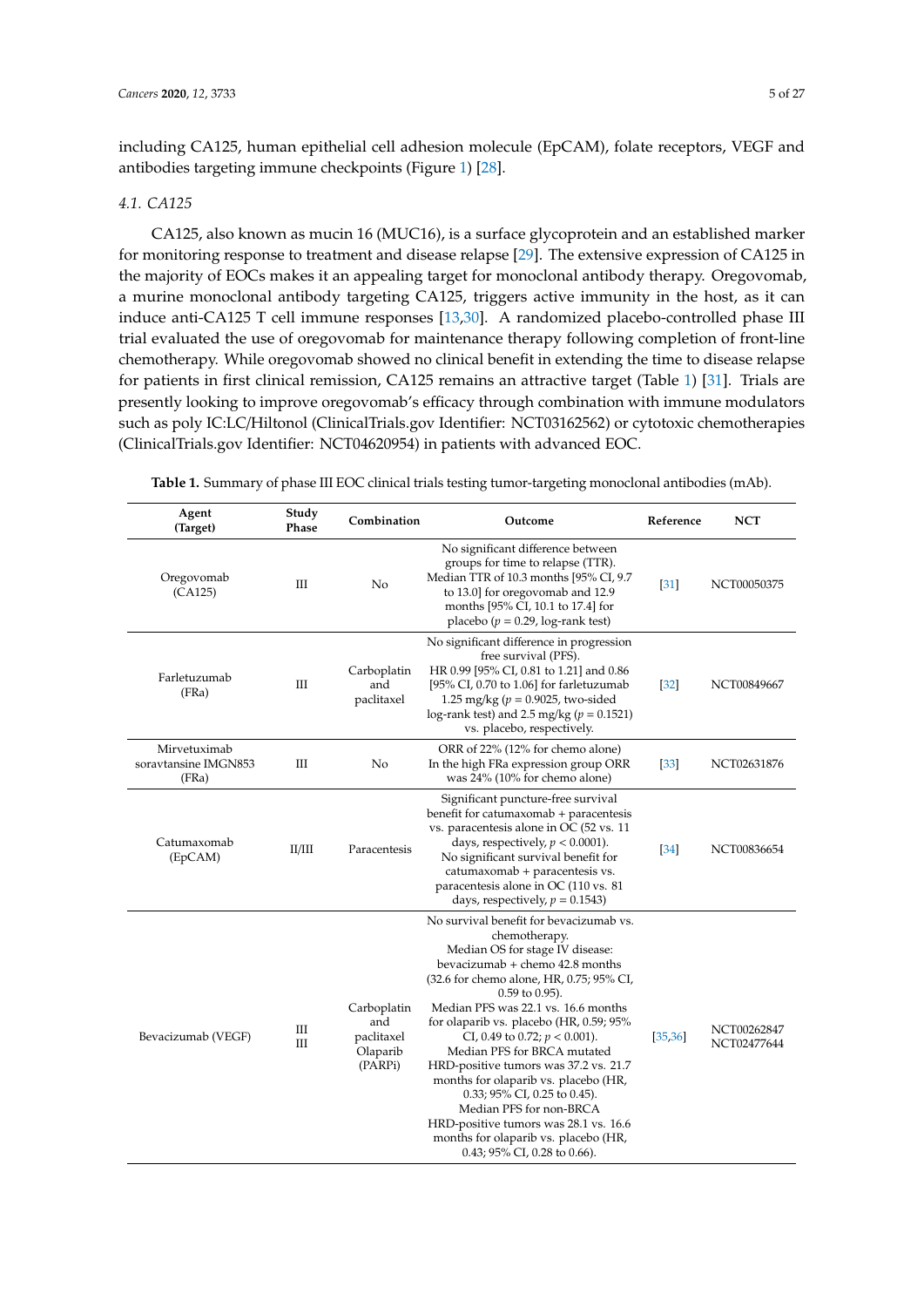### *4.2. Folate Receptor Alpha*

Of the four isoforms of folate receptor, folate receptor alpha ( $FR\alpha$ ) is commonly targeted in EOC [\[37,](#page-19-5)[38\]](#page-19-6). FRα has been reported to be overexpressed in 80–90% of EOCs, but has minimal expression in normal tissues, making it an optimal therapeutic target [\[39\]](#page-19-7). Additionally, FRα expression is preserved in recurrent tumors and metastatic foci suggesting a role of FR $\alpha$  in tumor cell survival, progression and chemotherapy resistance [\[40\]](#page-19-8). Upregulation of FR $\alpha$  on the surface of tumor cells leads to increased intracellular accumulation of folates, a process that further supports cell division and tumor growth. Furthermore,  $FR\alpha$  expression may also induce drug resistance by enhancing the anti-apoptotic capacity of tumor cells [\[41\]](#page-19-9). Phase I and phase II trials with farletuzumab, an anti-FR $\alpha$ monoclonal antibody, demonstrated promising results both as a single agent and in combination with chemotherapy [\[42–](#page-19-10)[44\]](#page-19-11). Unfortunately, recent phase III trials evaluating farletuzumab in combination with platinum/taxane chemotherapy in both platinum-sensitive and -resistant patients have both been terminated after failing to show survival benefit (ClinicalTrials.gov Identifier: NCT00849667, NCT00738699) [\[32\]](#page-19-0) (Table [1\)](#page-4-0). Efforts to identify an optimal combination regimen and patient population are being made in an ongoing trial evaluating farletuzumab in multiple combinations, in patients with low-CA125, platinum-sensitive ovarian cancer (ClinicalTrials.gov Identifier: NCT02289950).

Mirvetuximab soravtansine (IMGN853) is an anti-FR $\alpha$  antibody-drug conjugate (ADC), consisting of an FRα-binding antibody attached to a highly potent maytansinoid, which induces cell-cycle arrest and death by targeting microtubules [\[45\]](#page-19-12). Preliminary data from a phase I trial demonstrated clinical benefit in heavily pretreated patients with EOC and other  $FRx$ -positive EOC [\[37,](#page-19-5)[46\]](#page-19-13). Following these encouraging results [\[37\]](#page-19-5), a phase III randomized trial (FORWARD I, NCT02631876) was launched to study a cohort of patients with platinum-resistant disease. FORWARD I investigates the safety and efficacy of IMGN853 compared to the physicians' choice chemotherapy. The trial enrolled 366 patients with platinum-resistant EOC who had either medium or high levels of  $FR\alpha$  expression and a history of 1–3 prior treatment regimens. While the study failed to reach its primary endpoint of progression-free survival, the confirmed overall response rate for IMGN853 was higher than for single-agent chemotherapy (22% vs. 12%, *p*-value 0.015). Furthermore, for patients with high FRα expression, the median progression-free survival was longer for IMGN853 treated patients compared to chemotherapy (4.8 months vs. 3.3 months, HR 0.693, *p*-value 0.049), as well as the confirmed ORR (24% vs. 10%, *p*-value 0.014). IMGN853 was shown to be safe and well-tolerated, with few adverse events. Overall, the FORWARD I study generated promising results for high FRα expressing patients treated with IMGN853 [\[33\]](#page-19-1) (Table [1\)](#page-4-0). There are several ongoing phase I/II and two studies recently opened phase III trials, evaluating the use of IMGN853 in combination with several different chemotherapy regimens for patients with both platinum-resistant or platinum-sensitive, FRα-positive advanced EOC (NCT04296890, NCT04209855). Results from these studies will potentially provide further support for  $F R\alpha$  targeting strategies.

# *4.3. EpCAM*

The transmembrane glycoprotein human epithelial cell adhesion molecule (EpCAM) is a one of the most frequently and intensely expressed tumor-associated antigens in a number of malignancies [\[47\]](#page-19-14). High levels of EpCAM expression have been associated with worse prognosis in EOC [\[48\]](#page-20-0). A phase II/phase III clinical trial compared the efficacy of intraperitoneal anti-EpCAM antibody catumaxomab plus paracentesis to paracentesis alone in 258 patients with recurrent adenocarcinoma. This study found that while catumaxomab delayed ascites re-accumulation, it did not impact disease progression or overall survival [\[34\]](#page-19-2). Recent results from a phase II trial demonstrate that IP administration of catumaxomab followed by systemic chemotherapy in patients with gastric cancer-associated peritoneal carcinomatosis is feasible and tolerable. Although the primary endpoint (microscopic complete remission) was not reached, the results support integration of IP immunotherapy into multimodal therapeutic approaches [\[49\]](#page-20-1). Catumaxomab use in the United States remains limited to clinical trials, but in April 2009, catumaxomab was approved in the European Union for treatment of malignant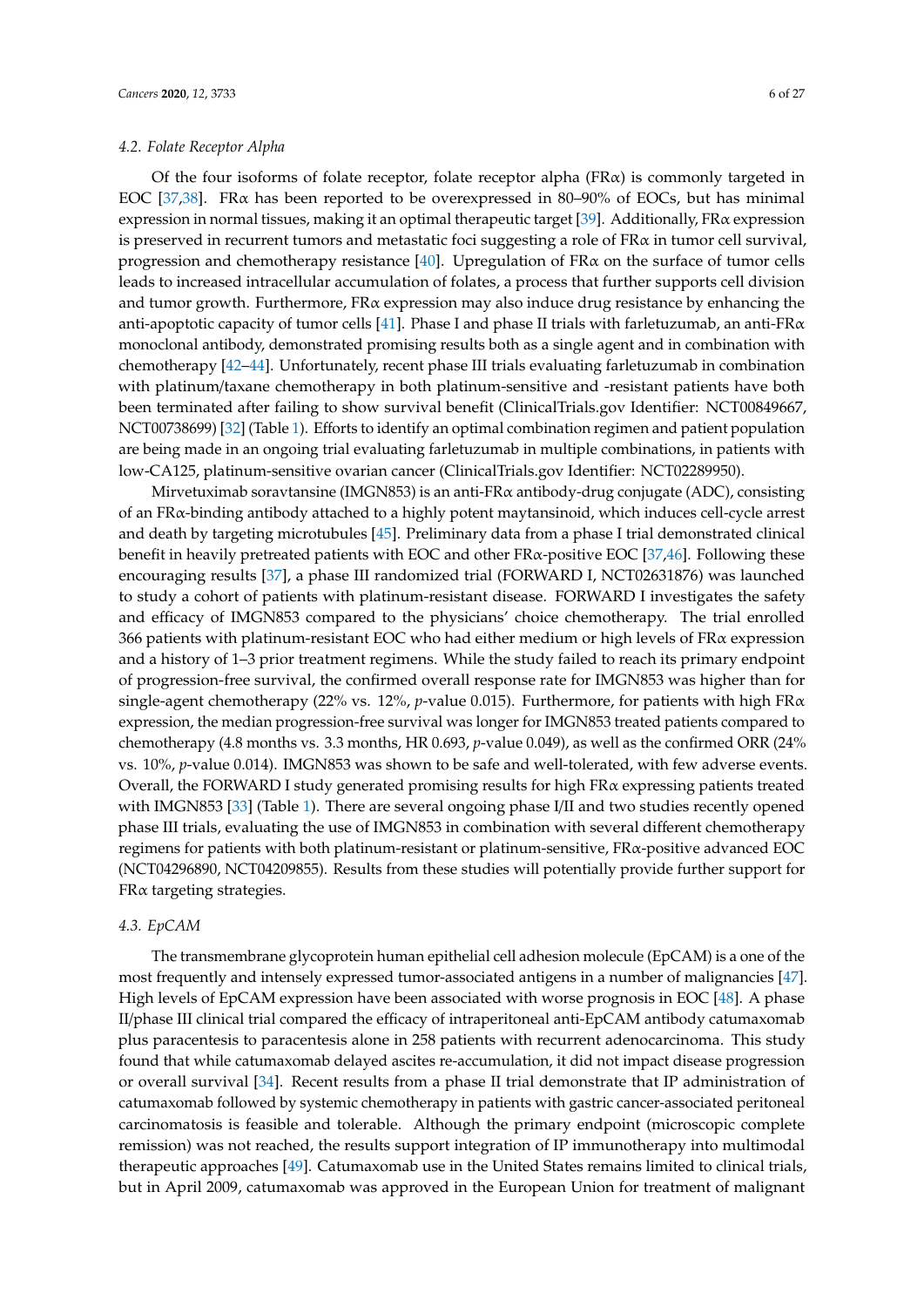ascites in patients with EpCAM-positive carcinomas where standard therapy is not available or is no longer feasible.

### *4.4. VEGF*

Vascular endothelial growth factor A (VEGF) is a prominent cytokine which promotes angiogenesis and a key target of anti-cancer therapies. VEGF plays a major role not only in controlling blood vessel formation, tumor growth, invasion and metastasis but also in modulating tumor-induced immunosuppression. This effect occurs by enhancing the mobilization of Tregs and inducing M2 polarization of tumor-associated macrophages. VEGF can also activate myeloid derived suppressor cells (MDSC), which in turn produce more VEGF. Furthermore, VEGF inhibits dendritic cell (DC) maturation, thus reducing priming of CD8+ cells to tumor antigens.

To reduce these VEGF-induced immune suppressive effects, inhibition of VEGF activity leads to reduced Tregs, TAMs and MDSC, increased antigen presentation by DCs, enhanced T cell activation in the priming phase and improved TIL accumulation [\[50,](#page-20-2)[51\]](#page-20-3). VEGF inhibitors, therefore, have the potential to promote an immunostimulatory tumor microenvironment [\[52\]](#page-20-4).

Bevacizumab is a humanized anti-VEGF monoclonal IgG antibody approved for use in combination with chemotherapy for the treatment of various cancer types, including EOC. GOG-0218 is a phase III, randomized trial of bevacizumab in women with newly diagnosed, incompletely resected ovarian, fallopian tube or primary peritoneal carcinoma. The cohort of 1873 women was randomized 1:1:1 to chemotherapy (six 21-day cycles of intravenous carboplatin and paclitaxel) versus chemotherapy plus concurrent bevacizumab (cycles 2 to 6) versus chemotherapy plus concurrent and maintenance bevacizumab (cycles 2 to 22). No survival differences were observed for patients who received bevacizumab compared with chemotherapy alone [\[35\]](#page-19-3). However, a significant survival benefit was observed for patients with stage IV disease treated with upfront and maintenance bevacizumab. Additionally, patients with BRCA1/2-mutated tumors had a statistically significant 38% reduction in the survival hazard, as compared with BRCA wild-type cases. Similarly, a statistically significant 35% reduction in the hazard occurred in patients with non-BRCA homologous recombination repair (HRR) deficiency, providing support for combination with PARP inhibitors (PARPi).

Bevacizumab and olaparib (a PARPi) combination was recently tested in a phase 3 randomized trial as a potential maintenance therapy for EOC, regardless of the presence of a BRCA mutation (PAOLA-1, NCT02477644). A total of 806 patients with newly diagnosed, advanced, high grade EOC were studied for a median follow-up time of 22.9 months. The median progression free survival with olaparib plus bevacizumab was 22.1 months compared to 16.6 months with placebo plus bevacizumab. Furthermore, in patients with tumors positive for homologous-recombination deficiency (HRD), including tumors with BRCA mutations, median progression free survival was 37.2 months for olaparib plus bevacizumab compared to 17.7 months for the placebo group. For HRD-positive tumors with no BRCA mutations, median progression-free survival was 28.1 vs. 16.6 months for the olaparib group vs. placebo group. These results indicate that the combination of anti-VEGF-A therapy with PARPi is effective as a first-line maintenance therapy for patients with high-grade, advanced EOC, and provides a substantial progression-free survival benefit, regardless of the presence of a BRCA mutation [\[36\]](#page-19-4). Studies featuring promising combinations of bevacizumab and immune checkpoint blockade are discussed below.

### *4.5. Immune Checkpoint Blocking Antibodies*

An important group of monoclonal antibodies currently under investigation for therapy of various solid tumors, including EOC, are inhibitory receptor blocking antibodies called immune checkpoint inhibitors. Immune checkpoints represent inhibitory pathways comprising a series of receptor-ligand interactions, normally used to maintain self-tolerance. Tumors co-opt these pathways as a mechanism of immune resistance, particularly to evade tumor-specific T cells. Several receptor/ligand interactions have been described to date as part of the immune checkpoint pathway, and the list is rapidly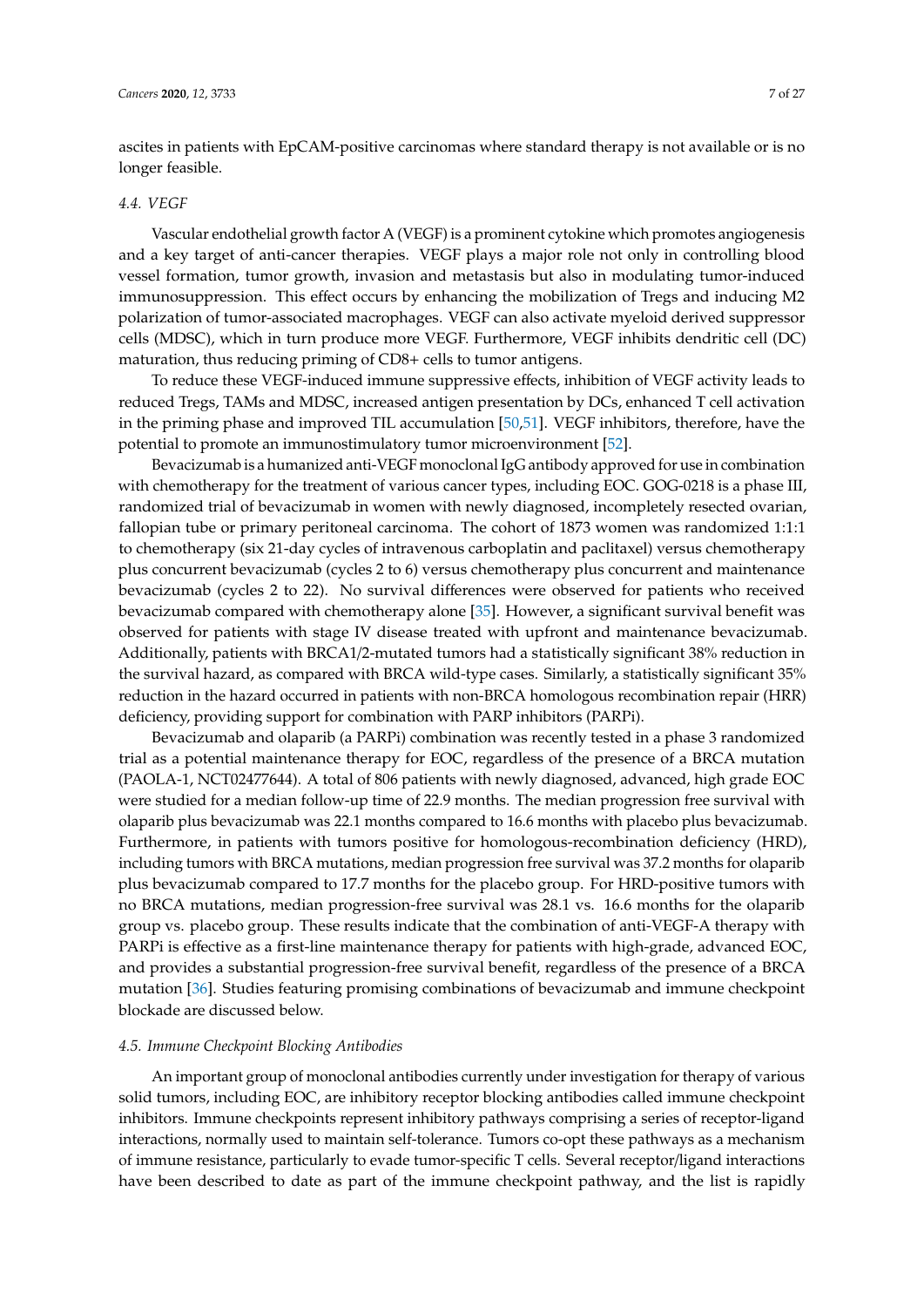expanding [\[53\]](#page-20-5). We discuss here only the most developed therapies, using immune checkpoint blockade (ICB), currently tested in clinical trials for EOC [\[54](#page-20-6)[–56\]](#page-20-7).

### *4.6. CTLA-4*

Cytotoxic T-lymphocyte-associated protein 4 (CTLA-4) acts as a brake on the surface of T cells, leading researchers to explore whether blocking CTLA-4 might augment anti-tumor T cell-mediated immunity. Early studies in metastatic melanoma show that treatment with anti-CTLA-4 blocking antibody (ipilimumab) confers significant therapeutic benefit, leading to the first FDA approval of ipilimumab for melanoma patients. Antibodies targeting CTLA-4 maintain T cell activation by blocking inhibitory signaling normally enacted when CTLA-4 binds to CD80 and CD86 on the surface of antigen-presenting cells [\[57\]](#page-20-8). Even though the exact mechanism of action for ipilimumab has not been fully described, evidence to date suggest that it has dual activity, by promoting effector CD8 T cells while driving the depletion of CTLA4hi Tregs (Figure [1\)](#page-1-0). In EOC, the benefit of CTLA-4 blockade remains under investigation. In a phase I study including 11 patients with recurrent EOC, all previously vaccinated with granulocyte macrophage colony-stimulating factor (GM-CSF), one patient had an objective response that was durable over four years and three patients had stable disease. Of note, two patients did experience grade 3 gastro-intestinal toxicity after a single dose [\[58\]](#page-20-9). A phase II trial of single agent ipilimumab was performed in 40 patients with platinum-sensitive EOC. Unfortunately, 38 (95%) of patients did not complete the induction phase (10 mg/kg ipilimumab every 3 weeks  $\times$  4 doses) due to disease progression (14, 35%), drug toxicity (17, 42.5%), death (1, 2.5%) or other/unreported events (6, 15%) [\[59\]](#page-20-10) (Table [2\)](#page-7-0).

<span id="page-7-0"></span>

| <b>AGENT</b><br>(Target)  | Study<br>Phase | Combo       | Cohorts                                                                                                                                                                                                                                      | Outcome                                                                                                                                                                                                                                                                                                       | PD-L1                                                                                                                                                                                   | Ref      | <b>NCT</b>                 |
|---------------------------|----------------|-------------|----------------------------------------------------------------------------------------------------------------------------------------------------------------------------------------------------------------------------------------------|---------------------------------------------------------------------------------------------------------------------------------------------------------------------------------------------------------------------------------------------------------------------------------------------------------------|-----------------------------------------------------------------------------------------------------------------------------------------------------------------------------------------|----------|----------------------------|
| Ipilimumab<br>$(CTLA-4)$  | $\mathbf{I}$   | None        | 38/40 patients<br>did not<br>complete the<br>trial due to<br>toxicity,<br>progression or<br>death                                                                                                                                            | N/A                                                                                                                                                                                                                                                                                                           |                                                                                                                                                                                         | [59]     | NCT01611558                |
| Nivolumab<br>$(PD-1)$     | $\Pi$          | None        | $A$ —Low<br>$dose-1$ mg/kg<br>B-High<br>dose-3 mg/kg<br>2 patients with<br><b>CR</b>                                                                                                                                                         | A-ORR 10%, DCR 50%,<br>medium PFS 3.5 months,<br>median OS 16.1 months<br>B-ORR 20%, DCR 40%,<br>medium PFS 3.0 months                                                                                                                                                                                        | High<br>expression-16/20,<br>scores $+2$ to $+3$<br>Low<br>expression-4/20,<br>score of $+1$                                                                                            | 60       | UMIN000005714              |
| Pembrolizumab<br>$(PD-1)$ | $\mathbf{I}$   | None        | A—received<br>$\le$ /=2 prior<br>chemotherapy<br>lines for<br>recurrent AOC<br>$B - 3 - 5$ prior<br>chemotherapy<br>lines                                                                                                                    | A-ORR 8.1%, median OS<br>18.7 mo<br>B-ORR 9.9%, median OS<br>17.6 mo<br>Patients with higher PD-L1<br>expression had better<br>response in both cohorts                                                                                                                                                       |                                                                                                                                                                                         | 61       | NCT02674061                |
| Avelumab<br>$(PD-L1)$     | Ш<br>Ш         | Carboplatin | A-Carboplatin<br>B-Carboplatin<br>+ avelumab<br>10mg/kg<br>C-Carboplatin<br>+ avelumab,<br>w/maintenance<br>Doxorubicin A-avelumab 10<br>mg/kg<br>B-avelumab 10<br>$mg/kg + PLD 40$<br>mg/m <sup>2</sup><br>$C = PLD40$<br>mg/m <sup>2</sup> | A-PFS N/A, ORR 27.8%<br>B-PFS 16.8 mo, ORR 25.9%<br>C-PFS 18.1 mo ORR 31.1%<br>A-median PFS 1.9 mo,<br>median OS 11.8, ORR 3.7%<br>B-median PFS 3.7 mo,<br>median OS 15.7 mo, ORR<br>13.3%<br>C-median PFS 3.5, median<br>OS 13.1 mo, ORR 4.2%<br>ORR 18.5% for PD-L1 pos<br>tumors, 3.4% PD-L1 neg<br>tumors | PD-L1 positive<br>if expression<br>$>1/20$ of tumor<br>cells or $\ge$ /=5%<br>immune cells<br>PD-L1 positive<br>if expression<br>$>1$ % of tumor<br>cells or $\ge$ /=5%<br>immune cells | [62, 63] | NCT02718417<br>NCT02580058 |

**Table 2.** Summary of results from trials testing immune checkpoint blockade in EOC.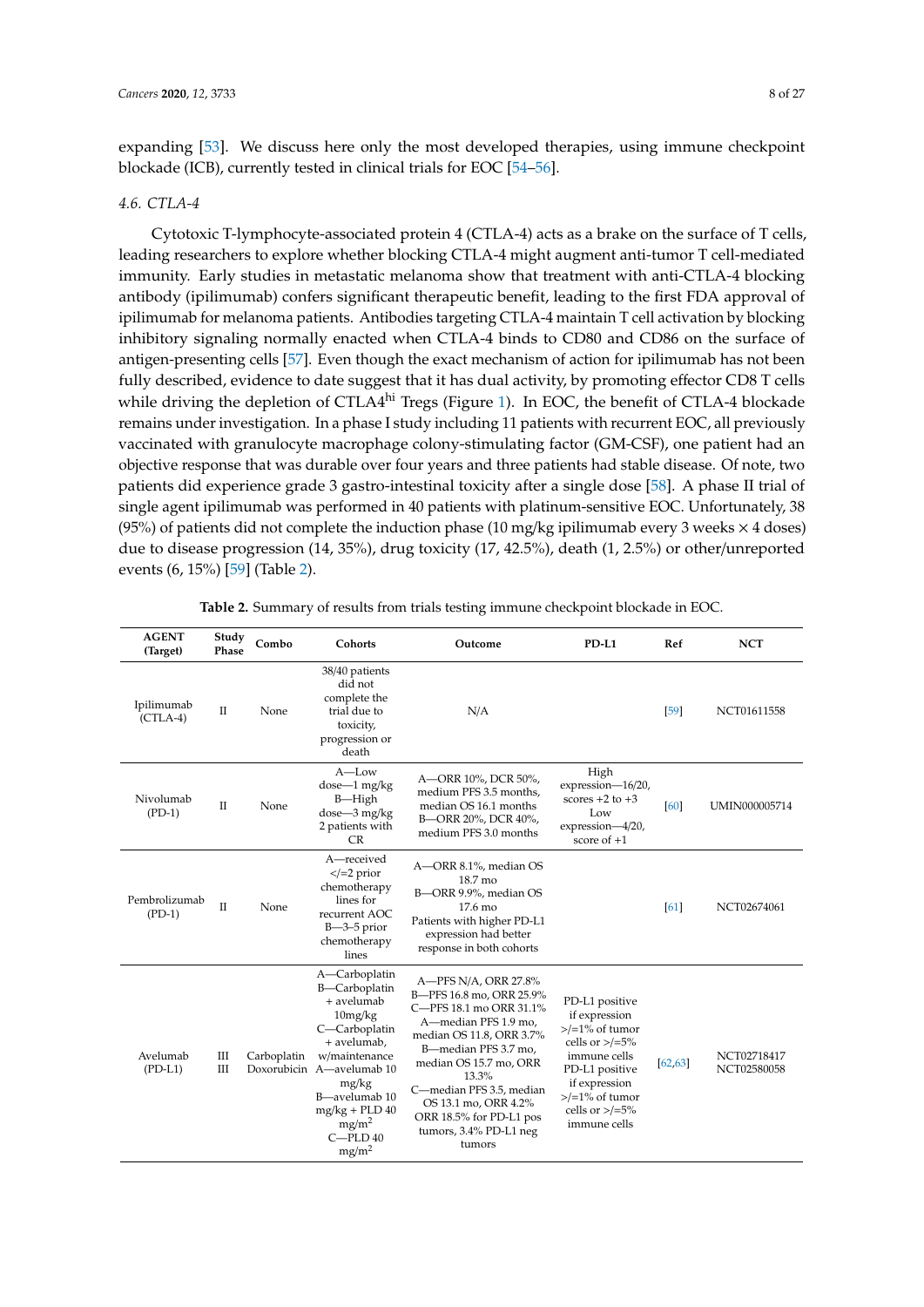In addition to monotherapy toxicity, emerging evidence suggests that clinical responses in EOC are less than those seen with CTLA-4 blockade in melanoma, pointing to the need for alternative approaches. One potential efficacious regimen currently evaluates CTLA-4 blockade in combination with PARP inhibition for patients with BRCA-deficient EOC (NCT02571725).

### *4.7. PD-1*/*PD-L1*

Immune cells, and particularly activated T lymphocytes, express on their cell surface a molecule called programmed death-1 (PD-1). When PD-1 binds to its ligand, PD-L1, T cells are rendered inactive against their target. Tumor cells upregulate PD-L1 as a mechanism to protect themselves against the immune attack (Figure [1\)](#page-1-0). Like CTLA-4, PD-1 and PD-L1 are part of the immune checkpoint pathway and blocking antibodies that prevent PD-1/PD-L1 interactions are under ongoing investigations in numerous cancer types, including EOC. The first study to demonstrate a benefit of PD-1 blockade was a phase I study of anti-PD-L1 antibody in patients with advanced solid tumors, which included 17 EOC patients. In this group, one patient had a partial response and three patients had stable disease [\[64\]](#page-20-15). These results provided a rationale for further investigation of PD-1/PD-L1 inhibition with other agents including nivolumab (anti-PD-1 antibody), pembrolizumab (anti-PD-1) and avelumab (anti-PD-L1). Preliminary analysis from a phase IB trial of avelumab included 75 patients with recurrent platinum-resistant EOC, and showed 8 patients with partial response and 33 with stable disease, giving a disease control rate of 54.7% [\[65\]](#page-20-16). A phase IB trial of pembrolizumab (anti-PD1-antibody) included 26 patients with advanced EOC with tumors confirmed to express PD-L1. Of this group, one patient had complete response, two patients had partial response and six patients had stable disease [\[66\]](#page-20-17). Finally, in a trial of nivolumab (anti-PD-1 antibody), 20 patients were treated, with 10 patients in each dose cohort. In the low-dose cohort one patient had partial response and four had stable disease, and in the high-dose cohort, two patients had complete response and two had stable disease [\[60\]](#page-20-11) (Table [2\)](#page-7-0). Across these studies, immune checkpoint inhibitors were generally well-tolerated.

The phase 1b of the JAVELIN Solid Tumor trial recruited 125 patients with recurrent or refractory EOC and disease progression after platinum-based chemotherapy. Patients received avelumab 10 mg/kg, every 2 weeks until disease progression, unacceptable toxic effects or withdrawal from the study. An objective response occurred in 12 patients, including a complete response in 1 patient (0.8%) and a partial response in 11 patients (8.8%). The 1-year progression-free survival rate was 10.2% (95% CI, 5.4–16.7%) and median overall survival was 11.2 months (95% CI, 8.7–15.4 months). Despite the encouraging response and survival findings, the results of this study reveal modest clinical efficacy of avelumab when administered as monotherapy in this patient population [\[67\]](#page-21-0).

The largest study of single-agent immune checkpoint in EOC is KEYNOTE-100 (NCT02674061), a phase II trial that examined the clinical activity of single-agent pembrolizumab (anti-PD-1) in patients with recurrent disease. Two patient cohorts were enrolled: cohort A enrolled less heavily pretreated patients (defined as one to three prior lines of treatment), while cohort B enrolled patients who were more heavily pretreated with platinum-based chemotherapy (defined as four to six prior lines of treatment). Cohort A enrolled 285 patients, 100 of whom served as a PD-L1 biomarker training set. Cohort B enrolled 91 patients. Results showed a 7.4% ORR for cohort A and 9.9% for cohort B, pointing to the fact that pretreatment did not seem to affect the response rate to pembrolizumab. Additionally, the PD-L1 biomarker analysis indicated that patients with higher PD-L1 expression had a better response to treatment [\[61\]](#page-20-12) (Table [2\)](#page-7-0). The overall low ORR reported in this trial demonstrates that, in contrast to the more encouraging results from other cancers (such as melanoma, lung and head and neck cancers), single agent pembrolizumab is effective in only a very small subset of the EOC patient population and that more effective combination therapies are needed.

Additional trials are currently underway to test the checkpoint blockade in combination with other therapies, such as chemotherapy, PARPi, anti-vascular agents and other biologic agents that can synergize the effectiveness of checkpoint blockade in the upfront or recurrent disease settings. Several large phase III trials test new chemo-immunotherapy combinations and have started accruals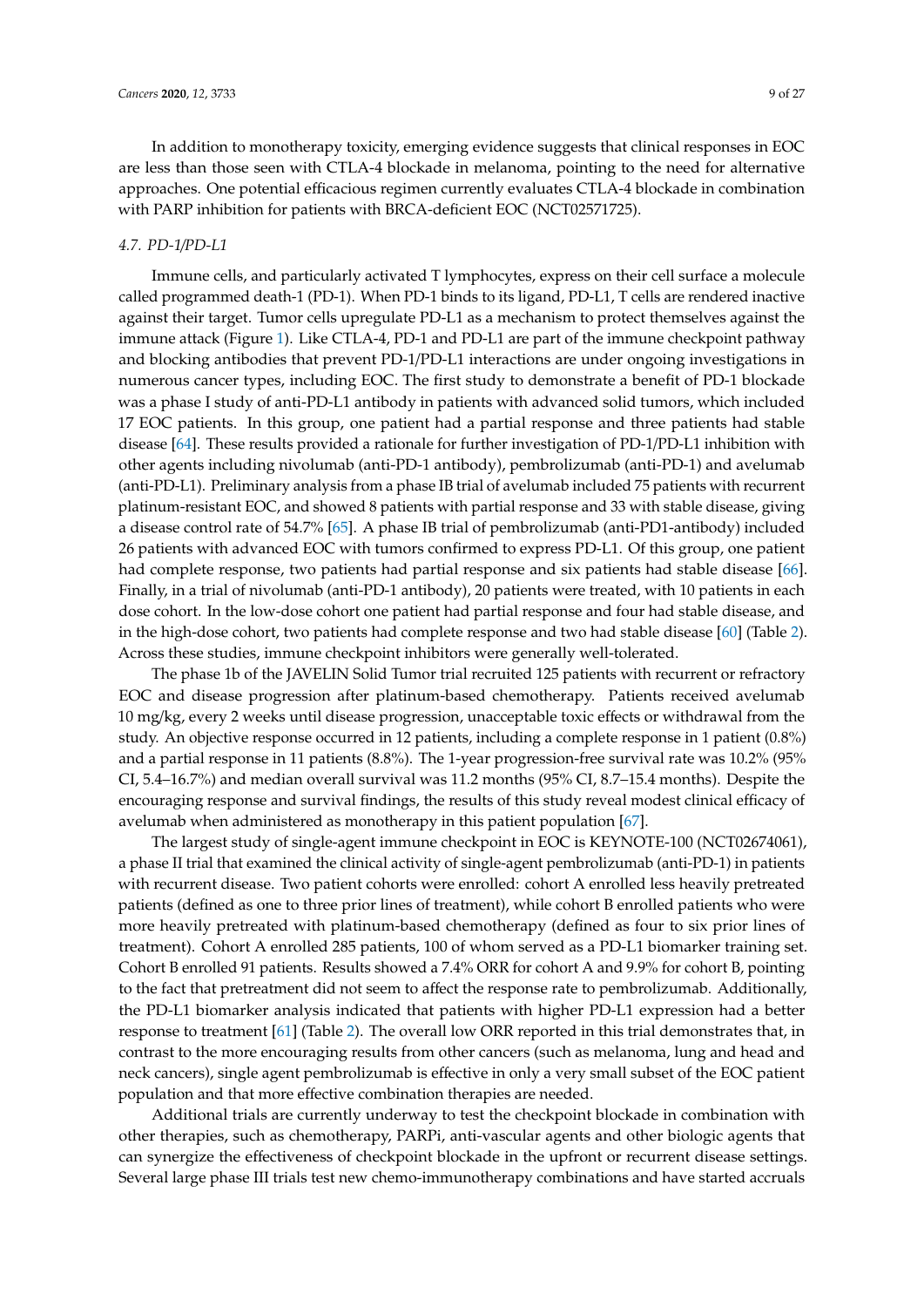in the past few years. JAVELIN Ovarian 100 is an international, multi-center, randomized phase III clinical trial that examined the efficacy of anti-PD-L1 antibody avelumab in combination with and/or following platinum-based chemotherapy in newly diagnosed EOC patients (NCT02718417). The study included three arms: chemotherapy (carboplatin/paclitaxel) followed by observation; chemotherapy followed by avelumab maintenance; chemotherapy plus avelumab followed by avelumab maintenance. Unfortunately, the study failed to meet its primary endpoint of improving progression-free survival in EOC patients and was discontinued [\[62\]](#page-20-13) (Table [2\)](#page-7-0).

JAVELIN Ovarian 200 is an international, multi-center phase III clinical trial which enrolled 566 patients with platinum-resistant/refractory EOC (NCT02580058) [\[68\]](#page-21-1). This study examined whether avelumab (anti-PD-L1) given alone or in combination with pegylated doxorubicin (PLD) is superior to PLD alone in prolonging overall survival in patients with platinum-resistant/platinum-refractory ovarian cancer. Patients in this trial were randomized to one of three arms: PLD alone, PLD plus avelumab or avelumab alone (44). While results showed no improvement in overall survival nor progression-free survival in the overall population of trial patients treated with PLD plus avelumab compared to PLD, an exploratory biomarker analysis revealed that patients expressing specific biomarkers may receive some benefit from combination therapy. Patients receiving PLD plus avelumab who were PD-L1-positive had an ORR of 18.5% compared to a 3.4% ORR for PD-L1-negative patients. The difference in response rate is small but could indicate that PD-L1 expression may play a part in predicting the clinical activity of combination therapy using avelumab compared to chemotherapy alone [\[63\]](#page-20-14) (Table [2\)](#page-7-0).

Two additional Phase III ovarian cancer trials will assess the efficacy of atezolizumab (anti-PD-L1) in combination with bevacizumab and chemotherapy. ATALANTE trial (ClinicalTrials.gov Identifier: NCT02891824) will assess the efficacy of atezolizumab in combination with bevacizumab plus platinum-based chemotherapy in patients with platinum-sensitive disease who have late relapse (platinum-free interval >6 months). NCT03038100 (IMagyn050) trial will test the activity of atezolizumab in combination with bevacizumab and paclitaxel/carboplatin in patients with newly diagnosed ovarian cancer. Collectively, these combination trials have the potential to advance our ability to select the optimal chemo regimen, identify the correct sequencing, timing, and dose and to efficiently manage concurrent toxicities.

The combination of ICB with the inhibition of poly-ADP ribose polymerase (PARP) represents another promising therapeutic venue in EOC [\[69](#page-21-2)[,70\]](#page-21-3). Inhibition of PARP (PARPi) leads to accumulation of DNA breaks and induction of apoptosis in tumor cells carrying defects in homologous recombination or double stranded DNA repair function. This "synthetic lethality" is typically seen in BRCA1/2 mutated EOC, but other subtypes may also benefit. Because EOC with BRCA mutations as well as damaging mutations of homologous recombination repair genes are associated with high neoantigen formation and T cell neoepitope presentation, these cancers represent a suitable target for immunotherapy. ATHENA is a phase III randomized trial that evaluates rucaparib (a PARPi) and nivolumab (anti-PD-1) as maintenance treatment in patients responding to front-line platinum-based chemotherapy (ClinicalTrials.gov Identifier: NCT03522246). The target enrollment of 1000 patients with advanced EOC, fallopian tube or primary peritoneal cancer makes this one of the premier studies currently testing the efficacy of ICB/PARPi combination in EOC patients [\[71\]](#page-21-4).

TOPACIO/KEYNOTE-162 trial (NCT02657889) was an open-label, single-arm phase I/II integrated study which evaluated the clinical activity and safety of pembrolizumab in combination with niraparib (PARPi) in platinum-resistant, recurrent OC (ROC). The results of this study showed this combination to be tolerable and indicated no new toxicity or safety concerns. Importantly, antitumor activity was also shown for this population of patients, including those with BRCA-wild type (wt) or non-HRD disease. The study reported an overall response rate (ORR) of 18% (90% CI, 11–29%) and a disease control rate of 65% (90% CI, 54–75%). Three patients (5%) developed confirmed complete responses, 8 (13%) partial responses, 28 (47%) had stable disease and 20 (33%) progressed under treatment [\[72\]](#page-21-5). Although the predefined statistical criteria for this study were not met, the reported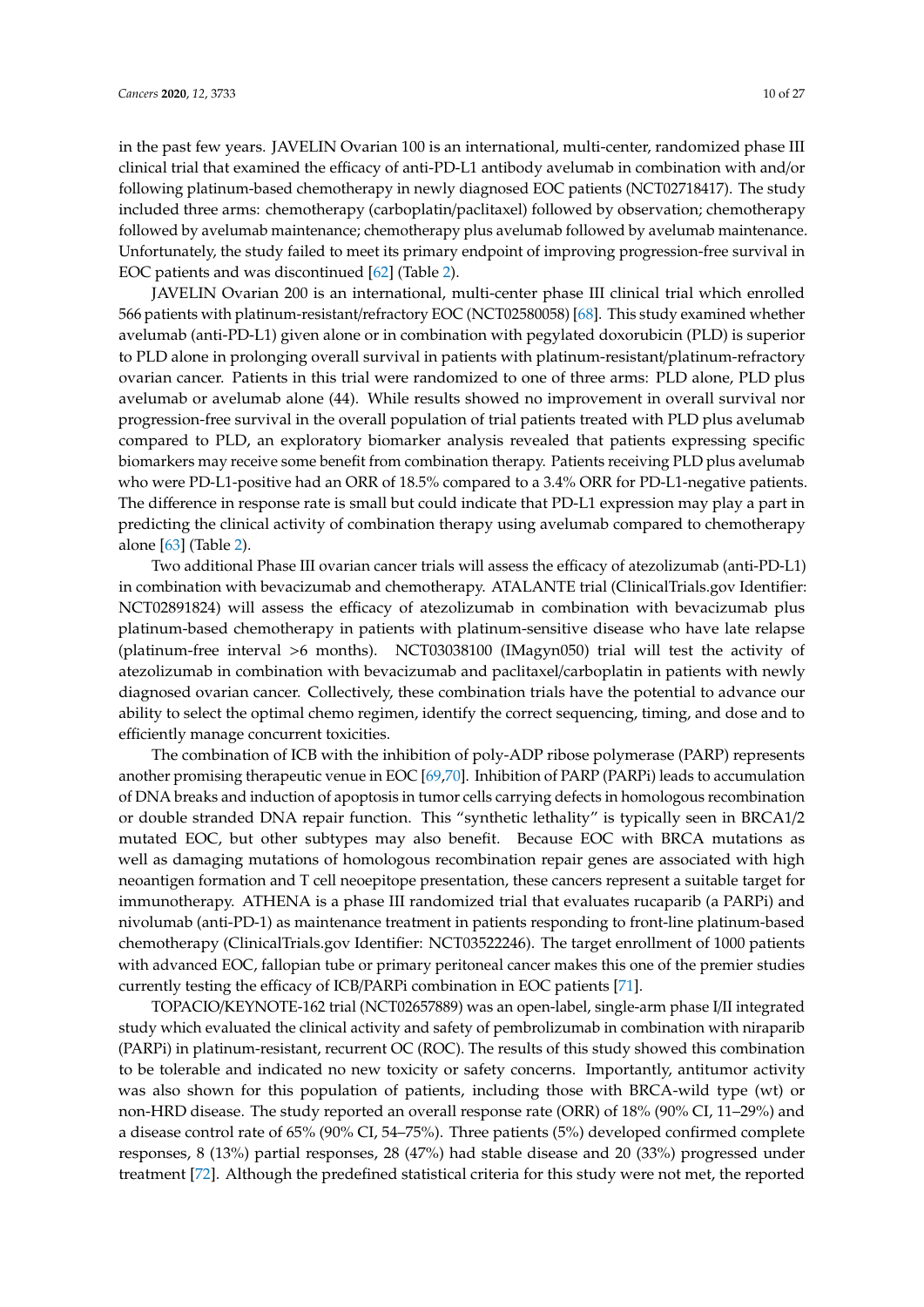ORR for Pembrolizumab/niraparib in patients with platinum-resistant/refractory recurrent disease, especially in the BRCA-wt and non-HRD patient populations that are unresponsive to other treatments, is encouraging.

In follow-up studies on the TOPACIO trial, Färkkilä et al. [\[73\]](#page-21-6) recently examined new mechanistic determinants of response to the niraparib/ pembrolizumab combination [\[72\]](#page-21-5). In addition to the tumor homologous recombination DNA repair and mutational status, responding patients also had a positive immune score suggestive of interferon primed, exhausted CD8+TILs. Furthermore, spatial profiling using multiplex imaging of interactions between immune cell subpopulations in the TME of responding cases revealed that tumor tissue areas with the highest scores for exhausted CD8 + T-cells also involved proximity to  $PD-L1$  + cancer cells, macrophages and  $DCs$  [\[73\]](#page-21-6). By using tumor tissue profiling with single cell imaging resolution capability, this study suggests that spatial interactions between tumor cells and various immune cell subsets with different functional states may serve as biomarkers of response to immunotherapy, and that incorporation of advanced multiplexed imaging may greatly impact biomarker discovery for immuno-oncology and provide new modalities for patient stratification [\[73\]](#page-21-6).

JAVELIN PARP Medley is an ongoing phase1b/2 trial which is enrolling a cohort of patients with recurrent platinum-sensitive ovarian cancer who will be treated with avelumab plus talazoparib (ClinicalTrials.gov Identifier: NCT03330405). Results from this and other ongoing trials will further define the role of PARPi/checkpoint inhibitors combination within the treatment of EOC.

We recently initiated at our own institution a phase II trial in which patients with recurrent EOC receive a total of six treatment cycles, at 3-week intervals (ClinicalTrials.gov Identifier: NCT03734692). The study uses IP neoadjuvant approach (IP cisplatin) and IV infusion of anti-PD-1 (pembrolizumab). In addition, patients also receive IP rintatolimod (a toll-like receptor 3, TLR3 agonist). Cytoreduction (removal of residual tumor) will occur approximately 4 weeks after the fourth treatment cycle. Post-surgery, the patients will receive two additional courses of the same, three-drug chemo-immunotherapy regimen. This trial builds on our recent results demonstrating the immune adjuvant effect of cisplatin, which can be further enhanced by immune modulators such as rintatolimod and ICB [\[23,](#page-18-10)[74\]](#page-21-7).

A rapidly growing number of trials incorporates anti-PD-1/PD-L1 blockade in various treatment protocols for advanced EOC. Results from these studies will define how to best fit immune checkpoint inhibitors into the standard treatment of EOC. Furthermore, they will hopefully unravel new mechanisms of response and identify outcome-predicting biomarkers.

# **5. Vaccines**

Overall, epithelial ovarian tumors are considered immunogenic and can trigger spontaneous T cell and B cell/antibody responses against the tumor [\[10\]](#page-17-9). Patients with high numbers of TIL and measurable tumor-specific cellular and/or humoral immunity have better overall survival, prompting the hypothesis that induction of robust antigen specific T cells and/or antibody responses through active immunization might improve the clinical outcome in EOC patients [\[75](#page-21-8)[–77\]](#page-21-9). The concept of active immunization through cancer vaccines that can trigger robust anti-tumor immune effectors (Figure [1\)](#page-1-0) has been historically tested in EOC for more than two decades. However, the results from numerous early phase clinical trials, with various vaccine formulations (recently reviewed by Martin Lluesma et al. [\[78\]](#page-21-10) have been rather modest. Despite the fact that vaccine-induced responses can be identified in some of the vaccinated recipients, such responses are of low amplitude and infrequently found [\[79\]](#page-21-11). The majority of patients do not show improved clinical outcome, most likely due to immune escape mechanisms [\[13](#page-18-0)[,80\]](#page-21-12). Recent advances with ICB in melanoma, lung and head and neck cancers demonstrate that tumor-specific cytotoxic T cell responses are restored during treatment, often with therapeutic benefits (reviewed in [\[81\]](#page-21-13)). In EOC, efficacy of ICB alone is modest, raising the potential need for combination therapy [\[64,](#page-20-15)[82\]](#page-21-14). Given that vaccines can increase the pool of effector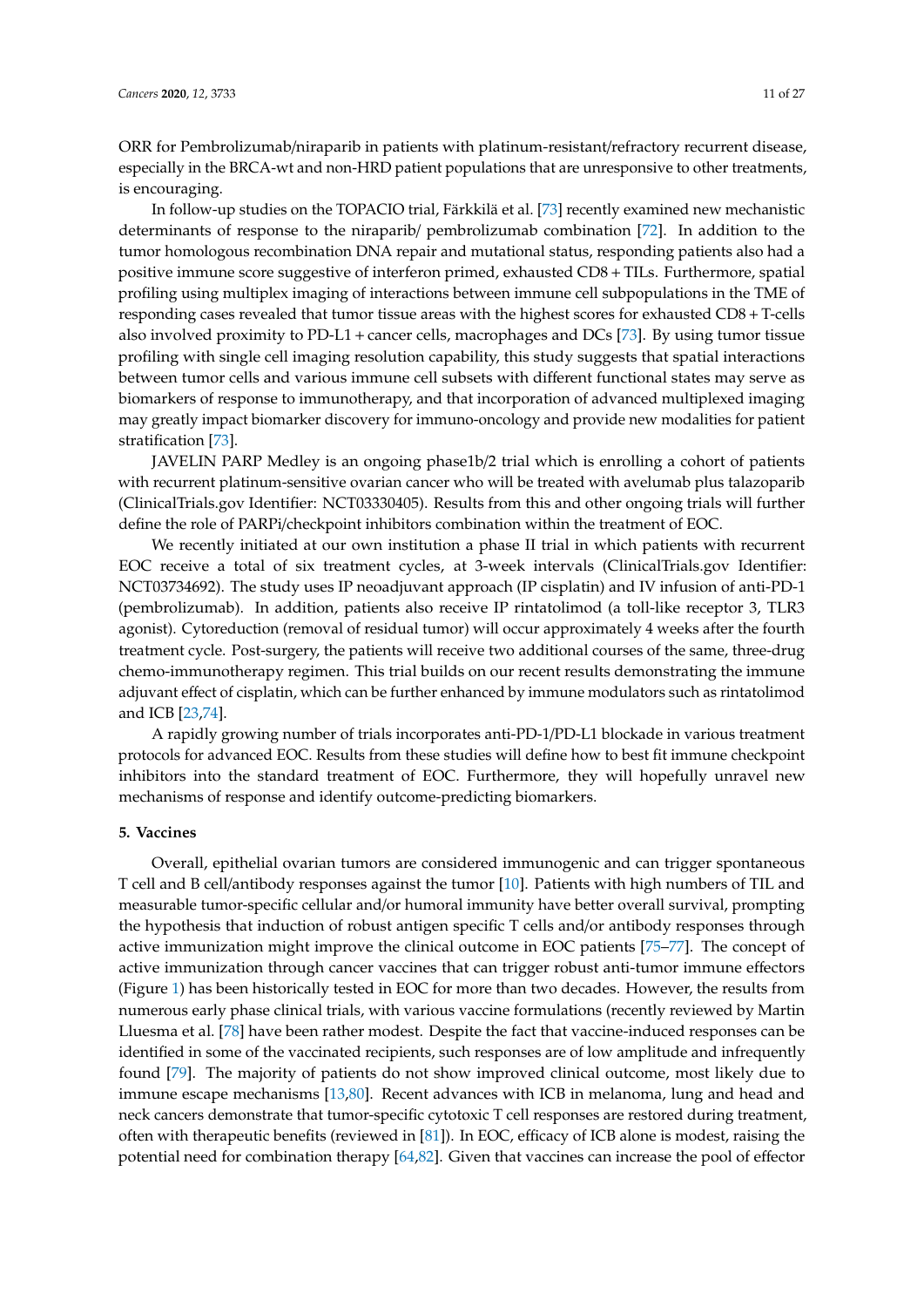T cells, ICB/vaccine combinations may have synergistic effects, providing the rationale for further developments on EOC vaccines [\[56,](#page-20-7)[83](#page-21-15)[–85\]](#page-22-0).

The classical composition of a cancer vaccine comprises an antigenic fraction and an adjuvant. To date, most antigens tested are tumor associated antigens (TAA). Among the TAA frequently employed in OC are WT1, MUC1, NY-ESO-1, folate receptor, Her-2/neu and p53 (Figure [1\)](#page-1-0). These antigens are combined with adjuvants, most often Montanide, GM-CSF or poly ICLC [\[86](#page-22-1)[,87\]](#page-22-2). We review here some of the vaccination approaches based on EOC TAA and focus primarily on the new vaccine/ICB combination currently tested in early phase clinical trials. Although results from the trials described below are currently pending, the novel combination therapies tested in these trials have increased the immune therapeutic potential.

# *5.1. WT1*

Wilms tumor 1 (WT1) is a transcription factor with well-defined oncogenic properties [\[88\]](#page-22-3). WT1 is overexpressed in many solid tumors, including 93% of serous OC and has been ranked as the most promising cancer antigen, well suited for vaccine development [\[89\]](#page-22-4). To date, WT1 vaccines have been administered to patients with ovarian, breast, lung and renal cancers and glioblastoma [\[90–](#page-22-5)[92\]](#page-22-6). Successful WT1 peptide vaccination for childhood malignancies has also been reported [\[93\]](#page-22-7). Based on encouraging evidence (albeit from small studies) showing measurable WT1-specific anti-tumor CD8+ T cell responses [\[94](#page-22-8)[,95\]](#page-22-9), a WT1 peptide vaccine using Montanide and GM-CSF as adjuvants is currently being explored in a phase I study in patients with recurrent OC who are in second or later remission. The vaccine is administered in combination with anti-PD-1 antibody (Nivolumab) and represents the first WT1 vaccine /ICB combination to be explored in EOC (NCT02737787).

### *5.2. MUC1*

Mucin1 (MUC1) is an oncogene overexpressed by most adenocarcinomas (of the breast, uterus, prostate, stomach, colon, pancreas). These include all EOC, regardless of histology [\[96\]](#page-22-10). Based on its wide expression profile, antigenic and immunogenic properties first demonstrated in EOC, MUC1 ranks second, after WT1, on the list of prioritized antigens for vaccine development [\[89\]](#page-22-4). MUC1 vaccines have been employed in numerous forms, including short (MHC-I-restricted) or large (MHCII-restricted) MUC1 peptides, or MUC1 encoding mRNA or DNA [\[97–](#page-22-11)[99\]](#page-22-12). Presently, a phase I trial is testing an adenoviral vector encoding a fusion protein in which MUC1 epithelial antigen is attached to the CD40 ligand (NCT02140996). In addition to EOC patients, this non-randomized open label dose escalation trial also includes men or women with metastatic or recurrent epithelial cancers of the lung, breast, prostate and colon. No MUC1/ICB vaccination protocols are currently being tested in the clinic. However, preclinical studies from our group using MUC1 transgenic mice with MUC1-expressing tumors demonstrate efficacy of MUC1 peptide vaccines and PD-L1 blockade as single therapies, respectively [\[100](#page-22-13)[,101\]](#page-22-14). These preclinical results provide a strong rationale for the future development of MUC1 vaccine/ICB combinations.

### *5.3. NY-ESO-1*

A member of the family of cancer testes antigens, NY-ESO-1 is overexpressed in a subset of epithelial EOC and can induce measurable CD8 and antibody responses [\[102–](#page-22-15)[104\]](#page-23-0). Results from a phase II trial revealed that patients with a measurable immune response after vaccination with NY-ESO-1 peptide experience prolonged survival [\[104\]](#page-23-0). An improved vaccine formulation, comprising NY-ESO-1 fusion protein (CDX-1401) in combination with anti-DEC-205 mAb, adjuvant poly-ICLC (a synthetic complex of carboxymethylcellulose, polyinosinic-polycytidylic acid and poly-L-lysine double-stranded RNA) and indoleamine 2,3-dioxygenase (IDO1) inhibitor INCB024360, is currently being tested in a Phase I/IIb study of OC patients in remission (NCT02166905). IDO1 enzyme is involved in the catabolism of tryptophan and its overexpression in the tumor microenvironment suppresses the cytolytic activity of CD8 and NK cells and promotes Treg function [\[105\]](#page-23-1). Similar to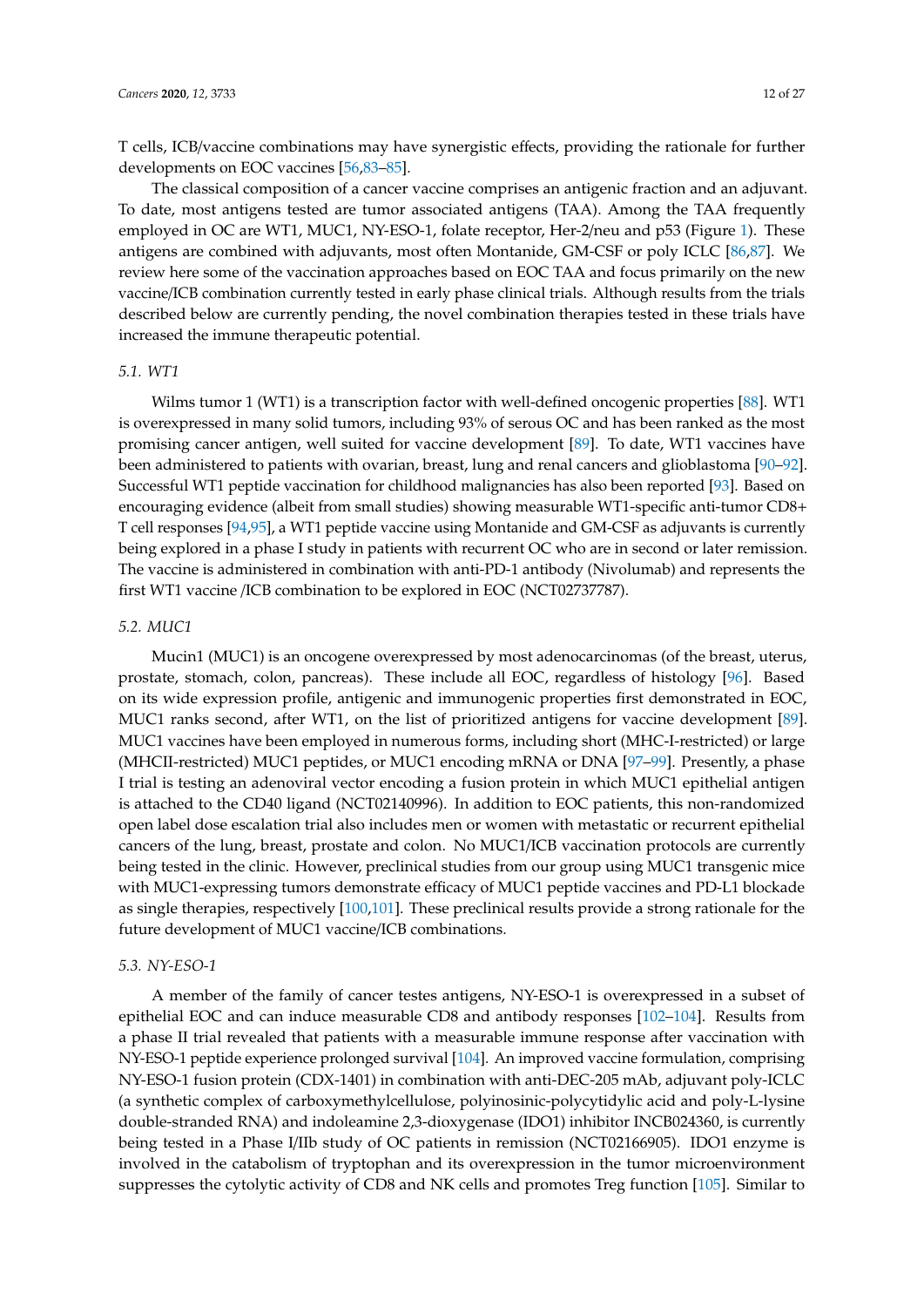PD-1/PD-L1, CTLA-4, TIM-3 and LAG-3, IDO1 is also considered an inhibitory immune checkpoint molecule [\[105,](#page-23-1)[106\]](#page-23-2) and the NY-ESO-1/IDO1 inhibitor is one of the emerging peptide vaccine/ICB combination with potentially increased efficacy [\[107\]](#page-23-3).

# *5.4. Folate Receptor Alpha*

As discussed above, FRα is a target under investigation for EOC. Vaccines using FRα protein or peptides trigger anti-FR $\alpha$  antibodies and CD8 T cell responses, as reported in several clinical trials in EOC as well as in other FR $\alpha$  positive solid tumors [\[108,](#page-23-4)[109\]](#page-23-5). In NCT02764333, a new multi-epitope FRα vaccine/ICB (anti-PD-L1) combination is tested in a phase II clinical trial in patients with platinum-resistant disease. Block et al. [\[110\]](#page-23-6) recently reported results from a single arm, open label phase I trial that tested five FRα-derived epitopes pulsed onto DCs generated using a Th17-inducing protocol (ClinicalTrials.gov Identifier: NCT02111941). The vaccine, in combination with granulocyte-macrophage colony-stimulating factor (GM-CSF), was administered to EOC patients in first remission [\[40\]](#page-19-8). The Th-17-inducing vaccine was well-tolerated and highly immunogenic, leading to augmented immunity to FR $\alpha$  in over 90% of patients, as demonstrated by interferon gamma (IFN- $\gamma$ ) ELISPOT testing [\[40\]](#page-19-8). Notably, although the study was not powered to assess clinical outcomes, the median recurrence-free survival in 10 patients at first remission was significant, at 528 days [\[110\]](#page-23-6). While these encouraging results point to Th17-inducing DC vaccination as being well-tolerated, and highly immunogenic, the clinical benefit of this approach in EOC needs to be further explored.

# *5.5. TP53*

The tumor suppressor p53 is the most frequently mutated gene in EOC. In high-grade serous ovarian cancer, the most common EOC histotype, *TP53* mutations are found in in over 96% of cases, and can cause either loss of protein expression or loss of wild-type p53 function, with or without increased accumulation of defective p53 protein [\[111\]](#page-23-7). In humans, spontaneous cellular and antibody mediated immune responses targeting p53 protein have been observed and several MHC class I and II restricted epitopes have been identified [\[112–](#page-23-8)[115\]](#page-23-9). An ongoing phase I clinical trial currently tests the hypothesis that vaccination of patients with recurrent tumors positive for defective p53 protein increases p53-specific anti-tumor immunity. This protocol employs a vaccinia virus ankara vaccine expressing p53, together with gemcitabine hydrochloride (ClinicalTrials.gov Identifier: NCT02275039).

# *5.6. Whole Tumor Cell Lysates*

As an alternative to defined tumor antigens, whole lysates can also be used for vaccination, and have been generally loaded onto DCs [\[116\]](#page-23-10). Chiang and colleagues [\[117\]](#page-23-11) recently tested the therapeutic efficacy of autologous DCs loaded with hypochlorous (HOCL)-oxidized autologous tumor lysate [\[117\]](#page-23-11) (ClinicalTrials.gov Identifier: NCT01132014) administered to EOC patients with stage III/IV disease. In addition to the vaccine, patients received low-dose cyclophosphamide and therapeutic doses of acetyl salicylic acid, included for its potential to inhibit tumor VEGF, lower prostaglandin production and attenuate Treg activity. Preliminary results suggest that vaccination is effective and can induce robust anti-tumor responses. In a follow-up trial (ClinicalTrials.gov Identifier: NCT01312376) the investigators collect DC vaccine-primed T cells and prepare them for adoptive T cell transfer following ex vivo anti-CD3/CD28 expansion. Importantly, recent results demonstrate that vaccine primed T cells express the cognate receptors specific for lymphocyte recruiting chemokines (such as CCL-2, CCL-4 and CCL-5, as well as CXCL-10, CXCL-12 and CXCL-16) released by the majority of tumors [\[118](#page-23-12)[,119\]](#page-23-13). Overall, these findings demonstrate that the ovarian tumor microenvironment is conducive to homing of vaccine-primed, adoptively transferred T cells and supports the development of future trials combining vaccines and adoptive transfer therapy.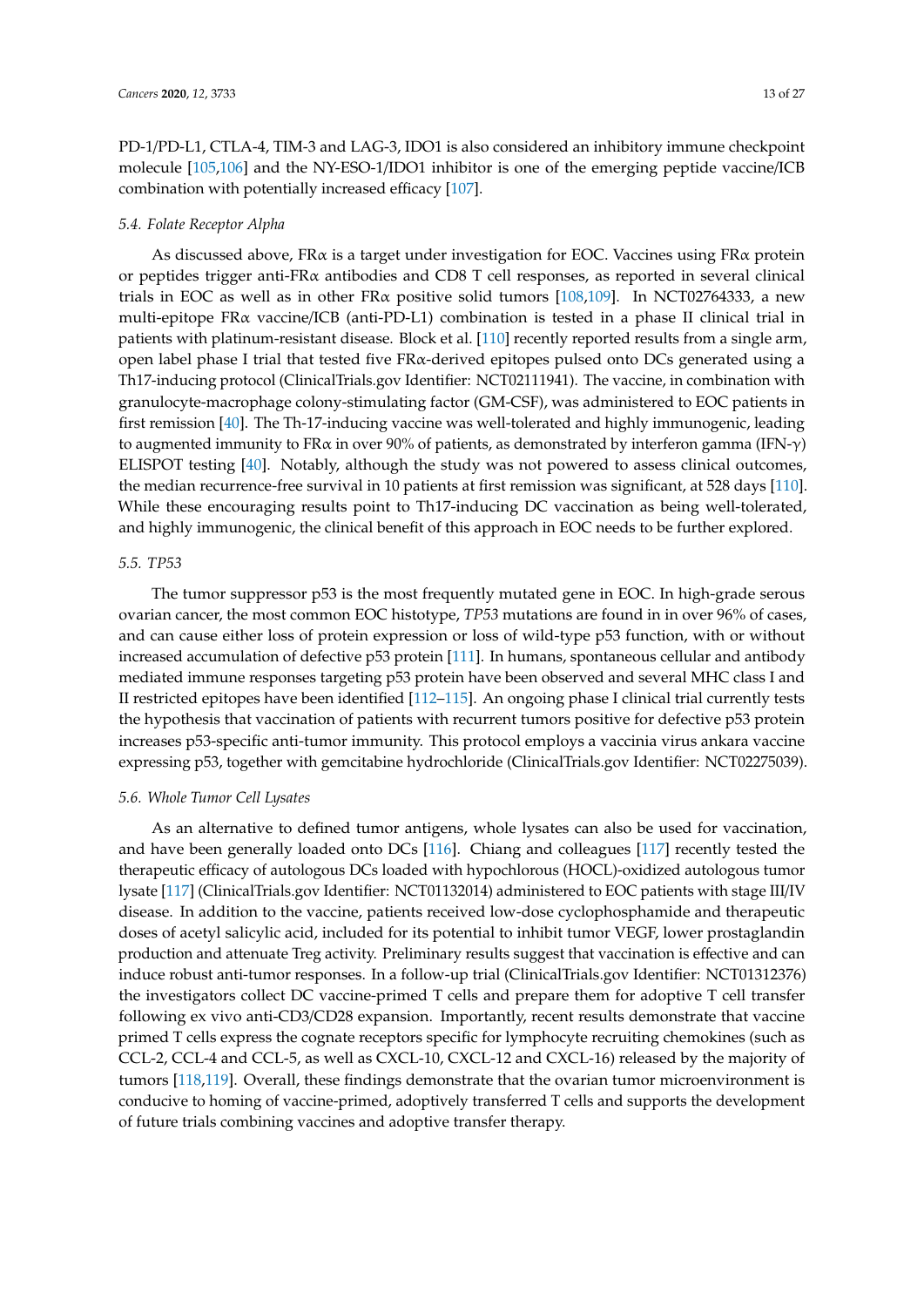### *5.7. Neoantigens*

Tumors with high mutational burden express mutated proteins, called neoantigens. Fragments from these tumor-specific antigens (neoepitopes) are processed by antigen-presenting cells and presented to the patient's own T cells. In the right context of immune co-stimulation, T cells will recognize these fragments as "new," and will mount a more vigorous yet targeted, tumor-specific immune response. This paradigm has been proven in mutated tumors such as melanoma, lung and renal cancer, where the "enriched," neoepitope-specific T cells drive the response to immune checkpoint blockade.

However, in EOC, the genomic profiling data offer a contrasting picture. Regardless of the histologic type, very few ovarian tumor cases demonstrate a high mutational burden or high rates of mismatch repair (4). Excluding the high rate of *TP53* mutations (found in more than 95% of HGSOC), the defining trait of EOC is the aberrant gene copy number; thus, it is unlikely that ovarian tumors display a high frequency of neoantigens [\[111\]](#page-23-7).

Nevertheless, despite the low rate of neoantigen positivity, solid evidence of mutation-reactive T cells infiltrating ovarian tumor masses currently exists. Neo-epitope specific CD8+ T cells were detected in ~90% of patients evaluated by Bobisse et al. [\[120\]](#page-24-0), and mutation-reactive T cells were generated in patients vaccinated with tumor cell lysate [\[121\]](#page-24-1).

Using a complex methodology, studies from Rosenberg et al. demonstrated that T cell receptors (TCRs) recognizing neoepitopes (including those spanning the *TP53* "hotspot" mutations) are present in some ovarian cancer patients and could be employed as gene therapy [\[122\]](#page-24-2). Neo-epitope validation in TILs offers encouraging evidence for low-mutational burden tumors such as ovarian cancer and extends opportunities for mutanome-based personalized immunotherapies. One should acknowledge that while feasible, such personalized approaches rely on the availability of highly sensitive, time consuming and costly methodologies, raising technical challenges about their applicability to the wider ovarian cancer patient population.

### **6. Cellular Immunotherapy**

Adoptive cell therapy, also known as cellular immunotherapy, is a treatment modality that employs the patients' own immune cells to eliminate cancer. Some of these approaches involve isolation, ex vivo expansion and reinfusion of TILs, whereas others involve genetically engineered solutions (via gene therapy) to enhance the immune cells' cancer-fighting capabilities.

## *6.1. TIL Therapy*

Clinical efficacy of adoptive transfer of expanded TILs was first demonstrated more than three decades ago, in patients with metastatic melanoma [\[123,](#page-24-3)[124\]](#page-24-4). ACT was also tested in EOC in the 1990s and showed promise for metastatic disease [\[125](#page-24-5)[,126\]](#page-24-6). A pilot trial conducted more recently examined the prospect of combining TIL ACT with immune checkpoint inhibitors for HGSC. A study of six patients with late-stage metastatic HGSC were treated with ipilimumab, underwent surgery to remove TILs and were infused with ex vivo expanded tumor-infiltrating lymphocytes (REP-TILs), IL-2 and nivolumab. One patient achieved a partial response, while the remaining five patients had stable disease for up to 12 months following treatment [\[127\]](#page-24-7). Worldwide, there are currently several early-stage clinical investigations of expanded autologous TILs, (such as OVACURE, ClinicalTrials.gov Identifier: NCT04072263, NCT03412526), which aim to further establish the efficacy of this approach.

### *6.2. TCR Engineered Peripheral Blood Mononuclear Cells (PBMC)*

Encouraging results from vaccination studies using TAA have demonstrated that vaccine-induced CD8 T cells are capable to recognize and eliminate tumor cells in an antigen-specific, MHC-restricted manner [\[128\]](#page-24-8). These findings have subsequently led to the concept that isolation of T cell receptors (TCR) from the most effective anti-tumor CD8 T cells from patients, and can be employed for gene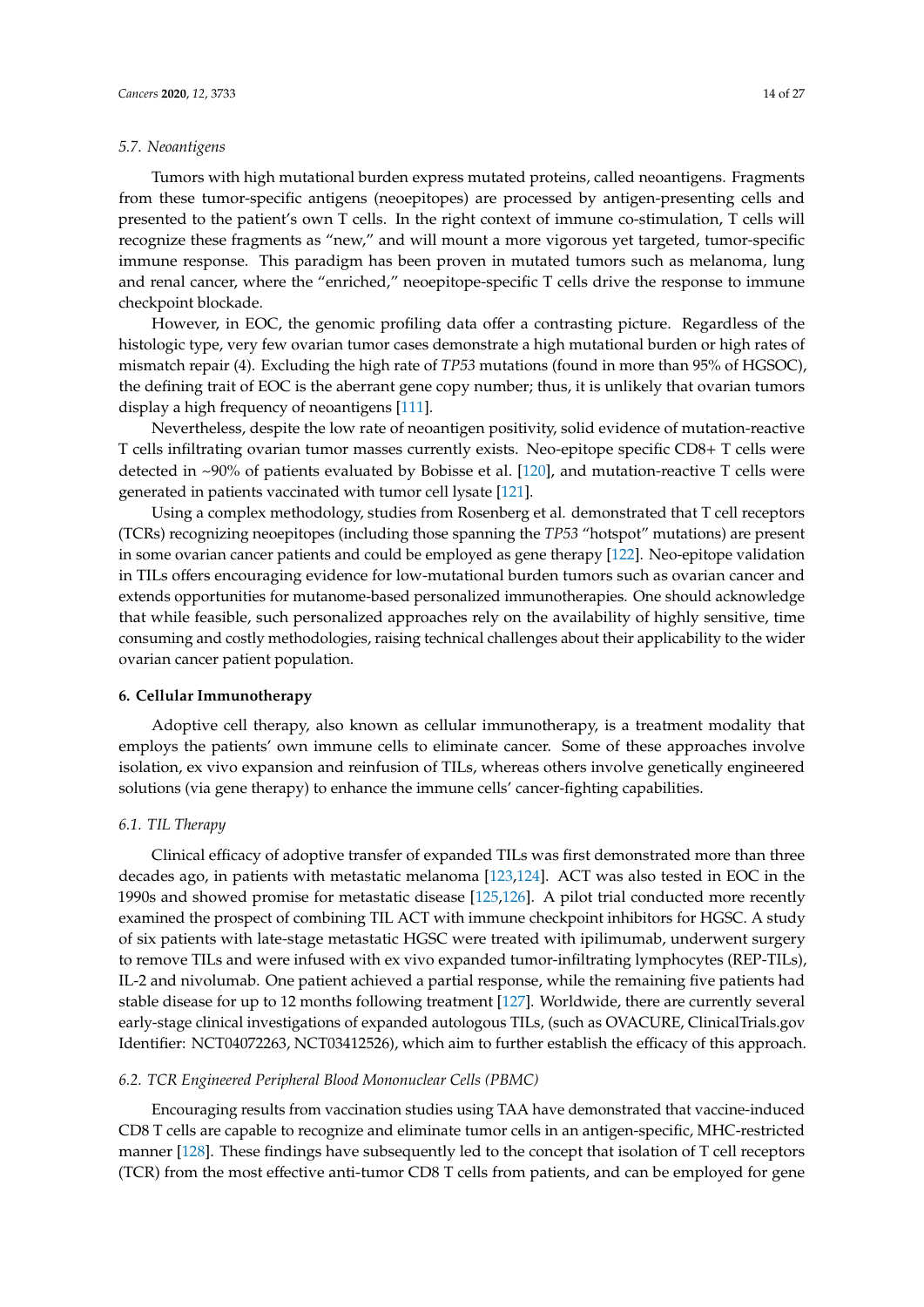therapy-based treatments. Successful results from early preclinical studies testing this model have led to current clinical applications in EOC, using retroviral vectors encoding for several TCR, specific for TAA such as NY-ESO-1, WT1 or p53 [\[129](#page-24-9)[–132\]](#page-24-10). The NY-ESO-1 TCR has good safety profile and has so far demonstrated efficacy in melanoma and synovial sarcoma [\[130\]](#page-24-11). Results from ongoing studies with NY-ESO-1-specific, HLA-A2-restricted TCR in EOC (ClinicalTrials.gov Identifier: NCT01567891) are pending.

MAGE-A3, a member of the melanoma-associated antigen family, is a TAA overexpressed by several solid tumors, including EOC. An ongoing phase I/II clinical trial explores TCR immunotherapy targeting MAGE-A3 in HLA-DP0401 positive patients with metastatic cancer (NCT02111850). Infusion of the TCR-gene engineered lymphocytes is accompanied by the administration of Aldesleukin (IL-2). The safety profile of this approach remains to be established.

ErbB-2 (or HER2) is a protein kinase with oncogenic properties, and an attractive candidate antigen for targeted TCR-based cancer immunotherapy. Studies from Lanitis et al. [\[133\]](#page-24-12) demonstrated that a TCR specific for ErbB-2 peptide 369–377, isolated from an HLA-A2+ patient vaccinated with ErbB-2 peptide-pulsed DC vaccine, holds promise for targeting EOC.

Despite the clear progress with generating genetically engineered, antigen-specific TCRs, there are several limitations that may thwart their clinical efficacy, such as MHC loss and defects in antigen processing by tumor cells. As an alternative, T cells can be transduced to express a more versatile, non-MHC restricted chimeric antigen receptor, specific for surface TAA.

# *6.3. Chimeric Antigen Receptors*

Chimeric antigen receptors (CARs) represent novel constructs that carry the tumor antigen recognition domain of a monoclonal antibody coupled with the intracellular signaling properties of a TCR (Figure [1\)](#page-1-0). Genetically engineered CAR T cells are highly versatile in the way that they recognize TAA in a non-MHC restricted manner and are cytotoxic due to the TCR-mediated effector mechanisms. The process of CAR-T administration to patients requires leukapheresis followed by the isolation of autologous T cells, which are then genetically engineered to express a modified T cell receptor. CAR-T cells are subsequently infused into patients, after a lymphodepleting regimen [\[62](#page-20-13)[,134\]](#page-24-13). Despite their promising efficacy, CAR-T cell infusions can lead to toxicities in a significant portion of patients [\[59,](#page-20-10)[135\]](#page-24-14). We focus here on the most promising CARs, currently tested in ongoing trials for EOC (further reviewed here [\[136\]](#page-24-15)).

# 6.3.1. CAR T Cells Targeting MUC1

Mucin 16 (MUC16, also known as CA125) is an ovarian cancer antigen over-expressed by a majority of EOC [\[137,](#page-24-16)[138\]](#page-25-0). The MUC16 is a glycoprotein composed of a large extracellular domain with multiple repeat sequences that can be cleaved and released in the circulation, and a cytoplasmic domain comprising a short, non-repeated extracellular portion (MUC16<sup>ecto</sup>), a transmembrane region and cytosolic tail that can be phosphorylated. Koneru et al. [\[139\]](#page-25-1) recently reported the design of a Phase I clinical trial in which T cells engineered to express CAR specific to MUC16<sup>ecto</sup> (and armored with the ability to secrete IL-12 as well as with a safety elimination gene) are injected IV and IP in patients with recurrent platinum-resistant EOC. While this T cell therapeutic approach shows in vivo efficacy, results from the trial (ClinicalTrials.gov Identifier: NCT02498912) are pending [\[139\]](#page-25-1).

# 6.3.2. CAR T Cells Targeting Mesothelin

Mesothelin is a tumor antigen expressed by EOC, as well as by other solid tumor types [\[140–](#page-25-2)[142\]](#page-25-3). In one of the ongoing trials, patients with metastatic cancer positive for mesothelin (including mesothelioma, ovarian, cervical, lung and pancreatic tumors) undergo lymphodepleting conditioning with cyclophosphamide and fludarabine, followed by intravenous infusion of ex vivo engineered, anti-mesothelin CAR expressing T cells plus low dose IV Interleukin-2 (ClinicalTrials.gov Identifier: NCT01583686).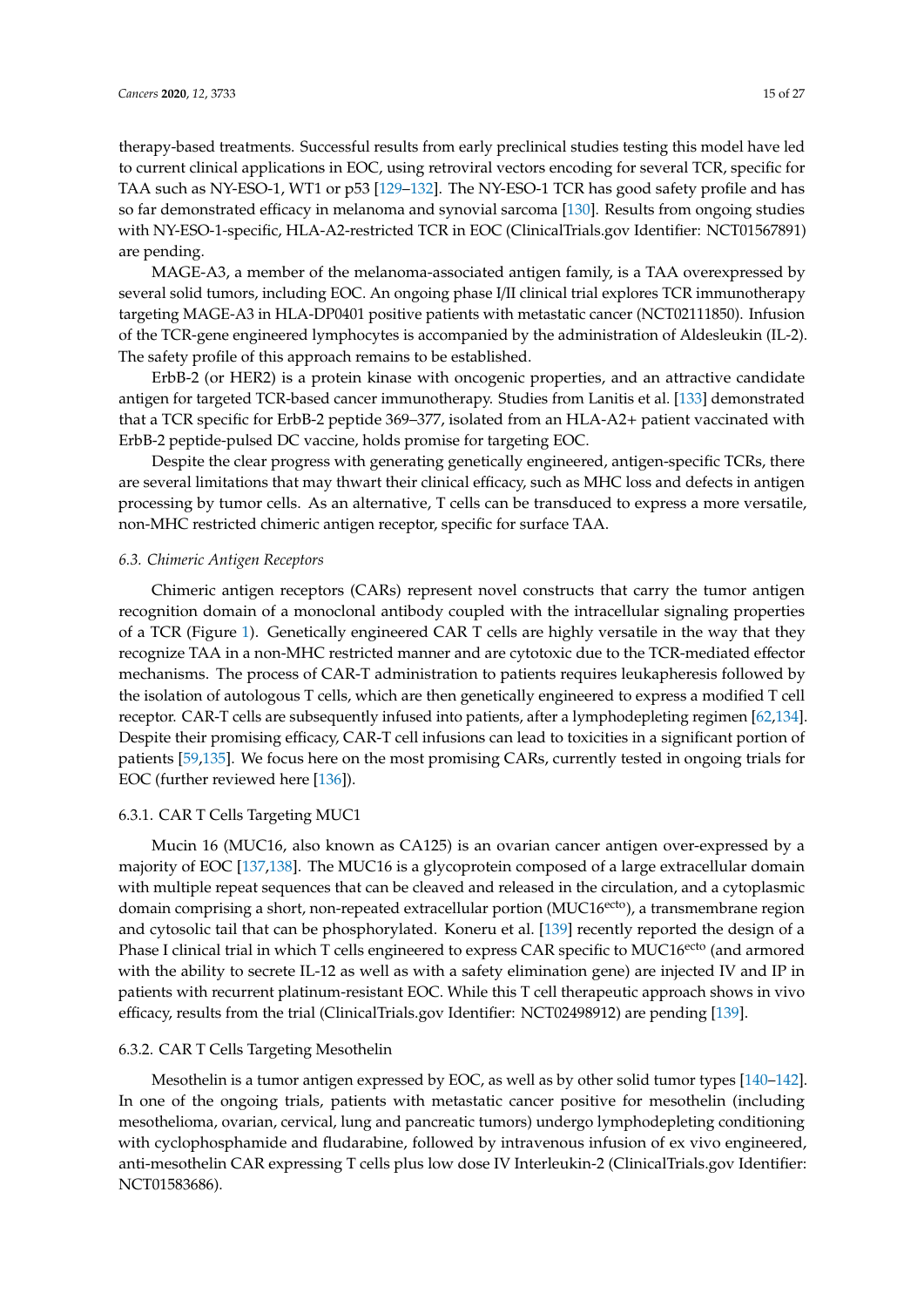Development of mRNA CAR transfected peripheral blood lymphocytes recognizing human mesothelin (CARMA-hMeso) has been recently reported, using a simplified manufacturing approach [\[143\]](#page-25-4). CARMA is a streamlined, cGMP-compliant strategy for manufacturing PBMCs transfected with antigen-specific mRNA CAR without prior expansion or activation. Preclinical animal studies demonstrate that IP injection of CARMA-hMeso triggers dose-dependent inhibition of tumor growth and improved survival of mice, with no significant off-target toxicities [\[143\]](#page-25-4). These results support the evaluation of IP CARMA-hMeso in patients with platinum-resistant EOC.

CAR T cells targeting other cell surface antigens have shown preclinical efficacy either alone or in combination with ICB [\[144,](#page-25-5)[145\]](#page-25-6). Recent studies have focused on aberrantly glycosylated cell surface proteins expressed at higher levels by tumor cells, making them amenable CAR targets. Tumor-associated glycoprotein 72 (TAG72) is the sialyl-Tn antigen present on multiple O-glycoproteins expressed by several cancer types, including EOC. Murad et al. [\[146\]](#page-25-7) recently developed a humanized TAG72-specific CAR containing a 4-1BB intracellular co-stimulatory signaling domain. Preclinical results demonstrate that these glycoepitope-specific CAR T cells exert potent antigen-dependent cytotoxicity against multiple TAG72+ ovarian cancer targets, which supports their translation into the clinic [\[146\]](#page-25-7). CAR constructs that selectively bind MUC1 that carries the Tn or sialyl (S)Tn glycans have also been developed, further supporting the notion that aberrantly glycosylated antigens represent a novel class of cancer therapeutic targets [\[147\]](#page-25-8).

T cells engineered with CAR specific for HER2 (ClinicalTrials.gov Identifier: NCT01935843) and epidermal growth factor receptor (EGFR, ClinicalTrials.gov Identifier: NCT01869166) are now tested outside of the US, in patients with solid tumors (including ovarian tumors) positive for HER2 and EGFR, respectively.

### 6.3.3. NKG2D CAR-T Cells

NK cells can recognize different types of tumor cells through various cell surface receptors. In addition to scFv regions or TCR binding domains, NK cell receptors have also been used in the development of CARs. NK cell receptors bind to ligands that can be expressed by a variety of solid and hematologic tumors, as well as by immune suppressive cells such as Tregs and MDSCs, providing attractive candidates for therapy. One of the most studied is the NK cell receptor NKG2D and its ligands, which are selectively expressed by tumor cells [\[148\]](#page-25-9). In addition to NK cells, NKG2D receptors can also be found on CD8+ T cells, and a subset of CD4+ T cells, NKT cells and  $\gamma\delta$  T cells [\[149,](#page-25-10)[150\]](#page-25-11). An ongoing multi-national dose escalation phase I trial called THINK (THerapeutic Immunotherapy with NKR-2) will test an infusion of NKG2D-CAR T cells (NKR-2 cells) administered every 2 weeks for a total of 3 infusions within 4 weeks. In addition to EOC, the study cohort includes four refractory solid tumors (colorectal, bladder, triple-negative breast and pancreatic cancers) and two hematological tumor types (acute myeloid leukemia and multiple myeloma, NCT03018405).

### **7. Immune Therapy with Oncolytic Viruses**

Oncolytic virus therapy is based on the concept that modified viruses can infect tumor cells, which causes them to self-destruct and generate immunogenic cell death. More than 20 viruses with tropism for tumor cells have been tested as treatments for various malignancies. Of these, 11 have shown preclinical efficacy in EOC [\[151\]](#page-25-12). For the vast majority of cases, recurrent ovarian cancer remains confined in the peritoneal cavity, providing an opportunity for loco-regional administration of novel therapeutics, including immune virotherapy agents [\[152\]](#page-25-13). An ongoing randomized phase II trial testing an attenuated measles virus (MV) genetically enhanced to express the thyroidal sodium symporter gene (NIS) is currently enrolling patients with ovarian, fallopian tube or peritoneal cancer (NCT02364713). This randomized phase II trial compares MV-NIS to investigator's choice chemotherapy. The choice of an engineered MV is based on the fact that ovarian tumor cells express high levels of MV receptors CD46 and nectin-4 and that MV may be able to kill tumor cells without damaging normal cells [\[153\]](#page-25-14).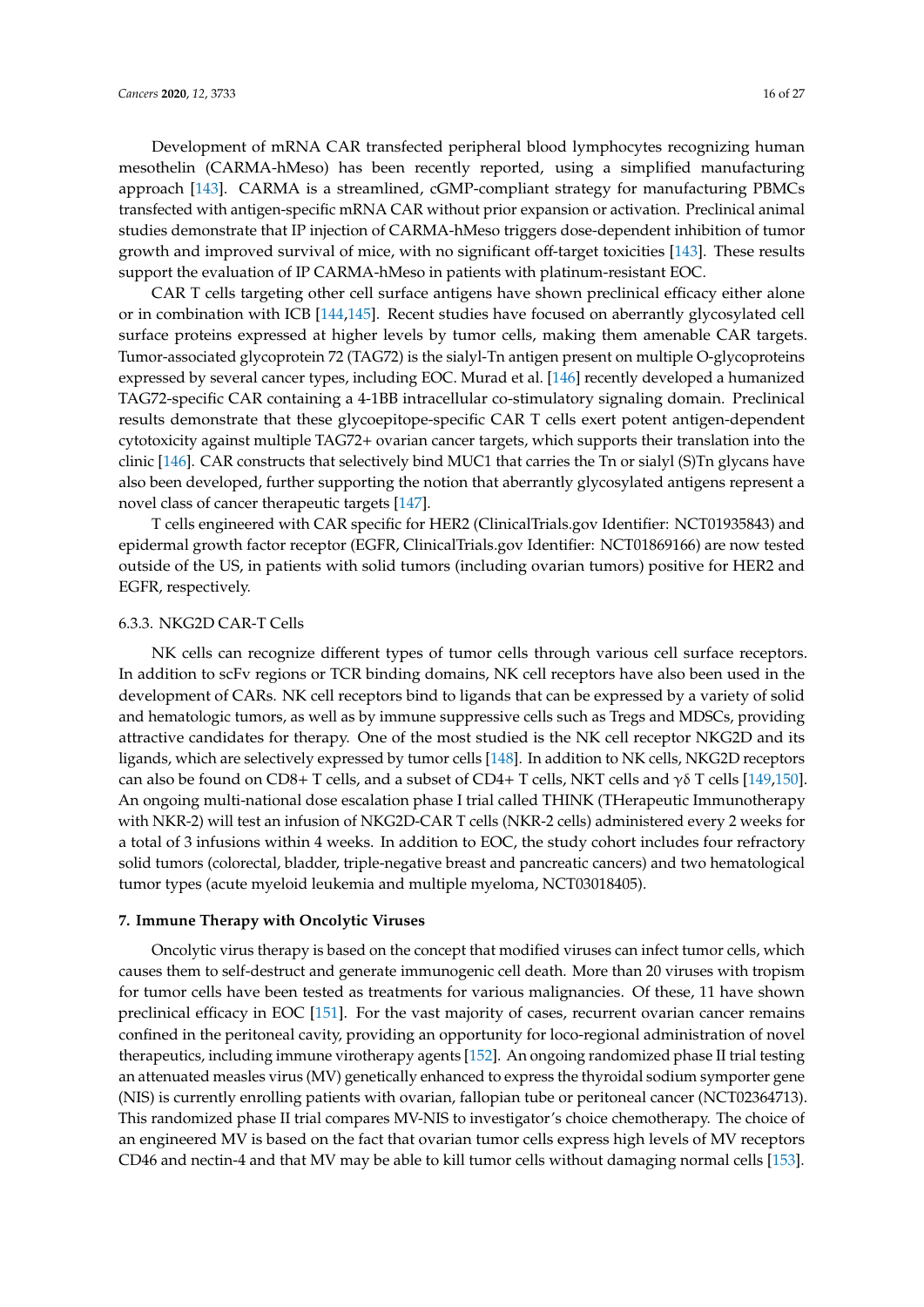The rationale for NIS, a membrane ion channel normally found in thyroid follicular cells for iodide uptake, postulates that upon infection with MV-NIS, NIS-expressing ovarian tumor cells show augmented uptake of radioiodine isotopes  $(^{125}I)$ , conferring an additional therapeutic benefit [\[154\]](#page-25-15). Despite the challenges ahead, oncolytic virotherapy has the potential to improve clinical outcomes for EOC patients.

### **8. Type I Interferon Production Agonists**

A recent classification of tumors as either T-cell inflamed or 'hot tumors,' or non-T cell inflamed or 'cold tumors,' has shaped the present understanding of chemoresistance in EOC and other cancer types [\[155\]](#page-25-16). Chemoresistance is typically associated with 'cold tumors,' which show decreased expression of type 1 interferon (IFN) genes and a lower density of  $CD8<sup>+</sup>$  TILs. As such, the microenvironments of these tumors are not well-equipped to recruit immune cells and initiate antitumor immune responses. Therefore, new approaches that can stimulate the expression of type I IFN genes and enhance CD8+ cytotoxic T cell recruitment may become attractive options to combat chemoresistant ovarian tumors and to increase response to immunotherapy.

#### *STING Agonists*

Stimulator of interferon genes (STING) is an endoplasmic reticulum transmembrane protein that plays an important role in innate immunity by mediating IFN1. After sensing cytosolic DNA or the presence of various intracellular pathogens, STING mediates IFN-β production to mount an immune response. Importantly, it has been demonstrated that efficient tumor-specific CD8 T cell responses require STING-dependent IFN-β production in the TME, and STING activation by DC. Therefore, the use of a STING agonists to activate this pathway could function as a potential therapy for various cancers [\[156\]](#page-25-17). Several preclinical studies are evaluating the activity of various STING agonists in combination with immune checkpoint blockade or PARPi as therapies for EOC. A recent in vivo analysis of STING agonist along with carboplatin chemotherapy and PD-1 ICB was performed using the ID8-*Trp53*−/<sup>−</sup> immunocompetent murine model of high-grade serous ovarian cancer. Evidence from this preclinical study showed that treatment with STING agonist resulted in decreased ascites accumulation and decreased tumor burden in mice. Notably, survival was the longest for mice treated with combination STING agonist, carboplatin and anti-PD-1 antibody [\[157\]](#page-25-18). These data are in line with results showing STING engagement following chemotherapy and provide the rationale for the future development of STING agonists for HGSOC [\[23\]](#page-18-10). Clinical translation of results obtained from animal models has been met with mixed success, partly because of poor stability properties of current STING agonists, requiring intratumoral, rather than systemic administration. The current focus of STING agonist development is on agonists formulated for systemic administration and a small number of intravenous STING agonists are currently being evaluated in clinical trials. Two non-nucleotide, small-molecule STING agonist, termed MSA-2 and SR-717, which produced substantial efficacy when administered systemically, were recently reported by Pan et al. and Chin et al., respectively [\[158,](#page-25-19)[159\]](#page-26-0). These compounds stabilize STING in its closed conformation, leading to downstream signaling events that trigger increased expression of IFN-β and interleukin-6 (IL-6). The presence of these proinflammatory cytokines promotes DC maturation and facilitates DC priming of tumor antigen-specific CD8+ T cells in the tumor-draining lymph node. These encouraging results pave the way for future development of non-nucleotide small-molecule STING agonists that can be administered systemically in many solid tumor types, including EOC.

#### **9. Conclusions**

Immune-based strategies are an exciting and promising approach for disease management in EOC. Single agent immune approaches trigger modest effects, although their efficacy can be improved by combinations with drugs or immune biologics that act synergistically. We discussed here some of the most advanced bench-to-bedside developments that test ICB, vaccines or cellular therapies,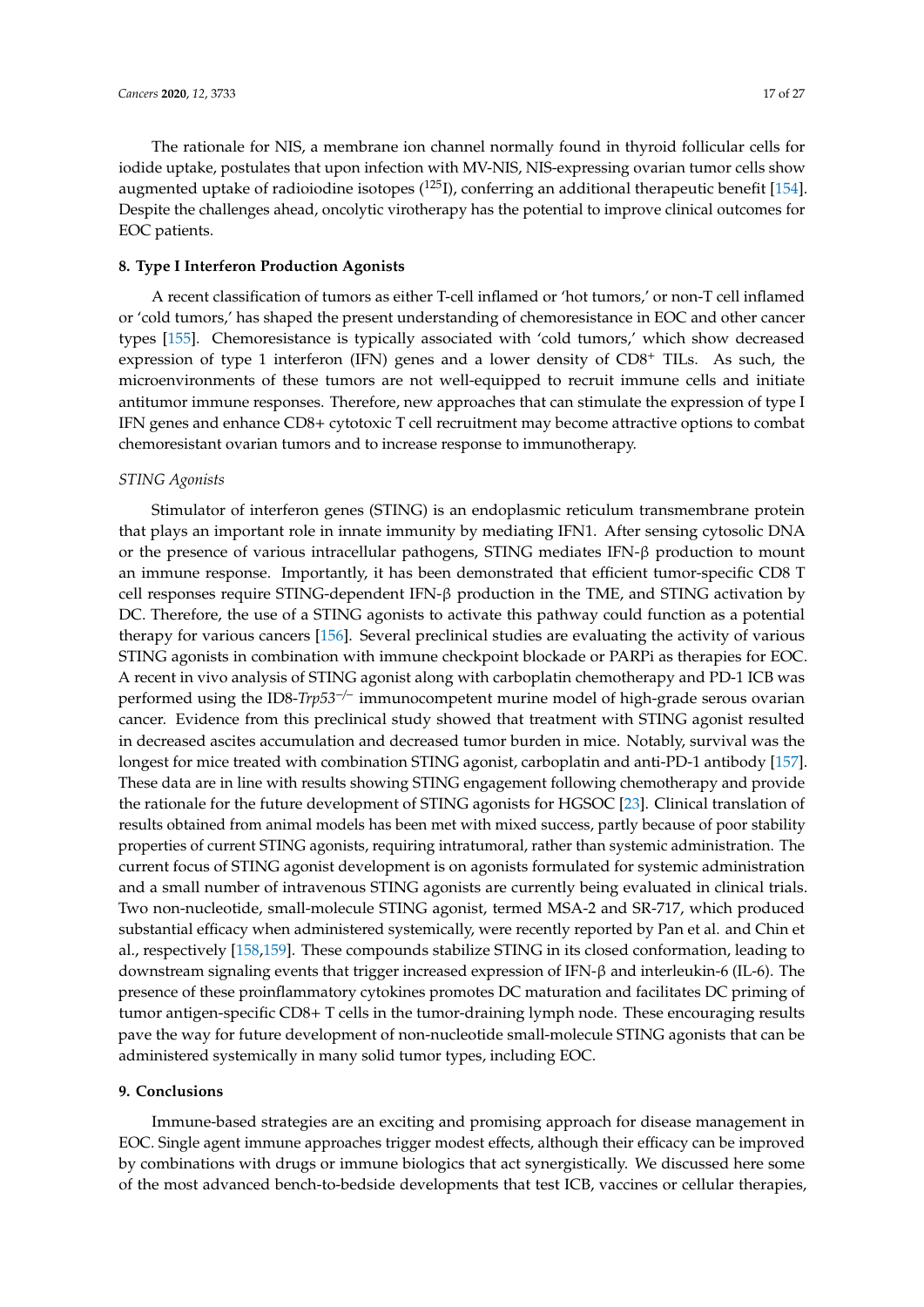all with high potential to positively impact clinical outcome. One of the major barriers to immune therapy is the very suppressive immune microenvironment in OC, which translates into the inability of the new, therapy-induced anti-tumor effectors to travel to the tumor site and infiltrate the TME. To clear this barrier, further explorations of the dynamic interaction between immune cell subsets, and between immune cell -tumor cell and immune cell-stroma cell interactions are needed. In addition to the widely used "omics" platforms, advanced multiplex tissue profiling methods that reveal detailed spatial information of the TME hold promise and may spearhead efforts on biomarker discovery and patient stratification [\[160\]](#page-26-1).

Going forward, several challenges remain, including but not limited to the standardization of patient stratification using predictive biomarkers of response (such as immunoscore, BRCA and DNA HR status), mitigation of sometimes significant, treatment-induced side effects, and development of new, safe and effective combination therapies.

**Funding:** A.M.V. is supported by grant W81XWH-19-1-0150 from the Department of Defense Ovarian Cancer Research Program (DOD OCRP). A.M.V. and R.J.B. are supported by grant R01CA238315 from the National Institute of Health (NIH) and by the Team Science Award from the Ovarian Cancer Research Fund Alliance (OCRFA). A.M.V. and R.P.E. are supported by NIH grant P01CA234212.

**Conflicts of Interest:** The authors declare no conflict of interest. The funders had no role in the design of the study; in the collection, analyses, or interpretation of data; in the writing of the manuscript, or in the decision to publish the results.

# **References**

- <span id="page-17-0"></span>1. Siegel, R.L.; Miller, K.D.; Jemal, A. Cancer statistics, 2019. *CA Cancer J. Clin.* **2019**, *69*, 7–34. [\[CrossRef\]](http://dx.doi.org/10.3322/caac.21551) [\[PubMed\]](http://www.ncbi.nlm.nih.gov/pubmed/30620402)
- <span id="page-17-1"></span>2. Folkins, A.K.; Jarboe, E.A.; Saleemuddin, A.; Lee, Y.; Callahan, M.J.; Drapkin, R.; Garber, J.E.; Muto, M.G.; Tworoger, S.; Crum, C.P. A candidate precursor to pelvic serous cancer (p53 signature) and its prevalence in ovaries and fallopian tubes from women with BRCA mutations. *Gynecol. Oncol.* **2008**, *109*, 168–173. [\[CrossRef\]](http://dx.doi.org/10.1016/j.ygyno.2008.01.012) [\[PubMed\]](http://www.ncbi.nlm.nih.gov/pubmed/18342932)
- <span id="page-17-2"></span>3. Labidi-Galy, S.I.; Papp, E.; Hallberg, D.; Niknafs, N.; Adleff, V.; Noe, M.; Bhattacharya, R.; Novak, M.; Jones, S.; Phallen, J.; et al. High grade serous ovarian carcinomas originate in the fallopian tube. *Nat. Commun.* **2017**, *8*, 1093. [\[CrossRef\]](http://dx.doi.org/10.1038/s41467-017-00962-1) [\[PubMed\]](http://www.ncbi.nlm.nih.gov/pubmed/29061967)
- <span id="page-17-3"></span>4. Krzystyniak, J.; Ceppi, L.; Dizon, D.S.; Birrer, M.J. Epithelial ovarian cancer: The molecular genetics of epithelial ovarian cancer. *Ann. Oncol.* **2016**, *27* (Suppl. 1), i4–i10. [\[CrossRef\]](http://dx.doi.org/10.1093/annonc/mdw083) [\[PubMed\]](http://www.ncbi.nlm.nih.gov/pubmed/27141069)
- <span id="page-17-4"></span>5. Mantia-Smaldone, G.M.; Edwards, R.P.; Vlad, A.M. Targeted treatment of recurrent platinum-resistant ovarian cancer: Current and emerging therapies. *Cancer Manag. Res.* **2011**, *3*, 25–38. [\[CrossRef\]](http://dx.doi.org/10.2147/CMAR.S8759) [\[PubMed\]](http://www.ncbi.nlm.nih.gov/pubmed/21734812)
- <span id="page-17-5"></span>6. Symeonides, S.; Gourley, C. Ovarian Cancer Molecular Stratification and Tumor Heterogeneity: A Necessity and a Challenge. *Front. Oncol.* **2015**, *5*, 229. [\[CrossRef\]](http://dx.doi.org/10.3389/fonc.2015.00229) [\[PubMed\]](http://www.ncbi.nlm.nih.gov/pubmed/26557500)
- <span id="page-17-6"></span>7. Ledermann, J.; Harter, P.; Gourley, C.; Friedlander, M.; Vergote, I.; Rustin, G.; Scott, C.; Meier, W.; Shapira-Frommer, R.; Safra, T.; et al. Olaparib maintenance therapy in platinum-sensitive relapsed ovarian cancer. *N. Engl. J. Med.* **2012**, *366*, 1382–1392. [\[CrossRef\]](http://dx.doi.org/10.1056/NEJMoa1105535)
- <span id="page-17-7"></span>8. Matulonis, U.A.; Sood, A.K.; Fallowfield, L.; Howitt, B.E.; Sehouli, J.; Karlan, B.Y. Ovarian cancer. *Nat. Rev. Dis. Primers* **2016**, *2*, 16061. [\[CrossRef\]](http://dx.doi.org/10.1038/nrdp.2016.61)
- <span id="page-17-8"></span>9. Wang, W.; Liu, J.R.; Zou, W. Immunotherapy in Ovarian Cancer. *Surg. Oncol. Clin. N. Am.* **2019**, *28*, 447–464. [\[CrossRef\]](http://dx.doi.org/10.1016/j.soc.2019.02.002)
- <span id="page-17-9"></span>10. Zhang, L.; Conejo-Garcia, J.R.; Katsaros, D.; Gimotty, P.A.; Massobrio, M.; Regnani, G.; Makrigiannakis, A.; Gray, H.; Schlienger, K.; Liebman, M.N.; et al. Intratumoral T cells, recurrence, and survival in epithelial ovarian cancer. *N. Engl. J. Med.* **2003**, *348*, 203–213. [\[CrossRef\]](http://dx.doi.org/10.1056/NEJMoa020177)
- <span id="page-17-10"></span>11. Clarke, B.; Tinker, A.V.; Lee, C.H.; Subramanian, S.; van de Rijn, M.; Turbin, D.; Kalloger, S.; Han, G.; Ceballos, K.; Cadungog, M.G.; et al. Intraepithelial T cells and prognosis in ovarian carcinoma: Novel associations with stage, tumor type, and BRCA1 loss. *Mod. Pathol.* **2009**, *22*, 393–402. [\[CrossRef\]](http://dx.doi.org/10.1038/modpathol.2008.191) [\[PubMed\]](http://www.ncbi.nlm.nih.gov/pubmed/19060844)
- <span id="page-17-11"></span>12. McAlpine, J.N.; Porter, H.; Kobel, M.; Nelson, B.H.; Prentice, L.M.; Kalloger, S.E.; Senz, J.; Milne, K.; Ding, J.; Shah, S.P.; et al. BRCA1 and BRCA2 mutations correlate with TP53 abnormalities and presence of immune cell infiltrates in ovarian high-grade serous carcinoma. *Mod. Pathol.* **2012**, *25*, 740–750. [\[CrossRef\]](http://dx.doi.org/10.1038/modpathol.2011.211) [\[PubMed\]](http://www.ncbi.nlm.nih.gov/pubmed/22282309)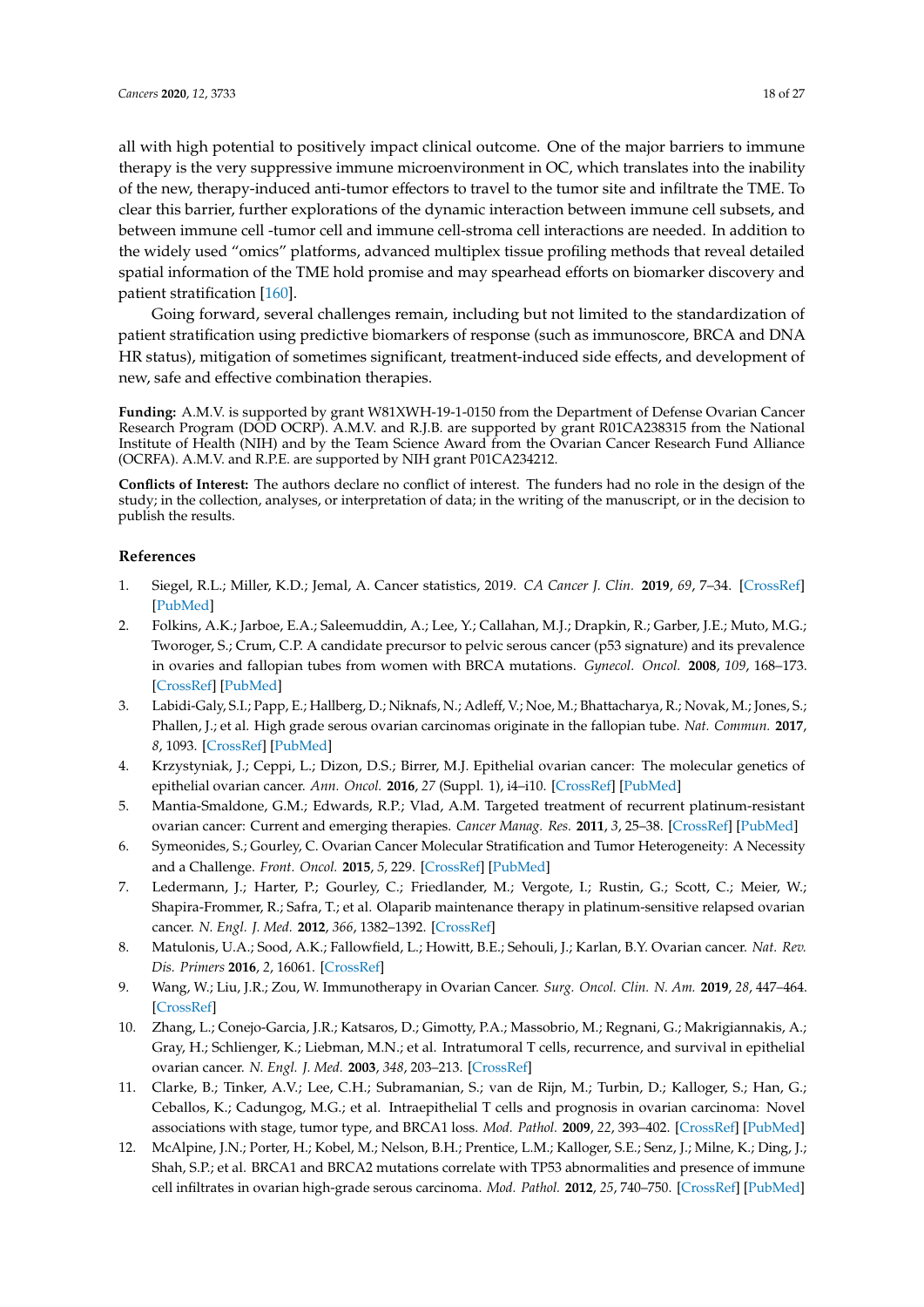- <span id="page-18-0"></span>13. Curiel, T.J.; Coukos, G.; Zou, L.; Alvarez, X.; Cheng, P.; Mottram, P.; Evdemon-Hogan, M.; Conejo-Garcia, J.R.; Zhang, L.; Burow, M.; et al. Specific recruitment of regulatory T cells in ovarian carcinoma fosters immune privilege and predicts reduced survival. *Nat. Med.* **2004**, *10*, 942–949. [\[CrossRef\]](http://dx.doi.org/10.1038/nm1093) [\[PubMed\]](http://www.ncbi.nlm.nih.gov/pubmed/15322536)
- <span id="page-18-1"></span>14. Bowtell, D.D.; Bohm, S.; Ahmed, A.A.; Aspuria, P.J.; Bast, R.C., Jr.; Beral, V.; Berek, J.S.; Birrer, M.J.; Blagden, S.; Bookman, M.A.; et al. Rethinking ovarian cancer II: Reducing mortality from high-grade serous ovarian cancer. *Nat. Rev. Cancer* **2015**, *15*, 668–679. [\[CrossRef\]](http://dx.doi.org/10.1038/nrc4019)
- <span id="page-18-2"></span>15. Millstein, J.; Budden, T.; Goode, E.L.; Anglesio, M.S.; Talhouk, A.; Intermaggio, M.P.; Leong, H.S.; Chen, S.; Elatre, W.; Gilks, B.; et al. Prognostic gene expression signature for high-grade serous ovarian cancer. *Ann. Oncol.* **2020**, *31*, 1240–1250. [\[CrossRef\]](http://dx.doi.org/10.1016/j.annonc.2020.05.019)
- <span id="page-18-3"></span>16. Ovarian Tumor Tissue Analysis Consortium; Goode, E.L.; Block, M.S.; Kalli, K.R.; Vierkant, R.A.; Chen, W.; Fogarty, Z.C.; Gentry-Maharaj, A.; Toloczko, A.; Hein, A.; et al. Dose-Response Association of CD8+ Tumor-Infiltrating Lymphocytes and Survival Time in High-Grade Serous Ovarian Cancer. *JAMA Oncol.* **2017**, *3*, e173290. [\[CrossRef\]](http://dx.doi.org/10.1001/jamaoncol.2017.3290)
- <span id="page-18-4"></span>17. Cancer Genome Atlas Research Network; Kandoth, C.; Schultz, N.; Cherniack, A.D.; Akbani, R.; Liu, Y.; Shen, H.; Robertson, A.G.; Pashtan, I.; Shen, R.; et al. Integrated genomic characterization of endometrial carcinoma. *Nature* **2013**, *497*, 67–73. [\[CrossRef\]](http://dx.doi.org/10.1038/nature12113)
- <span id="page-18-5"></span>18. Zamarin, D.; Burger, R.A.; Sill, M.W.; Powell, D.J., Jr.; Lankes, H.A.; Feldman, M.D.; Zivanovic, O.; Gunderson, C.; Ko, E.; Mathews, C.; et al. Randomized Phase II Trial of Nivolumab Versus Nivolumab and Ipilimumab for Recurrent or Persistent Ovarian Cancer: An NRG Oncology Study. *J. Clin. Oncol.* **2020**, *38*, 1814–1823. [\[CrossRef\]](http://dx.doi.org/10.1200/JCO.19.02059)
- <span id="page-18-6"></span>19. Assis, J.; Pereira, C.; Nogueira, A.; Pereira, D.; Carreira, R.; Medeiros, R. Genetic variants as ovarian cancer first-line treatment hallmarks: A systematic review and meta-analysis. *Cancer Treat. Rev.* **2017**, *61*, 35–52. [\[CrossRef\]](http://dx.doi.org/10.1016/j.ctrv.2017.10.001)
- <span id="page-18-7"></span>20. Rebe, C.; Demontoux, L.; Pilot, T.; Ghiringhelli, F. Platinum Derivatives Effects on Anticancer Immune Response. *Biomolecules* **2019**, *10*, 13. [\[CrossRef\]](http://dx.doi.org/10.3390/biom10010013)
- <span id="page-18-8"></span>21. Galluzzi, L.; Buque, A.; Kepp, O.; Zitvogel, L.; Kroemer, G. Immunogenic cell death in cancer and infectious disease. *Nat. Rev. Immunol.* **2017**, *17*, 97–111. [\[CrossRef\]](http://dx.doi.org/10.1038/nri.2016.107) [\[PubMed\]](http://www.ncbi.nlm.nih.gov/pubmed/27748397)
- <span id="page-18-9"></span>22. Wu, X.; Feng, Q.M.; Wang, Y.; Shi, J.; Ge, H.L.; Di, W. The immunologic aspects in advanced ovarian cancer patients treated with paclitaxel and carboplatin chemotherapy. *Cancer Immunol. Immunother.* **2010**, *59*, 279–291. [\[CrossRef\]](http://dx.doi.org/10.1007/s00262-009-0749-9) [\[PubMed\]](http://www.ncbi.nlm.nih.gov/pubmed/19727719)
- <span id="page-18-10"></span>23. Grabosch, S.; Bulatovic, M.; Zeng, F.; Ma, T.; Zhang, L.; Ross, M.; Brozick, J.; Fang, Y.; Tseng, G.; Kim, E.; et al. Cisplatin-induced immune modulation in ovarian cancer mouse models with distinct inflammation profiles. *Oncogene* **2018**, *38*, 2380–2393. [\[CrossRef\]](http://dx.doi.org/10.1038/s41388-018-0581-9) [\[PubMed\]](http://www.ncbi.nlm.nih.gov/pubmed/30518877)
- <span id="page-18-11"></span>24. de Biasi, A.R.; Villena-Vargas, J.; Adusumilli, P.S. Cisplatin-induced antitumor immunomodulation: A review of preclinical and clinical evidence. *Clin. Cancer Res.* **2014**, *20*, 5384–5391. [\[CrossRef\]](http://dx.doi.org/10.1158/1078-0432.CCR-14-1298)
- <span id="page-18-12"></span>25. Wan, S.; Pestka, S.; Jubin, R.G.; Lyu, Y.L.; Tsai, Y.C.; Liu, L.F. Chemotherapeutics and radiation stimulate MHC class I expression through elevated interferon-beta signaling in breast cancer cells. *PLoS ONE* **2012**, *7*, e32542. [\[CrossRef\]](http://dx.doi.org/10.1371/journal.pone.0032542)
- <span id="page-18-13"></span>26. Arnould, L.; Gelly, M.; Penault-Llorca, F.; Benoit, L.; Bonnetain, F.; Migeon, C.; Cabaret, V.; Fermeaux, V.; Bertheau, P.; Garnier, J.; et al. Trastuzumab-based treatment of HER2-positive breast cancer: An antibody-dependent cellular cytotoxicity mechanism? *Br. J. Cancer* **2006**, *94*, 259–267. [\[CrossRef\]](http://dx.doi.org/10.1038/sj.bjc.6602930)
- <span id="page-18-14"></span>27. Leone Roberti Maggiore, U.; Bellati, F.; Ruscito, I.; Gasparri, M.L.; Alessandri, F.; Venturini, P.L.; Ferrero, S. Monoclonal antibodies therapies for ovarian cancer. *Expert Opin. Biol. Ther.* **2013**, *13*, 739–764. [\[CrossRef\]](http://dx.doi.org/10.1517/14712598.2013.767328)
- <span id="page-18-15"></span>28. Frederick, P.J.; Straughn, J.M., Jr.; Alvarez, R.D.; Buchsbaum, D.J. Preclinical studies and clinical utilization of monoclonal antibodies in epithelial ovarian cancer. *Gynecol. Oncol.* **2009**, *113*, 384–390. [\[CrossRef\]](http://dx.doi.org/10.1016/j.ygyno.2009.01.008)
- <span id="page-18-16"></span>29. O'Brien, T.J.; Beard, J.B.; Underwood, L.J.; Dennis, R.A.; Santin, A.D.; York, L. The CA 125 gene: An extracellular superstructure dominated by repeat sequences. *Tumour. Biol.* **2001**, *22*, 348–366.
- <span id="page-18-17"></span>30. Noujaim, A.A.; Schultes, B.C.; Baum, R.P.; Madiyalakan, R. Induction of CA125-specific B and T cell responses in patients injected with MAb-B43.13–evidence for antibody-mediated antigen-processing and presentation of CA125 in vivo. *Cancer Biother. Radiopharm.* **2001**, *16*, 187–203. [\[CrossRef\]](http://dx.doi.org/10.1089/10849780152389384)
- <span id="page-18-18"></span>31. Berek, J.; Taylor, P.; McGuire, W.; Smith, L.M.; Schultes, B.; Nicodemus, C.F. Oregovomab maintenance monoimmunotherapy does not improve outcomes in advanced ovarian cancer. *J. Clin. Oncol.* **2009**, *27*, 418–425. [\[CrossRef\]](http://dx.doi.org/10.1200/JCO.2008.17.8400) [\[PubMed\]](http://www.ncbi.nlm.nih.gov/pubmed/19075271)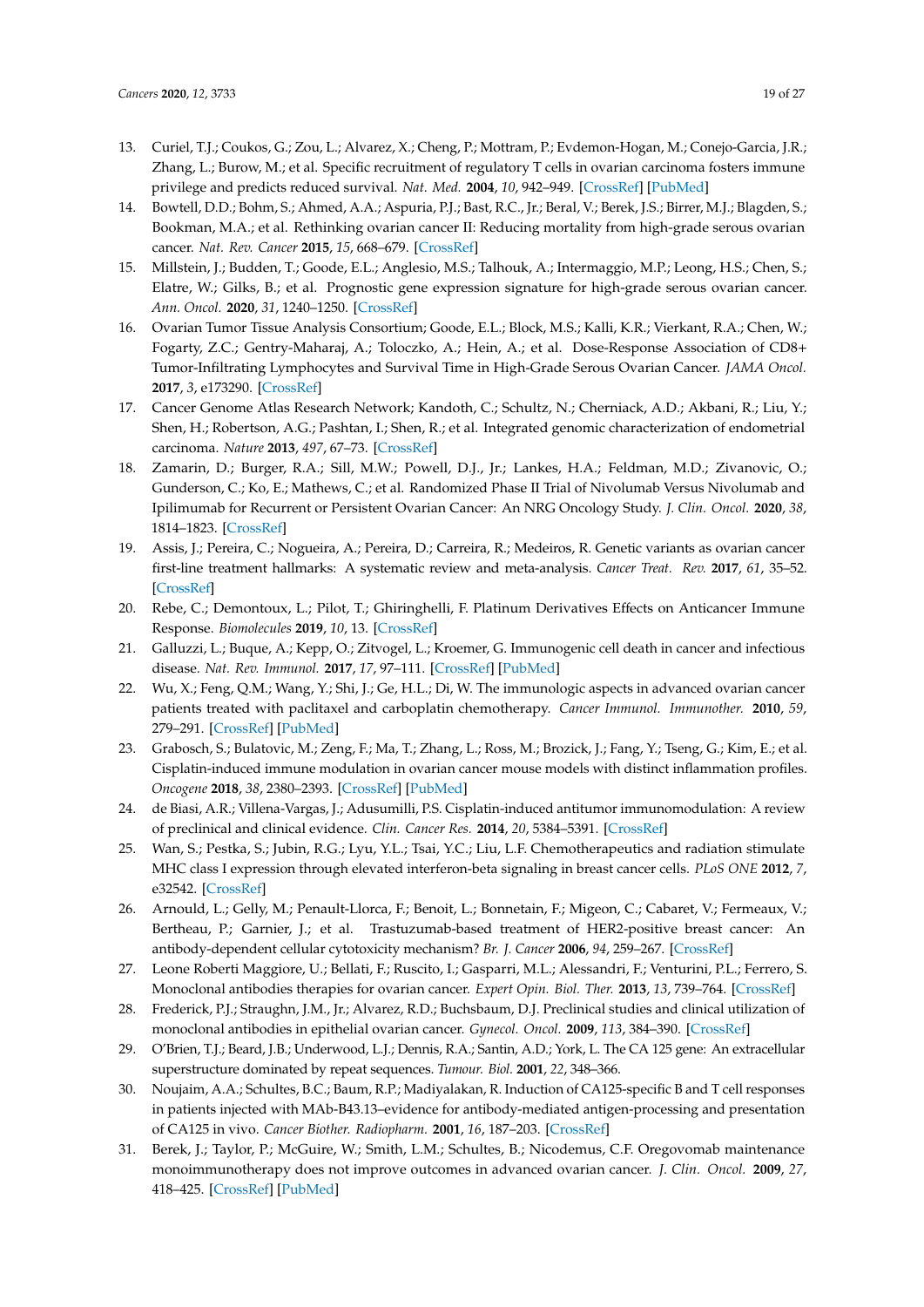- <span id="page-19-0"></span>32. Vergote, I.; Armstrong, D.; Scambia, G.; Teneriello, M.; Sehouli, J.; Schweizer, C.; Weil, S.C.; Bamias, A.; Fujiwara, K.; Ochiai, K.; et al. A Randomized, Double-Blind, Placebo-Controlled, Phase III Study to Assess Efficacy and Safety of Weekly Farletuzumab in Combination With Carboplatin and Taxane in Patients with Ovarian Cancer in First Platinum-Sensitive Relapse. *J. Clin. Oncol.* **2016**, *34*, 2271–2278. [\[CrossRef\]](http://dx.doi.org/10.1200/JCO.2015.63.2596) [\[PubMed\]](http://www.ncbi.nlm.nih.gov/pubmed/27001568)
- <span id="page-19-1"></span>33. Moore, K.N. *Forward I (GOG 3011): A Phase III Study of Mirvetuximab Soravtansine, a Folate Receptor Alpha (FRa)-Targeting Antibody-Drug Conjugate (ADC), Versus Chemotherapy in Patients (pts) with Platinum-Resistant Ovarian Cancer (PROC)*; ESMO: Lugano, Switzerland, 2019; Volume 4093.
- <span id="page-19-2"></span>34. Heiss, M.M.; Murawa, P.; Koralewski, P.; Kutarska, E.; Kolesnik, O.O.; Ivanchenko, V.V.; Dudnichenko, A.S.; Aleknaviciene, B.; Razbadauskas, A.; Gore, M.; et al. The trifunctional antibody catumaxomab for the treatment of malignant ascites due to epithelial cancer: Results of a prospective randomized phase II/III trial. *Int. J. Cancer* **2010**, *127*, 2209–2221. [\[CrossRef\]](http://dx.doi.org/10.1002/ijc.25423) [\[PubMed\]](http://www.ncbi.nlm.nih.gov/pubmed/20473913)
- <span id="page-19-3"></span>35. Tewari, K.S.; Burger, R.A.; Enserro, D.; Norquist, B.M.; Swisher, E.M.; Brady, M.F.; Bookman, M.A.; Fleming, G.F.; Huang, H.; Homesley, H.D.; et al. Final Overall Survival of a Randomized Trial of Bevacizumab for Primary Treatment of Ovarian Cancer. *J. Clin. Oncol. O*ff*. J. Am. Soc. Clin. Oncol.* **2019**, *37*, 2317–2328. [\[CrossRef\]](http://dx.doi.org/10.1200/JCO.19.01009) [\[PubMed\]](http://www.ncbi.nlm.nih.gov/pubmed/31216226)
- <span id="page-19-4"></span>36. Ray-Coquard, I.; Pautier, P.; Pignata, S.; Perol, D.; Gonzalez-Martin, A.; Berger, R.; Fujiwara, K.; Vergote, I.; Colombo, N.; Maenpaa, J.; et al. Olaparib plus Bevacizumab as First-Line Maintenance in Ovarian Cancer. *N. Engl. J. Med.* **2019**, *381*, 2416–2428. [\[CrossRef\]](http://dx.doi.org/10.1056/NEJMoa1911361) [\[PubMed\]](http://www.ncbi.nlm.nih.gov/pubmed/31851799)
- <span id="page-19-5"></span>37. Moore, K.N.; Martin, L.P.; O'Malley, D.M.; Matulonis, U.A.; Konner, J.A.; Perez, R.P.; Bauer, T.M.; Ruiz-Soto, R.; Birrer, M.J. Safety and Activity of Mirvetuximab Soravtansine (IMGN853), a Folate Receptor Alpha-Targeting Antibody-Drug Conjugate, in Platinum-Resistant Ovarian, Fallopian Tube, or Primary Peritoneal Cancer: A Phase I Expansion Study. *J. Clin. Oncol. O*ff*. J. Am. Soc. Clin. Oncol.* **2016**, *35*, 1112–1118. [\[CrossRef\]](http://dx.doi.org/10.1200/JCO.2016.69.9538)
- <span id="page-19-6"></span>38. Scaranti, M.; Cojocaru, E.; Banerjee, S.; Banerji, U. Exploiting the folate receptor alpha in oncology. *Nat. Rev. Clin. Oncol.* **2020**, *17*, 349–359. [\[CrossRef\]](http://dx.doi.org/10.1038/s41571-020-0339-5)
- <span id="page-19-7"></span>39. Bagnoli, M.; Canevari, S.; Figini, M.; Mezzanzanica, D.; Raspagliesi, F.; Tomassetti, A.; Miotti, S. A step further in understanding the biology of the folate receptor in ovarian carcinoma. *Gynecol. Oncol.* **2003**, *88*, S140–S144. [\[CrossRef\]](http://dx.doi.org/10.1006/gyno.2002.6705)
- <span id="page-19-8"></span>40. Kalli, K.R.; Oberg, A.L.; Keeney, G.L.; Christianson, T.J.; Low, P.S.; Knutson, K.L.; Hartmann, L.C. Folate receptor alpha as a tumor target in epithelial ovarian cancer. *Gynecol. Oncol.* **2008**, *108*, 619–626. [\[CrossRef\]](http://dx.doi.org/10.1016/j.ygyno.2007.11.020)
- <span id="page-19-9"></span>41. Chen, Y.L.; Chang, M.C.; Huang, C.Y.; Chiang, Y.C.; Lin, H.W.; Chen, C.A.; Hsieh, C.Y.; Cheng, W.F. Serous ovarian carcinoma patients with high alpha-folate receptor had reducing survival and cytotoxic chemo-response. *Mol. Oncol.* **2012**, *6*, 360–369. [\[CrossRef\]](http://dx.doi.org/10.1016/j.molonc.2011.11.010)
- <span id="page-19-10"></span>42. Armstrong, D.K.; White, A.J.; Weil, S.C.; Phillips, M.; Coleman, R.L. Farletuzumab (a monoclonal antibody against folate receptor alpha) in relapsed platinum-sensitive ovarian cancer. *Gynecol. Oncol.* **2013**, *129*, 452–458. [\[CrossRef\]](http://dx.doi.org/10.1016/j.ygyno.2013.03.002) [\[PubMed\]](http://www.ncbi.nlm.nih.gov/pubmed/23474348)
- 43. Kim, K.H.; Jelovac, D.; Armstrong, D.K.; Schwartz, B.; Weil, S.C.; Schweizer, C.; Alvarez, R.D. Phase 1b safety study of farletuzumab, carboplatin and pegylated liposomal doxorubicin in patients with platinum-sensitive epithelial ovarian cancer. *Gynecol. Oncol.* **2016**, *140*, 210–214. [\[CrossRef\]](http://dx.doi.org/10.1016/j.ygyno.2015.11.031) [\[PubMed\]](http://www.ncbi.nlm.nih.gov/pubmed/26644263)
- <span id="page-19-11"></span>44. Konner, J.A.; Bell-McGuinn, K.M.; Sabbatini, P.; Hensley, M.L.; Tew, W.P.; Pandit-Taskar, N.; Vander Els, N.; Phillips, M.D.; Schweizer, C.; Weil, S.C.; et al. Farletuzumab, a humanized monoclonal antibody against folate receptor alpha, in epithelial ovarian cancer: A phase I study. *Clin. Cancer Res.* **2010**, *16*, 5288–5295. [\[CrossRef\]](http://dx.doi.org/10.1158/1078-0432.CCR-10-0700) [\[PubMed\]](http://www.ncbi.nlm.nih.gov/pubmed/20855460)
- <span id="page-19-12"></span>45. Ab, O.; Whiteman, K.R.; Bartle, L.M.; Sun, X.; Singh, R.; Tavares, D.; LaBelle, A.; Payne, G.; Lutz, R.J.; Pinkas, J.; et al. IMGN853, a Folate Receptor-alpha (FRalpha)-Targeting Antibody-Drug Conjugate, Exhibits Potent Targeted Antitumor Activity against FRalpha-Expressing Tumors. *Mol. Cancer Ther.* **2015**, *14*, 1605–1613. [\[CrossRef\]](http://dx.doi.org/10.1158/1535-7163.MCT-14-1095)
- <span id="page-19-13"></span>46. Borghaei, H.; O'Malley, D.M.; Seward, S.M.; Bauer, T.M.; Perez, R.P.; Oza, A.M.; Jeong, W.; Michenzie, M.F.; Kirby, M.W.; Chandorkar, G.; et al. Phase 1 study of IMGN853, a folate receptor alpha (FRα)-targeting antibody-drug conjugate (ADC) in patients (Pts) with epithelial ovarian cancer (EOC) and other FRA-positive solid tumors. *J. Clin. Oncol.* **2015**, *33*, 5558. [\[CrossRef\]](http://dx.doi.org/10.1200/jco.2015.33.15_suppl.5558)
- <span id="page-19-14"></span>47. Seimetz, D.; Lindhofer, H.; Bokemeyer, C. Development and approval of the trifunctional antibody catumaxomab (anti-EpCAM x anti-CD3) as a targeted cancer immunotherapy. *Cancer Treat. Rev.* **2010**, *36*, 458–467. [\[CrossRef\]](http://dx.doi.org/10.1016/j.ctrv.2010.03.001)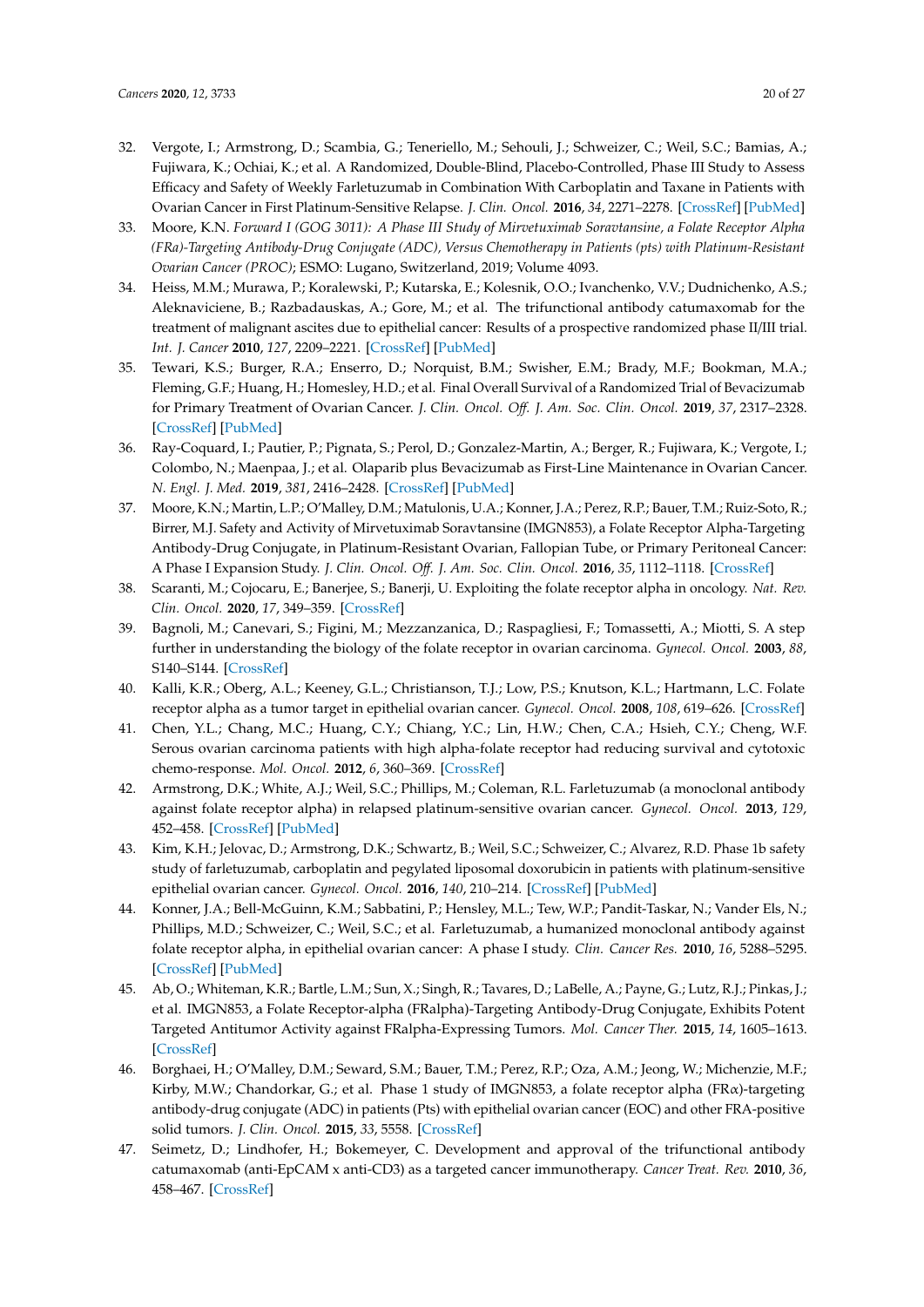- <span id="page-20-0"></span>48. Spizzo, G.; Went, P.; Dirnhofer, S.; Obrist, P.; Moch, H.; Baeuerle, P.A.; Mueller-Holzner, E.; Marth, C.; Gastl, G.; Zeimet, A.G. Overexpression of epithelial cell adhesion molecule (Ep-CAM) is an independent prognostic marker for reduced survival of patients with epithelial ovarian cancer. *Gynecol. Oncol.* **2006**, *103*, 483–488. [\[CrossRef\]](http://dx.doi.org/10.1016/j.ygyno.2006.03.035)
- <span id="page-20-1"></span>49. Knodler, M.; Korfer, J.; Kunzmann, V.; Trojan, J.; Daum, S.; Schenk, M.; Kullmann, F.; Schroll, S.; Behringer, D.; Stahl, M.; et al. Randomised phase II trial to investigate catumaxomab (anti-EpCAM x anti-CD3) for treatment of peritoneal carcinomatosis in patients with gastric cancer. *Br. J. Cancer* **2018**, *119*, 296–302. [\[CrossRef\]](http://dx.doi.org/10.1038/s41416-018-0150-6)
- <span id="page-20-2"></span>50. Gabrilovich, D.I.; Chen, H.L.; Girgis, K.R.; Cunningham, H.T.; Meny, G.M.; Nadaf, S.; Kavanaugh, D.; Carbone, D.P. Production of vascular endothelial growth factor by human tumors inhibits the functional maturation of dendritic cells. *Nat. Med.* **1996**, *2*, 1096–1103. [\[CrossRef\]](http://dx.doi.org/10.1038/nm1096-1096)
- <span id="page-20-3"></span>51. Goel, S.; Duda, D.G.; Xu, L.; Munn, L.L.; Boucher, Y.; Fukumura, D.; Jain, R.K. Normalization of the vasculature for treatment of cancer and other diseases. *Physiol. Rev.* **2011**, *91*, 1071–1121. [\[CrossRef\]](http://dx.doi.org/10.1152/physrev.00038.2010)
- <span id="page-20-4"></span>52. Hegde, P.S.; Wallin, J.J.; Mancao, C. Predictive markers of anti-VEGF and emerging role of angiogenesis inhibitors as immunotherapeutics. *Semin. Cancer Biol.* **2018**, *52*, 117–124. [\[CrossRef\]](http://dx.doi.org/10.1016/j.semcancer.2017.12.002) [\[PubMed\]](http://www.ncbi.nlm.nih.gov/pubmed/29229461)
- <span id="page-20-5"></span>53. Pardoll, D.M. The blockade of immune checkpoints in cancer immunotherapy. *Nat. Rev. Cancer* **2012**, *12*, 252–264. [\[CrossRef\]](http://dx.doi.org/10.1038/nrc3239) [\[PubMed\]](http://www.ncbi.nlm.nih.gov/pubmed/22437870)
- <span id="page-20-6"></span>54. Liu, Y.L.; Zamarin, D. Combination Immune Checkpoint Blockade Strategies to Maximize Immune Response in Gynecological Cancers. *Curr. Oncol. Rep.* **2018**, *20*, 94. [\[CrossRef\]](http://dx.doi.org/10.1007/s11912-018-0740-8) [\[PubMed\]](http://www.ncbi.nlm.nih.gov/pubmed/30421009)
- 55. Ring, K.L.; Pakish, J.; Jazaeri, A.A. Immune Checkpoint Inhibitors in the Treatment of Gynecologic Malignancies. *Cancer J.* **2016**, *22*, 101–107. [\[CrossRef\]](http://dx.doi.org/10.1097/PPO.0000000000000179) [\[PubMed\]](http://www.ncbi.nlm.nih.gov/pubmed/27111905)
- <span id="page-20-7"></span>56. Zamarin, D.; Jazaeri, A.A. Leveraging immunotherapy for the treatment of gynecologic cancers in the era of precision medicine. *Gynecol. Oncol.* **2016**, *141*, 86–94. [\[CrossRef\]](http://dx.doi.org/10.1016/j.ygyno.2015.12.030)
- <span id="page-20-8"></span>57. Ott, P.A.; Hodi, F.S.; Robert, C. CTLA-4 and PD-1/PD-L1 blockade: New immunotherapeutic modalities with durable clinical benefit in melanoma patients. *Clin. Cancer Res.* **2013**, *19*, 5300–5309. [\[CrossRef\]](http://dx.doi.org/10.1158/1078-0432.CCR-13-0143)
- <span id="page-20-9"></span>58. Hodi, F.S.; Butler, M.; Oble, D.A.; Seiden, M.V.; Haluska, F.G.; Kruse, A.; Macrae, S.; Nelson, M.; Canning, C.; Lowy, I.; et al. Immunologic and clinical effects of antibody blockade of cytotoxic T lymphocyte-associated antigen 4 in previously vaccinated cancer patients. *Proc. Natl. Acad. Sci. USA* **2008**, *105*, 3005–3010. [\[CrossRef\]](http://dx.doi.org/10.1073/pnas.0712237105)
- <span id="page-20-10"></span>59. Schuster, S.J.; Bishop, M.R.; Tam, C.S.; Waller, E.K.; Borchmann, P.; McGuirk, J.P.; Jager, U.; Jaglowski, S.; Andreadis, C.; Westin, J.R.; et al. Tisagenlecleucel in Adult Relapsed or Refractory Diffuse Large B-Cell Lymphoma. *N. Engl. J. Med.* **2019**, *380*, 45–56. [\[CrossRef\]](http://dx.doi.org/10.1056/NEJMoa1804980)
- <span id="page-20-11"></span>60. Hamanishi, J.; Mandai, M.; Ikeda, T.; Minami, M.; Kawaguchi, A.; Murayama, T.; Kanai, M.; Mori, Y.; Matsumoto, S.; Chikuma, S.; et al. Safety and Antitumor Activity of Anti-PD-1 Antibody, Nivolumab, in Patients With Platinum-Resistant Ovarian Cancer. *J. Clin. Oncol.* **2015**, *33*, 4015–4022. [\[CrossRef\]](http://dx.doi.org/10.1200/JCO.2015.62.3397)
- <span id="page-20-12"></span>61. Matulonis, U.A.; Shapira-Frommer, R.; Santin, A.D.; Lisyanskaya, A.S.; Pignata, S.; Vergote, I.; Raspagliesi, F.; Sonke, G.S.; Birrer, M.; Provencher, D.M.; et al. Antitumor activity and safety of pembrolizumab in patients with advanced recurrent ovarian cancer: Results from the phase II KEYNOTE-100 study. *Ann. Oncol.* **2019**, *30*, 1080–1087. [\[CrossRef\]](http://dx.doi.org/10.1093/annonc/mdz135)
- <span id="page-20-13"></span>62. Levine, B.L. Performance-enhancing drugs: Design and production of redirected chimeric antigen receptor (CAR) T cells. *Cancer Gene Ther.* **2015**, *22*, 79–84. [\[CrossRef\]](http://dx.doi.org/10.1038/cgt.2015.5) [\[PubMed\]](http://www.ncbi.nlm.nih.gov/pubmed/25675873)
- <span id="page-20-14"></span>63. SGO 2019: Despite Missed Endpoint, JAVELIN trial PD-L1 Subgroup Analysis Redeems. Available online: https://www.cancernetwork.com/view/[sgo-2019-despite-missed-endpoint-javelin-trial-pd](https://www.cancernetwork.com/view/sgo-2019-despite-missed-endpoint-javelin-trial-pd-l1-subgroup-analysis-redeems)[l1-subgroup-analysis-redeems](https://www.cancernetwork.com/view/sgo-2019-despite-missed-endpoint-javelin-trial-pd-l1-subgroup-analysis-redeems) (accessed on 12 August 2020).
- <span id="page-20-15"></span>64. Brahmer, J.R.; Tykodi, S.S.; Chow, L.Q.; Hwu, W.J.; Topalian, S.L.; Hwu, P.; Drake, C.G.; Camacho, L.H.; Kauh, J.; Odunsi, K.; et al. Safety and activity of anti-PD-L1 antibody in patients with advanced cancer. *N. Engl. J. Med.* **2012**, *366*, 2455–2465. [\[CrossRef\]](http://dx.doi.org/10.1056/NEJMoa1200694) [\[PubMed\]](http://www.ncbi.nlm.nih.gov/pubmed/22658128)
- <span id="page-20-16"></span>65. Disis, M.L.; Patel, M.R.; Pant, S.; Infante, J.R.; Lockhart, A.C.; Kelly, K.; Beck, J.T.; Gordon, M.S.; Weiss, G.J.; Ejadi, S.; et al. Avelumab (MSB0010718C), an anti-PD-L1 antibody, in patients with previously treated, recurrent or refractory ovarian cancer: A phase Ib, open-label expansion trial. *J. Clin. Oncol.* **2015**, *33*, 5509. [\[CrossRef\]](http://dx.doi.org/10.1200/jco.2015.33.15_suppl.5509)
- <span id="page-20-17"></span>66. Varga, A.; Piha-Paul, S.A.; Ott, P.A.; Mehnert, J.M.; Berton-Rigaud, D.; Johnson, E.A.; Cheng, J.D.; Yuan, S.; Rubin, E.H.; Matei, D.E. Antitumor activity and safety of pembrolizumab in patients (pts) with PD-L1 positive advanced ovarian cancer: Interim results from a phase Ib study. *J. Clin. Oncol.* **2015**, *33*, 5510. [\[CrossRef\]](http://dx.doi.org/10.1200/jco.2015.33.15_suppl.5510)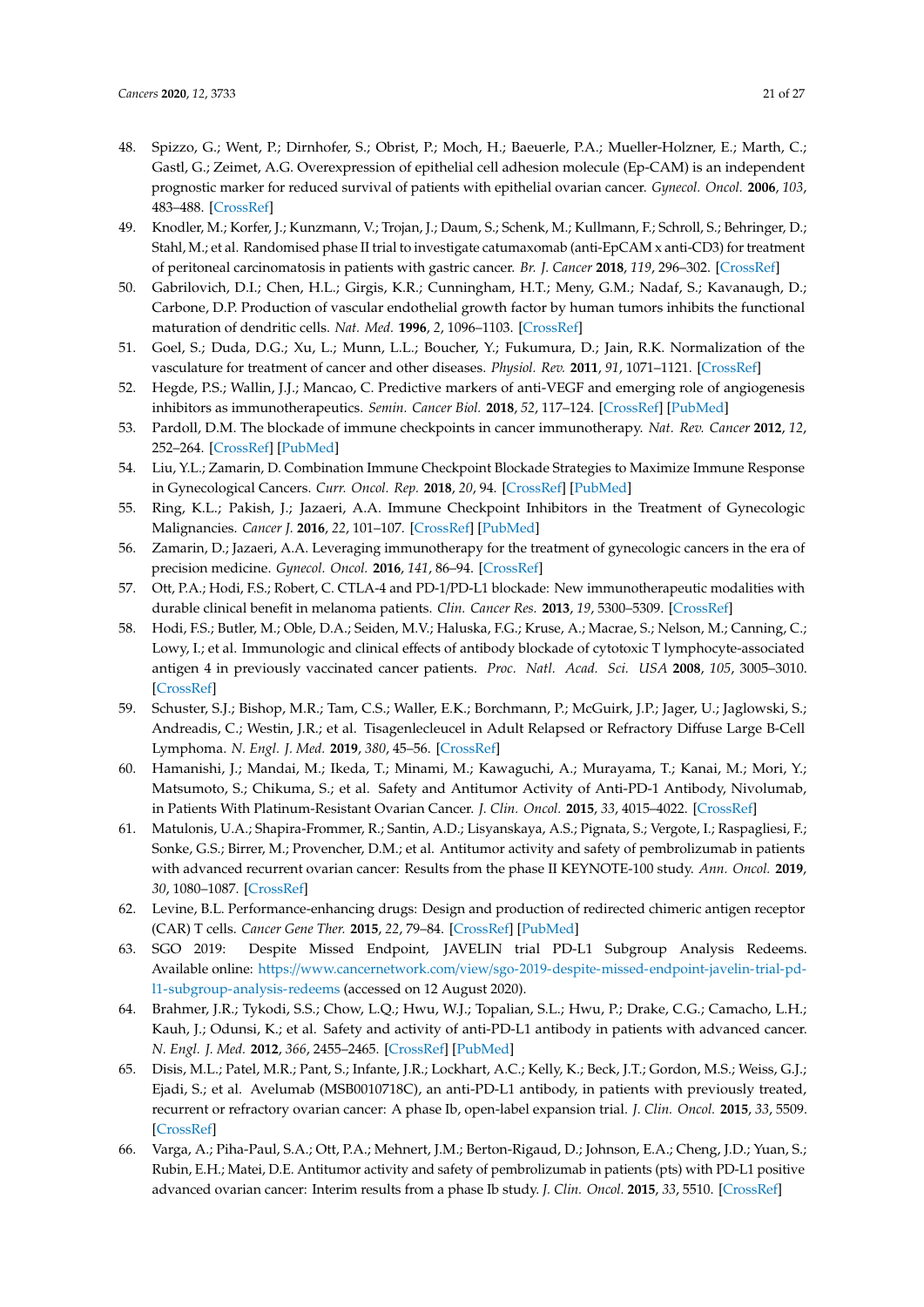- <span id="page-21-0"></span>67. Disis, M.L.; Taylor, M.H.; Kelly, K.; Beck, J.T.; Gordon, M.; Moore, K.M.; Patel, M.R.; Chaves, J.; Park, H.; Mita, A.C.; et al. Efficacy and Safety of Avelumab for Patients With Recurrent or Refractory Ovarian Cancer: Phase 1b Results From the JAVELIN Solid Tumor Trial. *JAMA Oncol.* **2019**, *5*, 393–401. [\[CrossRef\]](http://dx.doi.org/10.1001/jamaoncol.2018.6258) [\[PubMed\]](http://www.ncbi.nlm.nih.gov/pubmed/30676622)
- <span id="page-21-1"></span>68. Pujade-Lauraine, E.; Fujiwara, K.; Dychter, S.S.; Devgan, G.; Monk, B.J. Avelumab (anti-PD-L1) in platinum-resistant/refractory ovarian cancer: JAVELIN Ovarian 200 Phase III study design. *Future. Oncol.* **2018**, *14*, 2103–2113. [\[CrossRef\]](http://dx.doi.org/10.2217/fon-2018-0070)
- <span id="page-21-2"></span>69. Heinzel, A.; Marhold, M.; Mayer, P.; Schwarz, M.; Tomasich, E.; Lukas, A.; Krainer, M.; Perco, P. Synthetic lethality guiding selection of drug combinations in ovarian cancer. *PLoS ONE* **2019**, *14*, e0210859. [\[CrossRef\]](http://dx.doi.org/10.1371/journal.pone.0210859)
- <span id="page-21-3"></span>70. Pearre, D.C.; Tewari, K.S. Targeted treatment of advanced ovarian cancer: Spotlight on rucaparib. *Ther. Clin. Risk. Manag.* **2018**, *14*, 2189–2201. [\[CrossRef\]](http://dx.doi.org/10.2147/TCRM.S149248)
- <span id="page-21-4"></span>71. Clovis Oncology Announces Completion of Target Enrollment in the ATHENA Trial, a Phase 3 Maintenance Treatment Study in Front-Line, Newly-Diagnosed Advanced Ovarian Cancer. Available online: [https:](https://bit.ly/2Nbn7a4) //bit.ly/[2Nbn7a4](https://bit.ly/2Nbn7a4) (accessed on 12 August 2020).
- <span id="page-21-5"></span>72. Konstantinopoulos, P.A.; Waggoner, S.; Vidal, G.A.; Mita, M.; Moroney, J.W.; Holloway, R.; Van Le, L.; Sachdev, J.C.; Chapman-Davis, E.; Colon-Otero, G.; et al. Single-Arm Phases 1 and 2 Trial of Niraparib in Combination With Pembrolizumab in Patients With Recurrent Platinum-Resistant Ovarian Carcinoma. *JAMA Oncol.* **2019**, *5*, 1141. [\[CrossRef\]](http://dx.doi.org/10.1001/jamaoncol.2019.1048)
- <span id="page-21-6"></span>73. Farkkila, A.; Gulhan, D.C.; Casado, J.; Jacobson, C.A.; Nguyen, H.; Kochupurakkal, B.; Maliga, Z.; Yapp, C.; Chen, Y.A.; Schapiro, D.; et al. Immunogenomic profiling determines responses to combined PARP and PD-1 inhibition in ovarian cancer. *Nat. Commun.* **2020**, *11*, 1459. [\[CrossRef\]](http://dx.doi.org/10.1038/s41467-020-15315-8)
- <span id="page-21-7"></span>74. Theodoraki, M.N.; Yerneni, S.; Sarkar, S.N.; Orr, B.; Muthuswamy, R.; Voyten, J.; Modugno, F.; Jiang, W.; Grimm, M.; Basse, P.H.; et al. Helicase-Driven Activation of NFkappaB-COX2 Pathway Mediates the Immunosuppressive Component of dsRNA-Driven Inflammation in the Human Tumor Microenvironment. *Cancer Res.* **2018**, *78*, 4292–4302. [\[CrossRef\]](http://dx.doi.org/10.1158/0008-5472.CAN-17-3985) [\[PubMed\]](http://www.ncbi.nlm.nih.gov/pubmed/29853604)
- <span id="page-21-8"></span>75. Goodell, V.; Salazar, L.G.; Urban, N.; Drescher, C.W.; Gray, H.; Swensen, R.E.; McIntosh, M.W.; Disis, M.L. Antibody immunity to the p53 oncogenic protein is a prognostic indicator in ovarian cancer. *J. Clin. Oncol. O*ff*. J. Am. Soc. Clin. Oncol.* **2006**, *24*, 762–768. [\[CrossRef\]](http://dx.doi.org/10.1200/JCO.2005.03.2813) [\[PubMed\]](http://www.ncbi.nlm.nih.gov/pubmed/16391298)
- 76. Santin, A.D.; Hermonat, P.L.; Ravaggi, A.; Bellone, S.; Roman, J.J.; Smith, C.V.; Pecorelli, S.; Radominska-Pandya, A.; Cannon, M.J.; Parham, G.P. Phenotypic and functional analysis of tumor-infiltrating lymphocytes compared with tumor-associated lymphocytes from ascitic fluid and peripheral blood lymphocytes in patients with advanced ovarian cancer. *Gynecol. Obs. Investig.* **2001**, *51*, 254–261. [\[CrossRef\]](http://dx.doi.org/10.1159/000058060) [\[PubMed\]](http://www.ncbi.nlm.nih.gov/pubmed/11408737)
- <span id="page-21-9"></span>77. Schlienger, K.; Chu, C.S.; Woo, E.Y.; Rivers, P.M.; Toll, A.J.; Hudson, B.; Maus, M.V.; Riley, J.L.; Choi, Y.; Coukos, G.; et al. TRANCE- and CD40 ligand-matured dendritic cells reveal MHC class I-restricted T cells specific for autologous tumor in late-stage ovarian cancer patients. *Clin. Cancer Res. O*ff*. J. Am. Assoc. Cancer Res.* **2003**, *9*, 1517–1527.
- <span id="page-21-10"></span>78. Martin Lluesma, S.; Wolfer, A.; Harari, A.; Kandalaft, L.E. Cancer Vaccines in Ovarian Cancer: How Can We Improve? *Biomedicines* **2016**, *4*, 10. [\[CrossRef\]](http://dx.doi.org/10.3390/biomedicines4020010) [\[PubMed\]](http://www.ncbi.nlm.nih.gov/pubmed/28536377)
- <span id="page-21-11"></span>79. Disis, M.L. Mechanism of action of immunotherapy. *Semin. Oncol.* **2014**, *41* (Suppl. 5), S3–S13. [\[CrossRef\]](http://dx.doi.org/10.1053/j.seminoncol.2014.09.004) [\[PubMed\]](http://www.ncbi.nlm.nih.gov/pubmed/25438997)
- <span id="page-21-12"></span>80. Wolf, D.; Wolf, A.M.; Rumpold, H.; Fiegl, H.; Zeimet, A.G.; Muller-Holzner, E.; Deibl, M.; Gastl, G.; Gunsilius, E.; Marth, C. The expression of the regulatory T cell-specific forkhead box transcription factor FoxP3 is associated with poor prognosis in ovarian cancer. *Clin. Cancer Res. O*ff*. J. Am. Assoc. Cancer Res.* **2005**, *11*, 8326–8331. [\[CrossRef\]](http://dx.doi.org/10.1158/1078-0432.CCR-05-1244)
- <span id="page-21-13"></span>81. Nirschl, C.J.; Drake, C.G. Molecular pathways: Coexpression of immune checkpoint molecules: Signaling pathways and implications for cancer immunotherapy. *Clin. Cancer Res. O*ff*. J. Am. Assoc. Cancer Res.* **2013**, *19*, 4917–4924. [\[CrossRef\]](http://dx.doi.org/10.1158/1078-0432.CCR-12-1972)
- <span id="page-21-14"></span>82. Hamanishi, J.; Mandai, M.; Iwasaki, M.; Okazaki, T.; Tanaka, Y.; Yamaguchi, K.; Higuchi, T.; Yagi, H.; Takakura, K.; Minato, N.; et al. Programmed cell death 1 ligand 1 and tumor-infiltrating CD8+ T lymphocytes are prognostic factors of human ovarian cancer. *Proc. Natl. Acad. Sci. USA* **2007**, *104*, 3360–3365. [\[CrossRef\]](http://dx.doi.org/10.1073/pnas.0611533104)
- <span id="page-21-15"></span>83. Chiang, C.L.; Kandalaft, L.E. In vivo cancer vaccination: Which dendritic cells to target and how? *Cancer Treat. Rev.* **2018**, *71*, 88–101. [\[CrossRef\]](http://dx.doi.org/10.1016/j.ctrv.2018.10.012)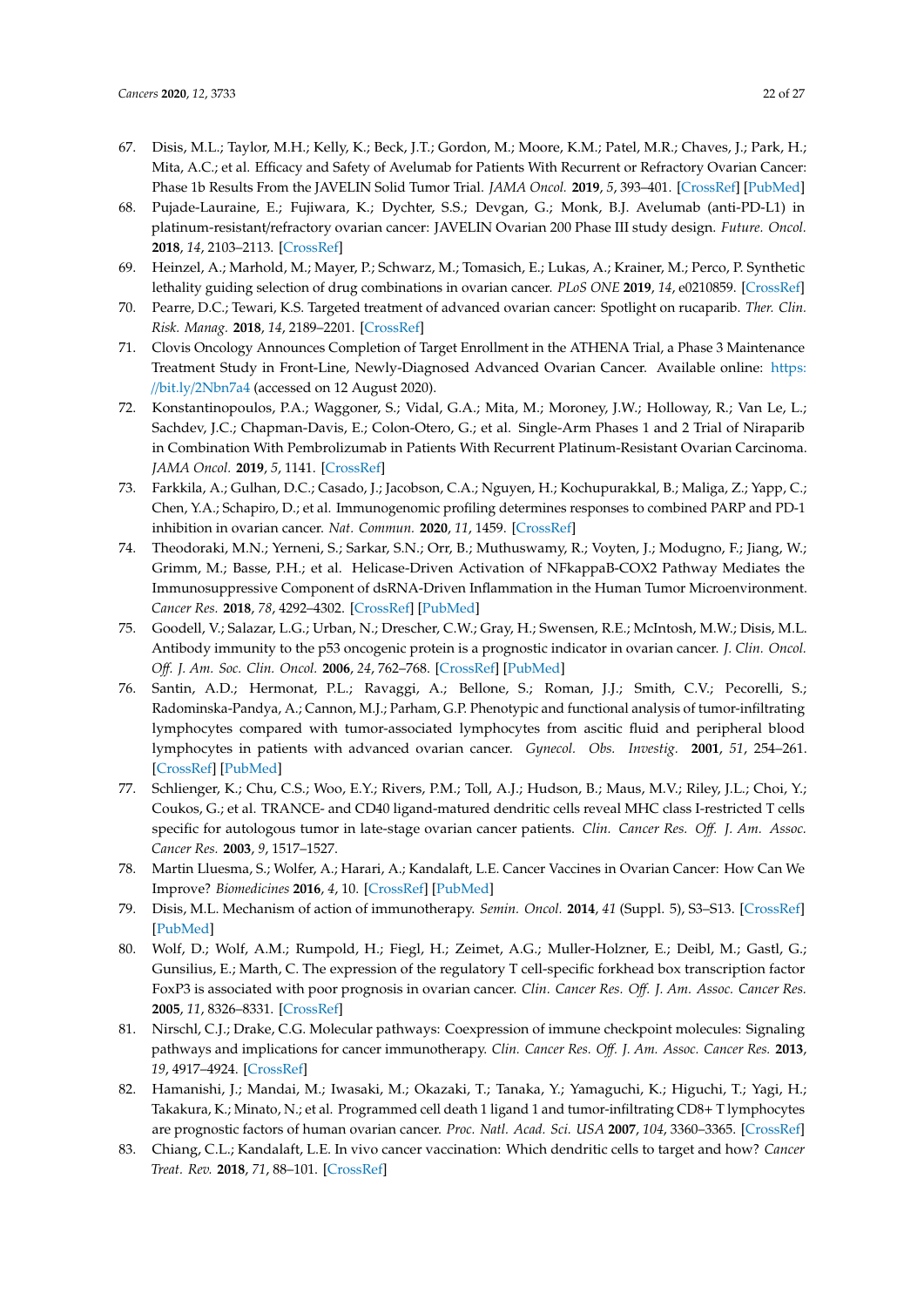- 84. Coukos, G.; Tanyi, J.; Kandalaft, L.E. Opportunities in immunotherapy of ovarian cancer. *Ann. Oncol.* **2016**, *27* (Suppl. 1), i11–i15. [\[CrossRef\]](http://dx.doi.org/10.1093/annonc/mdw084)
- <span id="page-22-0"></span>85. Morse, M.A.; Lyerly, H.K. Checkpoint blockade in combination with cancer vaccines. *Vaccine* **2015**, *33*, 7377–7385. [\[CrossRef\]](http://dx.doi.org/10.1016/j.vaccine.2015.10.057) [\[PubMed\]](http://www.ncbi.nlm.nih.gov/pubmed/26482147)
- <span id="page-22-1"></span>86. Guo, C.; Manjili, M.H.; Subjeck, J.R.; Sarkar, D.; Fisher, P.B.; Wang, X.Y. Therapeutic cancer vaccines: Past, present, and future. *Adv. Cancer Res.* **2013**, *119*, 421–475. [\[CrossRef\]](http://dx.doi.org/10.1016/B978-0-12-407190-2.00007-1) [\[PubMed\]](http://www.ncbi.nlm.nih.gov/pubmed/23870514)
- <span id="page-22-2"></span>87. Seya, T.; Shime, H.; Takeda, Y.; Tatematsu, M.; Takashima, K.; Matsumoto, M. Adjuvant for vaccine immunotherapy of cancer–focusing on Toll-like receptor 2 and 3 agonists for safely enhancing antitumor immunity. *Cancer Sci.* **2015**, *106*, 1659–1668. [\[CrossRef\]](http://dx.doi.org/10.1111/cas.12824) [\[PubMed\]](http://www.ncbi.nlm.nih.gov/pubmed/26395101)
- <span id="page-22-3"></span>88. Oka, Y.; Tsuboi, A.; Taguchi, T.; Osaki, T.; Kyo, T.; Nakajima, H.; Elisseeva, O.A.; Oji, Y.; Kawakami, M.; Ikegame, K.; et al. Induction of WT1 (Wilms' tumor gene)-specific cytotoxic T lymphocytes by WT1 peptide vaccine and the resultant cancer regression. *Proc. Natl. Acad. Sci. USA* **2004**, *101*, 13885–13890. [\[CrossRef\]](http://dx.doi.org/10.1073/pnas.0405884101) [\[PubMed\]](http://www.ncbi.nlm.nih.gov/pubmed/15365188)
- <span id="page-22-4"></span>89. Cheever, M.A.; Allison, J.P.; Ferris, A.S.; Finn, O.J.; Hastings, B.M.; Hecht, T.T.; Mellman, I.; Prindiville, S.A.; Viner, J.L.; Weiner, L.M.; et al. The prioritization of cancer antigens: A national cancer institute pilot project for the acceleration of translational research. *Clin. Cancer Res. O*ff*. J. Am. Assoc. Cancer Res.* **2009**, *15*, 5323–5337. [\[CrossRef\]](http://dx.doi.org/10.1158/1078-0432.CCR-09-0737)
- <span id="page-22-5"></span>90. Gessler, M.; Poustka, A.; Cavenee, W.; Neve, R.L.; Orkin, S.H.; Bruns, G.A. Homozygous deletion in Wilms tumours of a zinc-finger gene identified by chromosome jumping. *Nature* **1990**, *343*, 774–778. [\[CrossRef\]](http://dx.doi.org/10.1038/343774a0)
- 91. Menssen, H.D.; Renkl, H.J.; Rodeck, U.; Kari, C.; Schwartz, S.; Thiel, E. Detection by monoclonal antibodies of the Wilms' tumor (WT1) nuclear protein in patients with acute leukemia. *Int. J. Cancer* **1997**, *70*, 518–523. [\[CrossRef\]](http://dx.doi.org/10.1002/(SICI)1097-0215(19970304)70:5<518::AID-IJC5>3.0.CO;2-0)
- <span id="page-22-6"></span>92. Miyoshi, Y.; Ando, A.; Egawa, C.; Taguchi, T.; Tamaki, Y.; Tamaki, H.; Sugiyama, H.; Noguchi, S. High expression of Wilms' tumor suppressor gene predicts poor prognosis in breast cancer patients. *Clin. Cancer Res. O*ff*. J. Am. Assoc. Cancer Res.* **2002**, *8*, 1167–1171.
- <span id="page-22-7"></span>93. Oji, Y.; Miyoshi, Y.; Koga, S.; Nakano, Y.; Ando, A.; Nakatsuka, S.; Ikeba, A.; Takahashi, E.; Sakaguchi, N.; Yokota, A.; et al. Overexpression of the Wilms' tumor gene WT1 in primary thyroid cancer. *Cancer Sci.* **2003**, *94*, 606–611. [\[CrossRef\]](http://dx.doi.org/10.1111/j.1349-7006.2003.tb01490.x)
- <span id="page-22-8"></span>94. Coosemans, A.; Vanderstraeten, A.; Tuyaerts, S.; Verschuere, T.; Moerman, P.; Berneman, Z.; Vergote, I.; Amant, F.; Van Gool, S.W. Immunological response after WT1 mRNA-loaded dendritic cell immunotherapy in ovarian carcinoma and carcinosarcoma. *Anticancer Res.* **2013**, *33*, 3855–3859. [\[PubMed\]](http://www.ncbi.nlm.nih.gov/pubmed/24023319)
- <span id="page-22-9"></span>95. Dohi, S.; Ohno, S.; Ohno, Y.; Takakura, M.; Kyo, S.; Soma, G.; Sugiyama, H.; Inoue, M. WT1 peptide vaccine stabilized intractable ovarian cancer patient for one year: A case report. *Anticancer Res.* **2011**, *31*, 2441–2445. [\[PubMed\]](http://www.ncbi.nlm.nih.gov/pubmed/21873157)
- <span id="page-22-10"></span>96. Budiu, R.A.; Mantia-Smaldone, G.; Elishaev, E.; Chu, T.; Thaller, J.; McCabe, K.; Lenzner, D.; Edwards, R.P.; Vlad, A.M. Soluble MUC1 and serum MUC1-specific antibodies are potential prognostic biomarkers for platinum-resistant ovarian cancer. *Cancer Immunol. Immunother.* **2011**, *60*, 975–984. [\[CrossRef\]](http://dx.doi.org/10.1007/s00262-011-1010-x) [\[PubMed\]](http://www.ncbi.nlm.nih.gov/pubmed/21461842)
- <span id="page-22-11"></span>97. Vlad, A.M.; Kettel, J.C.; Alajez, N.M.; Carlos, C.A.; Finn, O.J. MUC1 immunobiology: From discovery to clinical applications. *Adv. Immunol.* **2004**, *82*, 249–293. [\[CrossRef\]](http://dx.doi.org/10.1016/S0065-2776(04)82006-6)
- 98. Kufe, D.W. MUC1-C oncoprotein as a target in breast cancer: Activation of signaling pathways and therapeutic approaches. *Oncogene* **2013**, *32*, 1073–1081. [\[CrossRef\]](http://dx.doi.org/10.1038/onc.2012.158)
- <span id="page-22-12"></span>99. Taylor-Papadimitriou, J.; Burchell, J.M.; Graham, R.; Beatson, R. Latest developments in MUC1 immunotherapy. *Biochem. Soc. Trans.* **2018**, *46*, 659–668. [\[CrossRef\]](http://dx.doi.org/10.1042/BST20170400)
- <span id="page-22-13"></span>100. Budiu, R.A.; Elishaev, E.; Brozick, J.; Lee, M.; Edwards, R.P.; Kalinski, P.; Vlad, A.M. Immunobiology of human mucin 1 in a preclinical ovarian tumor model. *Oncogene* **2013**, *32*, 3664–3675. [\[CrossRef\]](http://dx.doi.org/10.1038/onc.2012.397)
- <span id="page-22-14"></span>101. Mony, J.T.; Zhang, L.; Ma, T.; Grabosch, S.; Tirodkar, T.S.; Brozick, J.; Tseng, G.; Elishaev, E.; Edwards, R.P.; Huang, X.; et al. Anti-PD-L1 prolongs survival and triggers T cell but not humoral anti-tumor immune responses in a human MUC1-expressing preclinical ovarian cancer model. *Cancer Immunol. Immunother.* **2015**, *64*, 1095–1108. [\[CrossRef\]](http://dx.doi.org/10.1007/s00262-015-1712-6)
- <span id="page-22-15"></span>102. Thomas, R.; Al-Khadairi, G.; Roelands, J.; Hendrickx, W.; Dermime, S.; Bedognetti, D.; Decock, J. NY-ESO-1 Based Immunotherapy of Cancer: Current Perspectives. *Front. Immunol.* **2018**, *9*, 947. [\[CrossRef\]](http://dx.doi.org/10.3389/fimmu.2018.00947)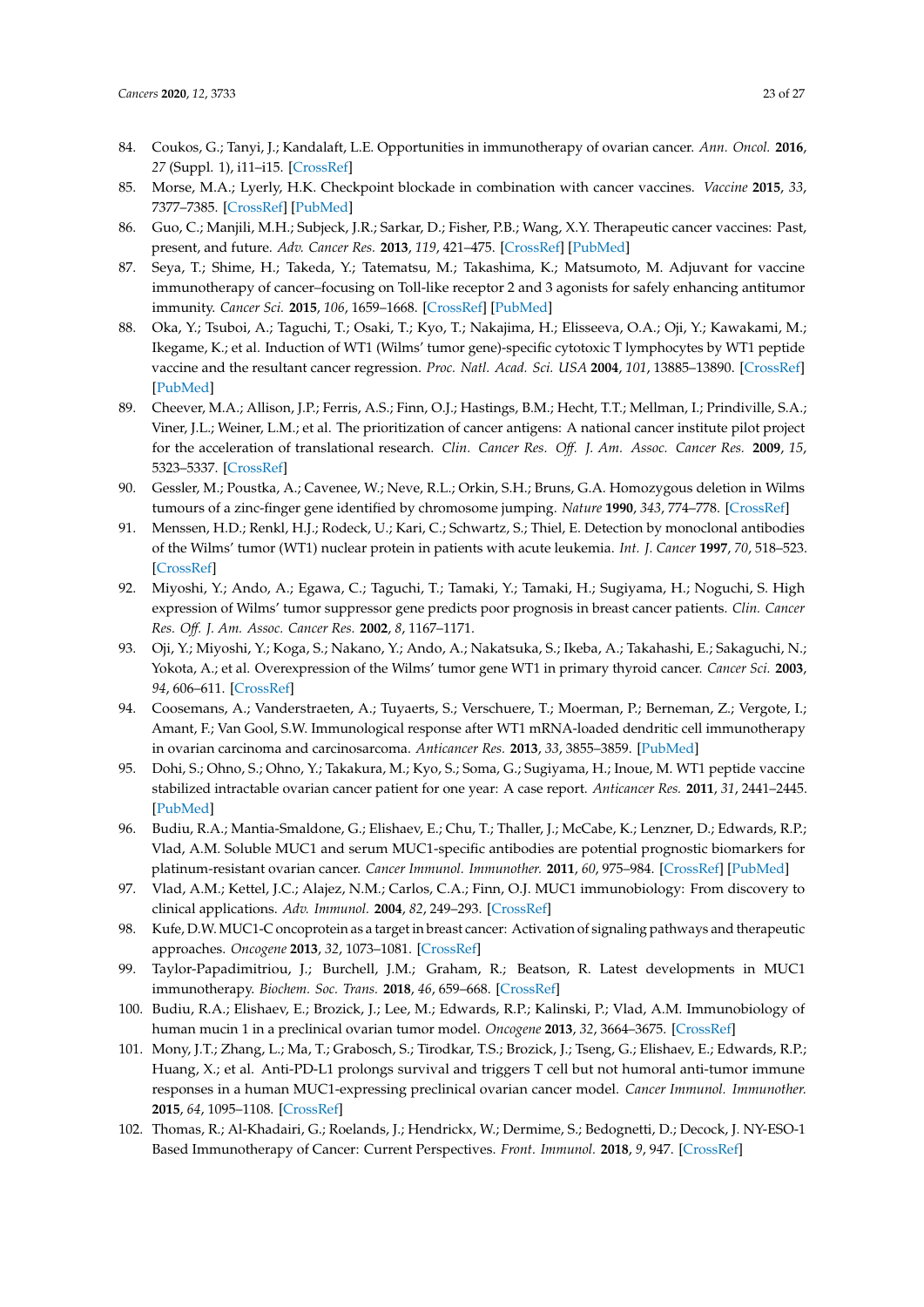- 103. Odunsi, K.; Matsuzaki, J.; James, S.R.; Mhawech-Fauceglia, P.; Tsuji, T.; Miller, A.; Zhang, W.; Akers, S.N.; Griffiths, E.A.; Miliotto, A.; et al. Epigenetic potentiation of NY-ESO-1 vaccine therapy in human ovarian cancer. *Cancer Immunol. Res.* **2014**, *2*, 37–49. [\[CrossRef\]](http://dx.doi.org/10.1158/2326-6066.CIR-13-0126)
- <span id="page-23-0"></span>104. Odunsi, K.; Matsuzaki, J.; Karbach, J.; Neumann, A.; Mhawech-Fauceglia, P.; Miller, A.; Beck, A.; Morrison, C.D.; Ritter, G.; Godoy, H.; et al. Efficacy of vaccination with recombinant vaccinia and fowlpox vectors expressing NY-ESO-1 antigen in ovarian cancer and melanoma patients. *Proc. Natl. Acad. Sci. USA* **2012**, *109*, 5797–5802. [\[CrossRef\]](http://dx.doi.org/10.1073/pnas.1117208109) [\[PubMed\]](http://www.ncbi.nlm.nih.gov/pubmed/22454499)
- <span id="page-23-1"></span>105. Inaba, T.; Ino, K.; Kajiyama, H.; Yamamoto, E.; Shibata, K.; Nawa, A.; Nagasaka, T.; Akimoto, H.; Takikawa, O.; Kikkawa, F. Role of the immunosuppressive enzyme indoleamine 2,3-dioxygenase in the progression of ovarian carcinoma. *Gynecol. Oncol.* **2009**, *115*, 185–192. [\[CrossRef\]](http://dx.doi.org/10.1016/j.ygyno.2009.07.015) [\[PubMed\]](http://www.ncbi.nlm.nih.gov/pubmed/19665763)
- <span id="page-23-2"></span>106. Okamoto, A.; Nikaido, T.; Ochiai, K.; Takakura, S.; Saito, M.; Aoki, Y.; Ishii, N.; Yanaihara, N.; Yamada, K.; Takikawa, O.; et al. Indoleamine 2,3-dioxygenase serves as a marker of poor prognosis in gene expression profiles of serous ovarian cancer cells. *Clin. Cancer Res. O*ff*. J. Am. Assoc. Cancer Res.* **2005**, *11*, 6030–6039. [\[CrossRef\]](http://dx.doi.org/10.1158/1078-0432.CCR-04-2671) [\[PubMed\]](http://www.ncbi.nlm.nih.gov/pubmed/16115948)
- <span id="page-23-3"></span>107. Xue, W.; Metheringham, R.L.; Brentville, V.A.; Gunn, B.; Symonds, P.; Yagita, H.; Ramage, J.M.; Durrant, L.G. SCIB2, an antibody DNA vaccine encoding NY-ESO-1 epitopes, induces potent antitumor immunity which is further enhanced by checkpoint blockade. *Oncoimmunology* **2016**, *5*, e1169353. [\[CrossRef\]](http://dx.doi.org/10.1080/2162402X.2016.1169353)
- <span id="page-23-4"></span>108. Suh, D.H.; Kim, K.; Kim, J.W. Major clinical research advances in gynecologic cancer in 2011. *J. Gynecol. Oncol.* **2012**, *23*, 53–64. [\[CrossRef\]](http://dx.doi.org/10.3802/jgo.2012.23.1.53)
- <span id="page-23-5"></span>109. Hernando, J.J.; Park, T.W.; Fischer, H.P.; Zivanovic, O.; Braun, M.; Polcher, M.; Grunn, U.; Leutner, C.; Potzsch, B.; Kuhn, W. Vaccination with dendritic cells transfected with mRNA-encoded folate-receptor-alpha for relapsed metastatic ovarian cancer. *Lancet Oncol.* **2007**, *8*, 451–454. [\[CrossRef\]](http://dx.doi.org/10.1016/S1470-2045(07)70142-0)
- <span id="page-23-6"></span>110. Block, M.S.; Dietz, A.B.; Gustafson, M.P.; Kalli, K.R.; Erskine, C.L.; Youssef, B.; Vijay, G.V.; Allred, J.B.; Pavelko, K.D.; Strausbauch, M.A.; et al. Th17-inducing autologous dendritic cell vaccination promotes antigen-specific cellular and humoral immunity in ovarian cancer patients. *Nat. Commun.* **2020**, *11*, 5173. [\[CrossRef\]](http://dx.doi.org/10.1038/s41467-020-18962-z)
- <span id="page-23-7"></span>111. Cancer Genome Atlas Research Network. Integrated genomic analyses of ovarian carcinoma. *Nature* **2011**, *474*, 609–615. [\[CrossRef\]](http://dx.doi.org/10.1038/nature10166)
- <span id="page-23-8"></span>112. Nijman, H.W.; Lambeck, A.; van der Burg, S.H.; van der Zee, A.G.; Daemen, T. Immunologic aspect of ovarian cancer and p53 as tumor antigen. *J. Transl. Med.* **2005**, *3*, 34. [\[CrossRef\]](http://dx.doi.org/10.1186/1479-5876-3-34)
- 113. Angelopoulou, K.; Diamandis, E.P.; Sutherland, D.J.; Kellen, J.A.; Bunting, P.S. Prevalence of serum antibodies against the p53 tumor suppressor gene protein in various cancers. *Int. J. Cancer* **1994**, *58*, 480–487. [\[CrossRef\]](http://dx.doi.org/10.1002/ijc.2910580404)
- 114. Chikamatsu, K.; Albers, A.; Stanson, J.; Kwok, W.W.; Appella, E.; Whiteside, T.L.; DeLeo, A.B. P53(110-124)-specific human CD4+ T-helper cells enhance in vitro generation and antitumor function of tumor-reactive CD8+ T cells. *Cancer Res.* **2003**, *63*, 3675–3681. [\[PubMed\]](http://www.ncbi.nlm.nih.gov/pubmed/12839958)
- <span id="page-23-9"></span>115. Lubin, R.; Schlichtholz, B.; Teillaud, J.L.; Garay, E.; Bussel, A.; Wild, C.P. p53 antibodies in patients with various types of cancer: Assay, identification, and characterization. *Clin. Cancer Res. Off. J. Am. Assoc. Cancer Res.* **1995**, *1*, 1463–1469.
- <span id="page-23-10"></span>116. Chiang, C.L.; Benencia, F.; Coukos, G. Whole tumor antigen vaccines. *Semin. Immunol.* **2010**, *22*, 132–143. [\[CrossRef\]](http://dx.doi.org/10.1016/j.smim.2010.02.004) [\[PubMed\]](http://www.ncbi.nlm.nih.gov/pubmed/20356763)
- <span id="page-23-11"></span>117. Chiang, C.L.; Kandalaft, L.E.; Tanyi, J.; Hagemann, A.R.; Motz, G.T.; Svoronos, N.; Montone, K.; Mantia-Smaldone, G.M.; Smith, L.; Nisenbaum, H.L.; et al. A dendritic cell vaccine pulsed with autologous hypochlorous acid-oxidized ovarian cancer lysate primes effective broad antitumor immunity: From bench to bedside. *Clin. Cancer Res.* **2013**, *19*, 4801–4815. [\[CrossRef\]](http://dx.doi.org/10.1158/1078-0432.CCR-13-1185) [\[PubMed\]](http://www.ncbi.nlm.nih.gov/pubmed/23838316)
- <span id="page-23-12"></span>118. Zsiros, E.; Duttagupta, P.; Dangaj, D.; Li, H.; Frank, R.; Garrabrant, T.; Hagemann, I.S.; Levine, B.L.; June, C.H.; Zhang, L.; et al. The Ovarian Cancer Chemokine Landscape Is Conducive to Homing of Vaccine-Primed and CD3/CD28-Costimulated T Cells Prepared for Adoptive Therapy. *Clin. Cancer Res.* **2015**, *21*, 2840–2850. [\[CrossRef\]](http://dx.doi.org/10.1158/1078-0432.CCR-14-2777) [\[PubMed\]](http://www.ncbi.nlm.nih.gov/pubmed/25712684)
- <span id="page-23-13"></span>119. Zsiros, E.; Dangaj, D.; June, C.H.; Kandalaft, L.E.; Coukos, G. Ovarian cancer chemokines may not be a significant barrier during whole tumor antigen dendritic-cell vaccine and adoptive T-cell immunotherapy. *Oncoimmunology* **2016**, *5*, e1062210. [\[CrossRef\]](http://dx.doi.org/10.1080/2162402X.2015.1062210)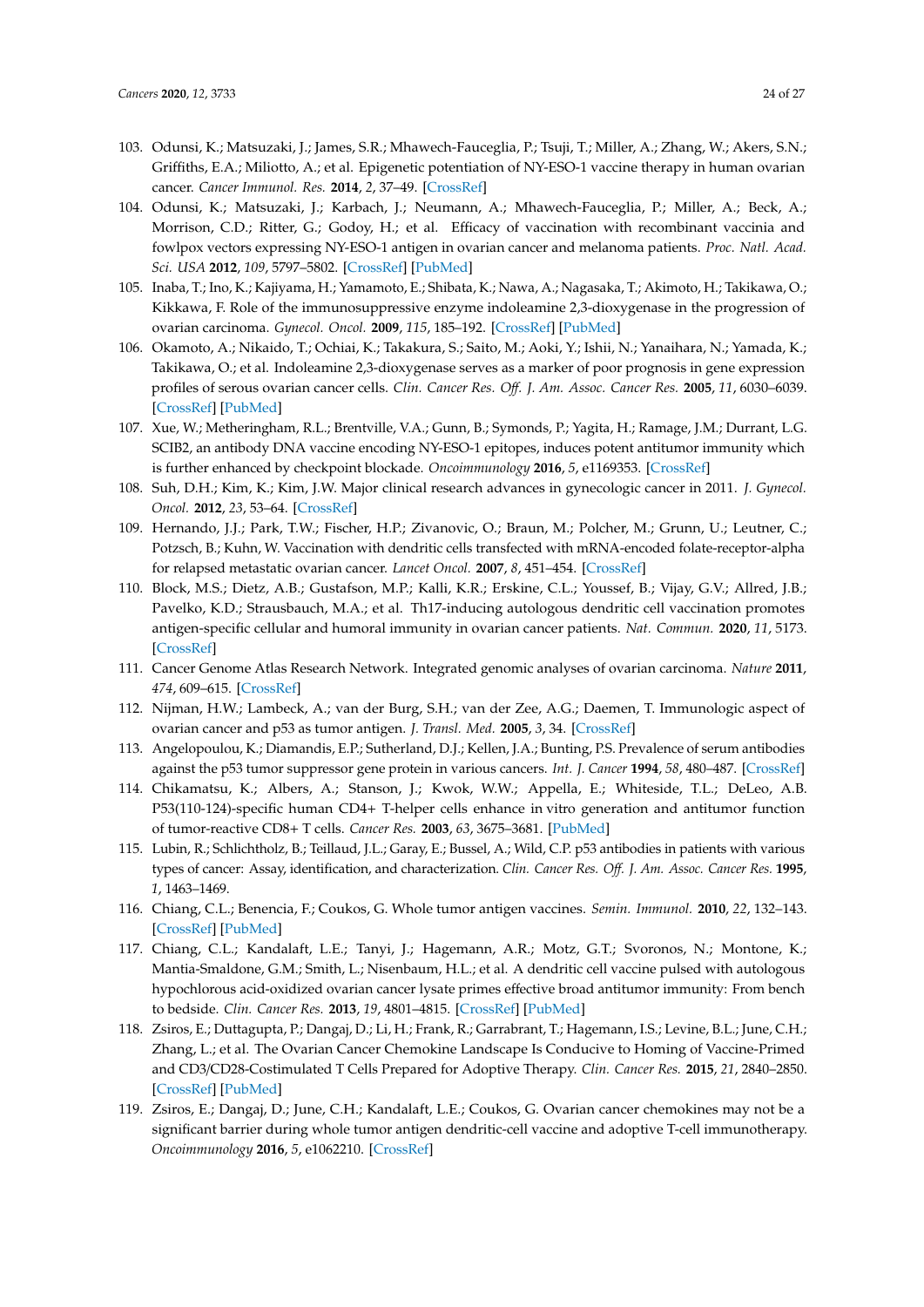- <span id="page-24-0"></span>120. Bobisse, S.; Genolet, R.; Roberti, A.; Tanyi, J.L.; Racle, J.; Stevenson, B.J.; Iseli, C.; Michel, A.; Le Bitoux, M.A.; Guillaume, P.; et al. Sensitive and frequent identification of high avidity neo-epitope specific CD8 (+) T cells in immunotherapy-naive ovarian cancer. *Nat. Commun.* **2018**, *9*, 1092. [\[CrossRef\]](http://dx.doi.org/10.1038/s41467-018-03301-0)
- <span id="page-24-1"></span>121. Tanyi, J.L.; Bobisse, S.; Ophir, E.; Tuyaerts, S.; Roberti, A.; Genolet, R.; Baumgartner, P.; Stevenson, B.J.; Iseli, C.; Dangaj, D.; et al. Personalized cancer vaccine effectively mobilizes antitumor T cell immunity in ovarian cancer. *Sci. Transl. Med.* **2018**, *10*, eaao5931. [\[CrossRef\]](http://dx.doi.org/10.1126/scitranslmed.aao5931)
- <span id="page-24-2"></span>122. Deniger, D.C.; Pasetto, A.; Robbins, P.F.; Gartner, J.J.; Prickett, T.D.; Paria, B.C.; Malekzadeh, P.; Jia, L.; Yossef, R.; Langhan, M.M.; et al. T-cell Responses to TP53 "Hotspot" Mutations and Unique Neoantigens Expressed by Human Ovarian Cancers. *Clin. Cancer Res.* **2018**, *24*, 5562–5573. [\[CrossRef\]](http://dx.doi.org/10.1158/1078-0432.CCR-18-0573)
- <span id="page-24-3"></span>123. Rosenberg, S.A.; Packard, B.S.; Aebersold, P.M.; Solomon, D.; Topalian, S.L.; Toy, S.T.; Simon, P.; Lotze, M.T.; Yang, J.C.; Seipp, C.A.; et al. Use of tumor-infiltrating lymphocytes and interleukin-2 in the immunotherapy of patients with metastatic melanoma. A preliminary report. *N. Engl. J. Med.* **1988**, *319*, 1676–1680. [\[CrossRef\]](http://dx.doi.org/10.1056/NEJM198812223192527)
- <span id="page-24-4"></span>124. Topalian, S.L.; Muul, L.M.; Solomon, D.; Rosenberg, S.A. Expansion of human tumor infiltrating lymphocytes for use in immunotherapy trials. *J. Immunol. Methods* **1987**, *102*, 127–141. [\[CrossRef\]](http://dx.doi.org/10.1016/S0022-1759(87)80018-2)
- <span id="page-24-5"></span>125. Aoki, Y.; Takakuwa, K.; Kodama, S.; Tanaka, K.; Takahashi, M.; Tokunaga, A.; Takahashi, T. Use of adoptive transfer of tumor-infiltrating lymphocytes alone or in combination with cisplatin-containing chemotherapy in patients with epithelial ovarian cancer. *Cancer Res.* **1991**, *51*, 1934–1939. [\[PubMed\]](http://www.ncbi.nlm.nih.gov/pubmed/2004379)
- <span id="page-24-6"></span>126. Fujita, K.; Ikarashi, H.; Takakuwa, K.; Kodama, S.; Tokunaga, A.; Takahashi, T.; Tanaka, K. Prolonged disease-free period in patients with advanced epithelial ovarian cancer after adoptive transfer of tumor-infiltrating lymphocytes. *Clin. Cancer Res.* **1995**, *1*, 501–507. [\[PubMed\]](http://www.ncbi.nlm.nih.gov/pubmed/9816009)
- <span id="page-24-7"></span>127. Kverneland, A.H.; Pedersen, M.; Westergaard, M.C.W.; Nielsen, M.; Borch, T.H.; Olsen, L.R.; Aasbjerg, G.; Santegoets, S.J.; van der Burg, S.H.; Milne, K.; et al. Adoptive cell therapy in combination with checkpoint inhibitors in ovarian cancer. *Oncotarget* **2020**, *11*, 2092–2105. [\[CrossRef\]](http://dx.doi.org/10.18632/oncotarget.27604)
- <span id="page-24-8"></span>128. Urbanska, K.; Powell, D.J., Jr. Advances and prospects in adoptive cell transfer therapy for ovarian cancer. *Immunotherapy* **2015**, *7*, 473–476. [\[CrossRef\]](http://dx.doi.org/10.2217/imt.15.21)
- <span id="page-24-9"></span>129. Cohen, C.J.; Zheng, Z.; Bray, R.; Zhao, Y.; Sherman, L.A.; Rosenberg, S.A.; Morgan, R.A. Recognition of fresh human tumor by human peripheral blood lymphocytes transduced with a bicistronic retroviral vector encoding a murine anti-p53 TCR. *J. Immunol.* **2005**, *175*, 5799–5808. [\[CrossRef\]](http://dx.doi.org/10.4049/jimmunol.175.9.5799)
- <span id="page-24-11"></span>130. Robbins, P.F.; Morgan, R.A.; Feldman, S.A.; Yang, J.C.; Sherry, R.M.; Dudley, M.E.; Wunderlich, J.R.; Nahvi, A.V.; Helman, L.J.; Mackall, C.L.; et al. Tumor regression in patients with metastatic synovial cell sarcoma and melanoma using genetically engineered lymphocytes reactive with NY-ESO-1. *J. Clin. Oncol.* **2011**, *29*, 917–924. [\[CrossRef\]](http://dx.doi.org/10.1200/JCO.2010.32.2537)
- 131. Stauss, H.J.; Morris, E.C.; Abken, H. Cancer gene therapy with T cell receptors and chimeric antigen receptors. *Curr. Opin. Pharm.* **2015**, *24*, 113–118. [\[CrossRef\]](http://dx.doi.org/10.1016/j.coph.2015.08.006)
- <span id="page-24-10"></span>132. Stauss, H.J.; Thomas, S.; Cesco-Gaspere, M.; Hart, D.P.; Xue, S.A.; Holler, A.; King, J.; Wright, G.; Perro, M.; Pospori, C.; et al. WT1-specific T cell receptor gene therapy: Improving TCR function in transduced T cells. *Blood Cells. Mol. Dis.* **2008**, *40*, 113–116. [\[CrossRef\]](http://dx.doi.org/10.1016/j.bcmd.2007.06.018)
- <span id="page-24-12"></span>133. Lanitis, E.; Smith, J.B.; Dangaj, D.; Flingai, S.; Poussin, M.; Xu, S.; Czerniecki, B.J.; Li, Y.F.; Robbins, P.F.; Powell, D.J., Jr. A human ErbB2-specific T-cell receptor confers potent antitumor effector functions in genetically engineered primary cytotoxic lymphocytes. *Hum. Gene. Ther.* **2014**, *25*, 730–739. [\[CrossRef\]](http://dx.doi.org/10.1089/hum.2014.006)
- <span id="page-24-13"></span>134. Gavriilaki, E.; Sakellari, I.; Gavriilaki, M.; Anagnostopoulos, A. A New Era in Endothelial Injury Syndromes: Toxicity of CAR-T Cells and the Role of Immunity. *Int. J. Mol. Sci.* **2020**, *21*, 3886. [\[CrossRef\]](http://dx.doi.org/10.3390/ijms21113886) [\[PubMed\]](http://www.ncbi.nlm.nih.gov/pubmed/32485958)
- <span id="page-24-14"></span>135. Locke, F.L.; Ghobadi, A.; Jacobson, C.A.; Miklos, D.B.; Lekakis, L.J.; Oluwole, O.O.; Lin, Y.; Braunschweig, I.; Hill, B.T.; Timmerman, J.M.; et al. Long-term safety and activity of axicabtagene ciloleucel in refractory large B-cell lymphoma (ZUMA-1): A single-arm, multicentre, phase 1-2 trial. *Lancet Oncol.* **2019**, *20*, 31–42. [\[CrossRef\]](http://dx.doi.org/10.1016/S1470-2045(18)30864-7)
- <span id="page-24-15"></span>136. Han, S.; Latchoumanin, O.; Wu, G.; Zhou, G.; Hebbard, L.; George, J.; Qiao, L. Recent clinical trials utilizing chimeric antigen receptor T cells therapies against solid tumors. *Cancer Lett.* **2017**, *390*, 188–200. [\[CrossRef\]](http://dx.doi.org/10.1016/j.canlet.2016.12.037) [\[PubMed\]](http://www.ncbi.nlm.nih.gov/pubmed/28089834)
- <span id="page-24-16"></span>137. Bottoni, P.; Scatena, R. The Role of CA 125 as Tumor Marker: Biochemical and Clinical Aspects. *Adv. Exp. Med. Biol.* **2015**, *867*, 229–244. [\[CrossRef\]](http://dx.doi.org/10.1007/978-94-017-7215-0_14) [\[PubMed\]](http://www.ncbi.nlm.nih.gov/pubmed/26530369)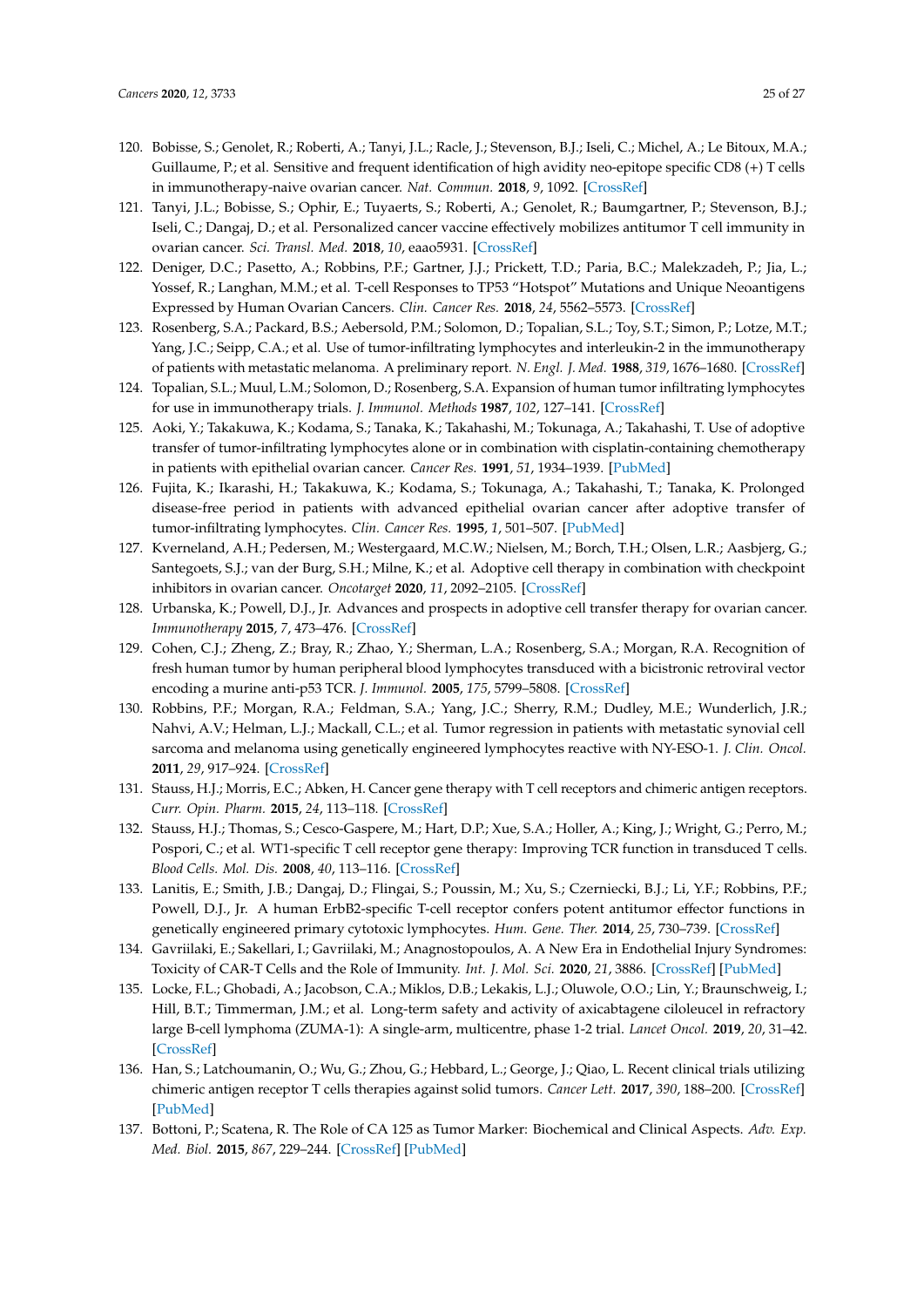- <span id="page-25-0"></span>138. Haridas, D.; Ponnusamy, M.P.; Chugh, S.; Lakshmanan, I.; Seshacharyulu, P.; Batra, S.K. MUC16: Molecular analysis and its functional implications in benign and malignant conditions. *FASEB J.* **2014**, *28*, 4183–4199. [\[CrossRef\]](http://dx.doi.org/10.1096/fj.14-257352) [\[PubMed\]](http://www.ncbi.nlm.nih.gov/pubmed/25002120)
- <span id="page-25-1"></span>139. Koneru, M.; O'Cearbhaill, R.; Pendharkar, S.; Spriggs, D.R.; Brentjens, R.J. A phase I clinical trial of adoptive T cell therapy using IL-12 secreting MUC-16(ecto) directed chimeric antigen receptors for recurrent ovarian cancer. *J. Transl. Med.* **2015**, *13*, 102. [\[CrossRef\]](http://dx.doi.org/10.1186/s12967-015-0460-x)
- <span id="page-25-2"></span>140. Lv, J.; Zhao, R.; Wu, D.; Zheng, D.; Wu, Z.; Shi, J.; Wei, X.; Wu, Q.; Long, Y.; Lin, S.; et al. Mesothelin is a target of chimeric antigen receptor T cells for treating gastric cancer. *J. Hematol. Oncol.* **2019**, *12*, 18. [\[CrossRef\]](http://dx.doi.org/10.1186/s13045-019-0704-y)
- 141. O'Hara, M.; Stashwick, C.; Haas, A.R.; Tanyi, J.L. Mesothelin as a target for chimeric antigen receptor-modified T cells as anticancer therapy. *Immunotherapy* **2016**, *8*, 449–460. [\[CrossRef\]](http://dx.doi.org/10.2217/imt.16.4)
- <span id="page-25-3"></span>142. Morello, A.; Sadelain, M.; Adusumilli, P.S. Mesothelin-Targeted CARs: Driving T Cells to Solid Tumors. *Cancer Discov.* **2016**, *6*, 133–146. [\[CrossRef\]](http://dx.doi.org/10.1158/2159-8290.CD-15-0583)
- <span id="page-25-4"></span>143. Hung, C.F.; Xu, X.; Li, L.; Ma, Y.; Jin, Q.; Viley, A.; Allen, C.; Natarajan, P.; Shivakumar, R.; Peshwa, M.V.; et al. Development of Anti-Human Mesothelin-Targeted Chimeric Antigen Receptor Messenger RNA-Transfected Peripheral Blood Lymphocytes for Ovarian Cancer Therapy. *Hum. Gene. Ther.* **2018**, *29*, 614–625. [\[CrossRef\]](http://dx.doi.org/10.1089/hum.2017.080)
- <span id="page-25-5"></span>144. John, L.B.; Devaud, C.; Duong, C.P.; Yong, C.S.; Beavis, P.A.; Haynes, N.M.; Chow, M.T.; Smyth, M.J.; Kershaw, M.H.; Darcy, P.K. Anti-PD-1 antibody therapy potently enhances the eradication of established tumors by gene-modified T cells. *Clin. Cancer Res.* **2013**, *19*, 5636–5646. [\[CrossRef\]](http://dx.doi.org/10.1158/1078-0432.CCR-13-0458) [\[PubMed\]](http://www.ncbi.nlm.nih.gov/pubmed/23873688)
- <span id="page-25-6"></span>145. Liu, X.; Jiang, S.; Fang, C.; Yang, S.; Olalere, D.; Pequignot, E.C.; Cogdill, A.P.; Li, N.; Ramones, M.; Granda, B.; et al. Affinity-Tuned ErbB2 or EGFR Chimeric Antigen Receptor T Cells Exhibit an Increased Therapeutic Index against Tumors in Mice. *Cancer Res.* **2015**, *75*, 3596–3607. [\[CrossRef\]](http://dx.doi.org/10.1158/0008-5472.CAN-15-0159) [\[PubMed\]](http://www.ncbi.nlm.nih.gov/pubmed/26330166)
- <span id="page-25-7"></span>146. Murad, J.P.; Kozlowska, A.K.; Lee, H.J.; Ramamurthy, M.; Chang, W.C.; Yazaki, P.; Colcher, D.; Shively, J.; Cristea, M.; Forman, S.J.; et al. Effective Targeting of TAG72(+) Peritoneal Ovarian Tumors via Regional Delivery of CAR-Engineered T Cells. *Front. Immunol.* **2018**, *9*, 2268. [\[CrossRef\]](http://dx.doi.org/10.3389/fimmu.2018.02268) [\[PubMed\]](http://www.ncbi.nlm.nih.gov/pubmed/30510550)
- <span id="page-25-8"></span>147. Posey, A.D., Jr.; Schwab, R.D.; Boesteanu, A.C.; Steentoft, C.; Mandel, U.; Engels, B.; Stone, J.D.; Madsen, T.D.; Schreiber, K.; Haines, K.M.; et al. Engineered CAR T Cells Targeting the Cancer-Associated Tn-Glycoform of the Membrane Mucin MUC1 Control Adenocarcinoma. *Immunity* **2016**, *44*, 1444–1454. [\[CrossRef\]](http://dx.doi.org/10.1016/j.immuni.2016.05.014)
- <span id="page-25-9"></span>148. Sentman, C.L.; Meehan, K.R. NKG2D CARs as cell therapy for cancer. *Cancer J.* **2014**, *20*, 156–159. [\[CrossRef\]](http://dx.doi.org/10.1097/PPO.0000000000000029)
- <span id="page-25-10"></span>149. Jamieson, A.M.; Diefenbach, A.; McMahon, C.W.; Xiong, N.; Carlyle, J.R.; Raulet, D.H. The role of the NKG2D immunoreceptor in immune cell activation and natural killing. *Immunity* **2002**, *17*, 19–29. [\[CrossRef\]](http://dx.doi.org/10.1016/S1074-7613(02)00333-3)
- <span id="page-25-11"></span>150. Raulet, D.H. Roles of the NKG2D immunoreceptor and its ligands. *Nat. Rev. Immunol.* **2003**, *3*, 781–790. [\[CrossRef\]](http://dx.doi.org/10.1038/nri1199)
- <span id="page-25-12"></span>151. Hartkopf, A.D.; Fehm, T.; Wallwiener, D.; Lauer, U. Oncolytic virotherapy of gynecologic malignancies. *Gynecol. Oncol.* **2011**, *120*, 302–310. [\[CrossRef\]](http://dx.doi.org/10.1016/j.ygyno.2010.10.031)
- <span id="page-25-13"></span>152. Li, S.; Tong, J.; Rahman, M.M.; Shepherd, T.G.; McFadden, G. Oncolytic virotherapy for ovarian cancer. *Oncolytic Virother.* **2012**, *1*, 1–21.
- <span id="page-25-14"></span>153. Galanis, E.; Atherton, P.J.; Maurer, M.J.; Knutson, K.L.; Dowdy, S.C.; Cliby, W.A.; Haluska, P., Jr.; Long, H.J.; Oberg, A.; Aderca, I.; et al. Oncolytic measles virus expressing the sodium iodide symporter to treat drug-resistant ovarian cancer. *Cancer Res.* **2015**, *75*, 22–30. [\[CrossRef\]](http://dx.doi.org/10.1158/0008-5472.CAN-14-2533)
- <span id="page-25-15"></span>154. Hasegawa, K.; Pham, L.; O'Connor, M.K.; Federspiel, M.J.; Russell, S.J.; Peng, K.W. Dual therapy of ovarian cancer using measles viruses expressing carcinoembryonic antigen and sodium iodide symporter. *Clin. Cancer Res.* **2006**, *12*, 1868–1875. [\[CrossRef\]](http://dx.doi.org/10.1158/1078-0432.CCR-05-1803) [\[PubMed\]](http://www.ncbi.nlm.nih.gov/pubmed/16551872)
- <span id="page-25-16"></span>155. Trujillo, J.A.; Sweis, R.F.; Bao, R.; Luke, J.J. T Cell-Inflamed versus Non-T Cell-Inflamed Tumors: A Conceptual Framework for Cancer Immunotherapy Drug Development and Combination Therapy Selection.*Cancer Immunol. Res.* **2018**, *6*, 990–1000. [\[CrossRef\]](http://dx.doi.org/10.1158/2326-6066.CIR-18-0277) [\[PubMed\]](http://www.ncbi.nlm.nih.gov/pubmed/30181337)
- <span id="page-25-17"></span>156. Corrales, L.; Gajewski, T.F. Molecular Pathways: Targeting the Stimulator of Interferon Genes (STING) in the Immunotherapy of Cancer. *Clin. Cancer Res.* **2015**, *21*, 4774–4779. [\[CrossRef\]](http://dx.doi.org/10.1158/1078-0432.CCR-15-1362) [\[PubMed\]](http://www.ncbi.nlm.nih.gov/pubmed/26373573)
- <span id="page-25-18"></span>157. Ghaffari, A.; Peterson, N.; Khalaj, K.; Vitkin, N.; Robinson, A.; Francis, J.A.; Koti, M. STING agonist therapy in combination with PD-1 immune checkpoint blockade enhances response to carboplatin chemotherapy in high-grade serous ovarian cancer. *Br. J. Cancer* **2018**, *119*, 440–449. [\[CrossRef\]](http://dx.doi.org/10.1038/s41416-018-0188-5)
- <span id="page-25-19"></span>158. Chin, E.N.; Yu, C.; Vartabedian, V.F.; Jia, Y.; Kumar, M.; Gamo, A.M.; Vernier, W.; Ali, S.H.; Kissai, M.; Lazar, D.C.; et al. Antitumor activity of a systemic STING-activating non-nucleotide cGAMP mimetic. *Science* **2020**, *369*, 993–999. [\[CrossRef\]](http://dx.doi.org/10.1126/science.abb4255)